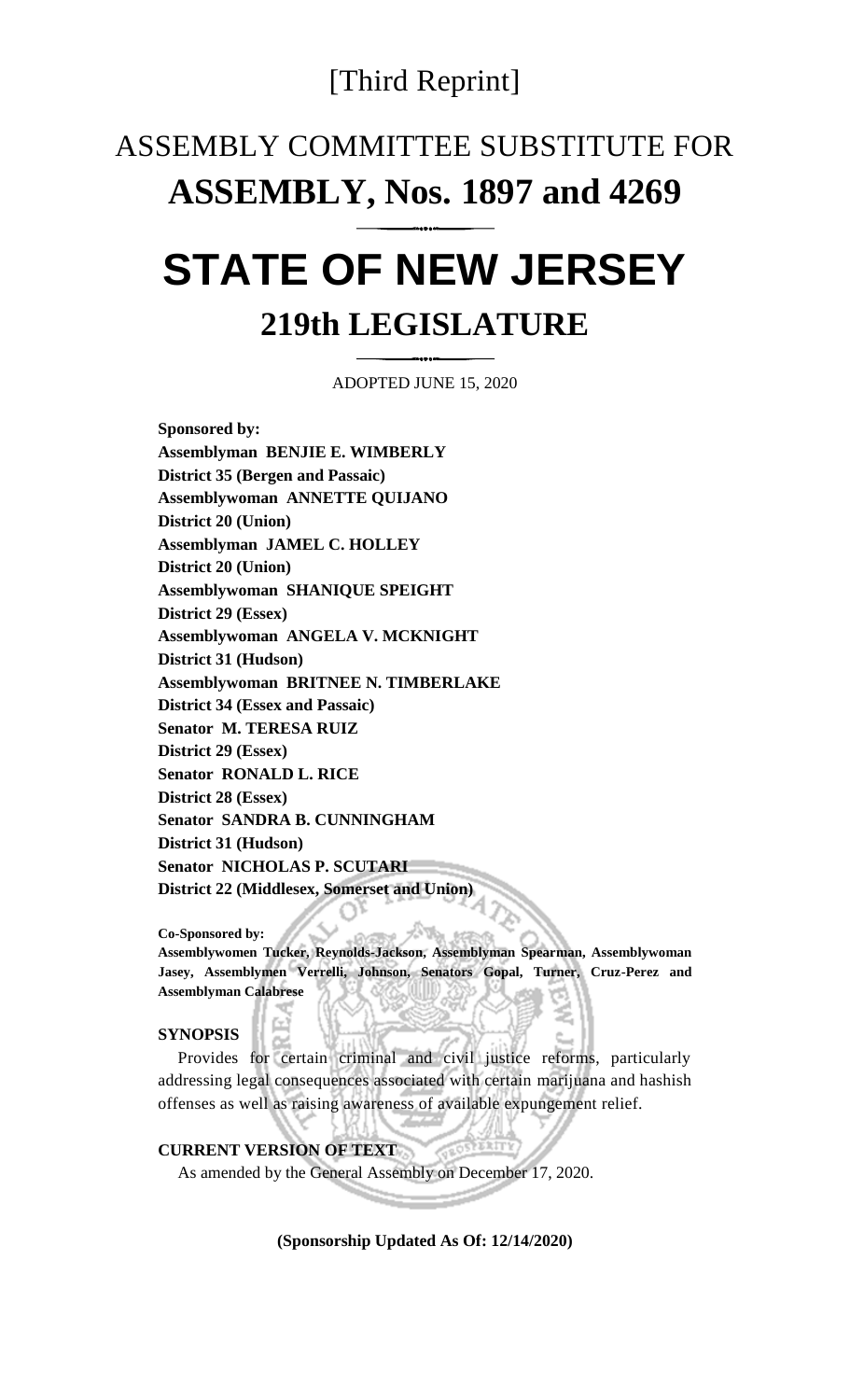$\mathcal{D}$ 

 **AN ACT** concerning certain criminal and civil justice reforms, particularly **<sup>1</sup>** 2 particularly <sup>1</sup>[with respect to] addressing<sup>1</sup> the legal consequences associated with certain marijuana and hashish offenses as well as **<sup>1</sup> [**broadening**]** raising**<sup>1</sup>** awareness of available expungement relief, and amending and supplementing various parts of the statutory law. **BE IT ENACTED** *by the Senate and General Assembly of the State of New Jersey:*  $\textbf{J}_{\text{I}}$ . N.J.S.2C:35-5 is amended to read as follows: 2C:35-5. Manufacturing, Distributing or Dispensing. a. Except as authorized by P.L.1970, c.226 (C.24:21-1 et seq.), it shall be unlawful for any person knowingly or purposely: (1) To manufacture, distribute or dispense, or to possess or have under his control with intent to manufacture, distribute or dispense, a controlled dangerous substance or controlled substance analog; or (2) To create, distribute, or possess or have under his control with intent to distribute, a counterfeit controlled dangerous substance. b. Any person who violates subsection a. with respect to: (1) Heroin, or its analog, or coca leaves and any salt, compound, derivative, or preparation of coca leaves, and any salt, compound, derivative, or preparation thereof which is chemically equivalent or identical with any of these substances, or analogs, except that the substances shall not include decocainized coca leaves or extractions which do not contain cocaine or ecogine, or 3,4- 28 methylenedioxymethamphetamine or 3,4- methylenedioxyamphetamine, in a quantity of five ounces or more including any adulterants or dilutants is guilty of a crime of the first degree. The defendant shall, except as provided in N.J.S.2C:35-12, be sentenced to a term of imprisonment by the court. The term of

 imprisonment shall include the imposition of a minimum term which shall be fixed at, or between, one-third and one-half of the sentence imposed, during which the defendant shall be ineligible for parole. Notwithstanding the provisions of subsection a. of N.J.S.2C:43-3, a fine of up to **[**\$500,000.00**]** \$500,000 may be imposed;

 (2) A substance referred to in paragraph (1) of this subsection, in a quantity of one-half ounce or more but less than five ounces, including any adulterants or dilutants is guilty of a crime of the second degree;

 (3) A substance referred to paragraph (1) of this subsection in a quantity less than one-half ounce including any adulterants or

**EXPLANATION – Matter enclosed in bold-faced brackets [thus] in the above bill is not enacted and is intended to be omitted in the law.**

**Matter underlined thus is new matter.**

**Matter enclosed in superscript numerals has been adopted as follows:**

**Senate SJU committee amendments adopted November 9, 2020.**

**Senate SBA committee amendments adopted November 12, 2020.**

**Assembly floor amendments adopted December 17, 2020.**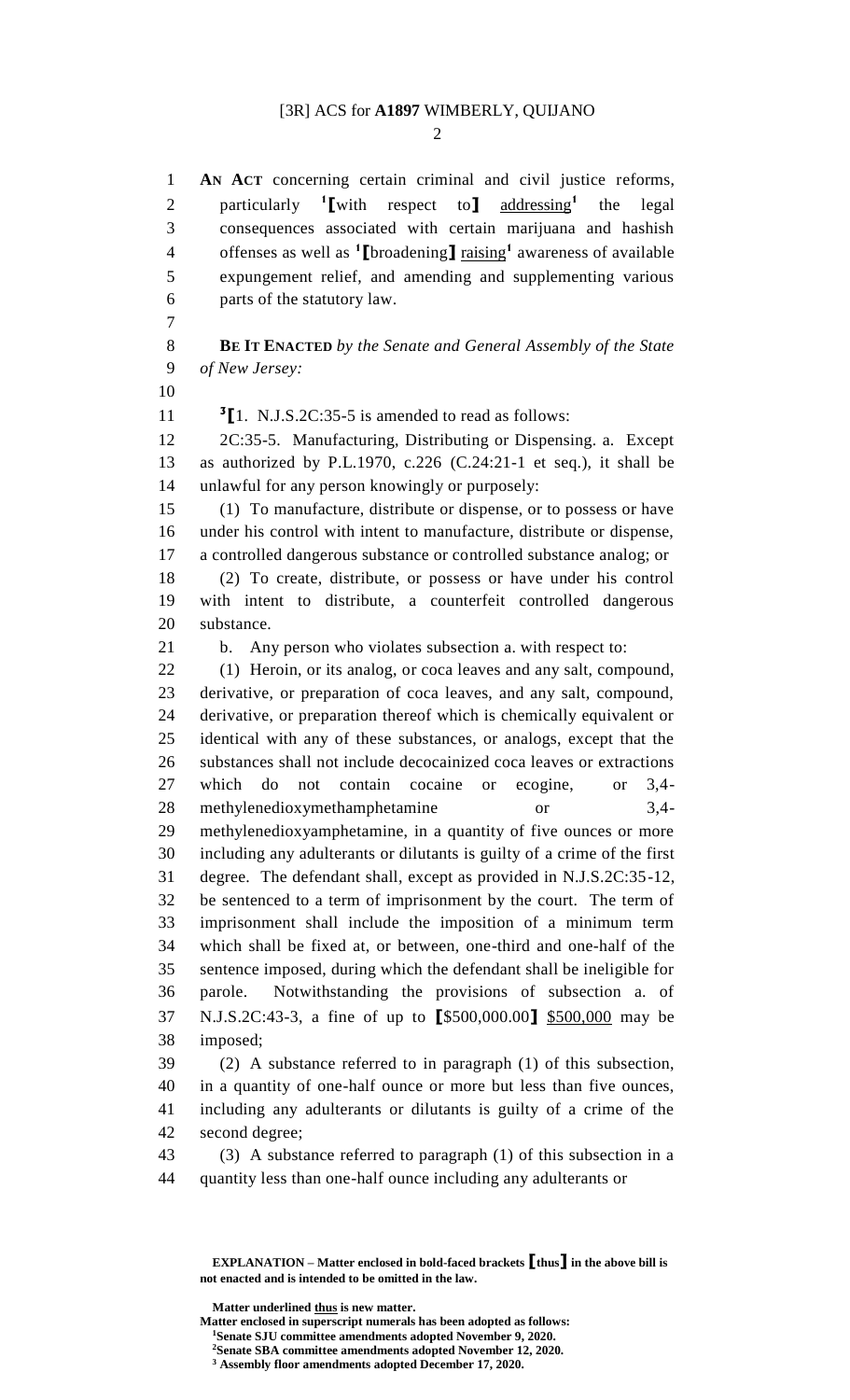dilutants is guilty of a crime of the third degree except that, notwithstanding the provisions of subsection b. of N.J.S.2C:43-3, a

fine of up to **[**\$75,000.00**]** \$75,000 may be imposed;

 (4) A substance classified as a narcotic drug in Schedule I or II other than those specifically covered in this section, or the analog of any such substance, in a quantity of one ounce or more including any adulterants or dilutants is guilty of a crime of the second degree;

 (5) A substance classified as a narcotic drug in Schedule I or II other than those specifically covered in this section, or the analog of any such substance, in a quantity of less than one ounce including any adulterants or dilutants is guilty of a crime of the third degree except that, notwithstanding the provisions of subsection b. of N.J.S.2C:43-3, a fine of up to **[**\$75,000.00**]** \$75,000 may be imposed;

 (6) Lysergic acid diethylamide, or its analog, in a quantity of 100 milligrams or more including any adulterants or dilutants, or phencyclidine, or its analog, in a quantity of 10 grams or more including any adulterants or dilutants, is guilty of a crime of the first degree. Except as provided in N.J.S.2C:35-12, the court shall impose a term of imprisonment which shall include the imposition of a minimum term, fixed at, or between, one-third and one-half of the sentence imposed by the court, during which the defendant shall be ineligible for parole. Notwithstanding the provisions of subsection a. of N.J.S.2C:43-3, a fine of up to **[**\$500,000.00**]** \$500,000 may be imposed;

 (7) Lysergic acid diethylamide, or its analog, in a quantity of less than 100 milligrams including any adulterants or dilutants, or where the amount is undetermined, or phencyclidine, or its analog, in a quantity of less than 10 grams including any adulterants or dilutants, or where the amount is undetermined, is guilty of a crime of the second degree;

 (8) Methamphetamine, or its analog, or phenyl-2-propanone (P2P), in a quantity of five ounces or more including any adulterants or dilutants is guilty of a crime of the first degree. Notwithstanding the provisions of subsection a. of N.J.S.2C:43-3, a fine of up to **[**\$300,000.00**]** \$300,000 may be imposed;

 (9) (a) Methamphetamine, or its analog, or phenyl-2-propanone (P2P), in a quantity of one-half ounce or more but less than five ounces including any adulterants or dilutants is guilty of a crime of the second degree;

 (b) Methamphetamine, or its analog, or phenyl-2-propanone (P2P), in a quantity of less than one-half ounce including any adulterants or dilutants is guilty of a crime of the third degree except that notwithstanding the provisions of subsection b. of N.J.S.2C:43-3, a fine of up to **[**\$75,000.00**]** \$75,000 may be imposed;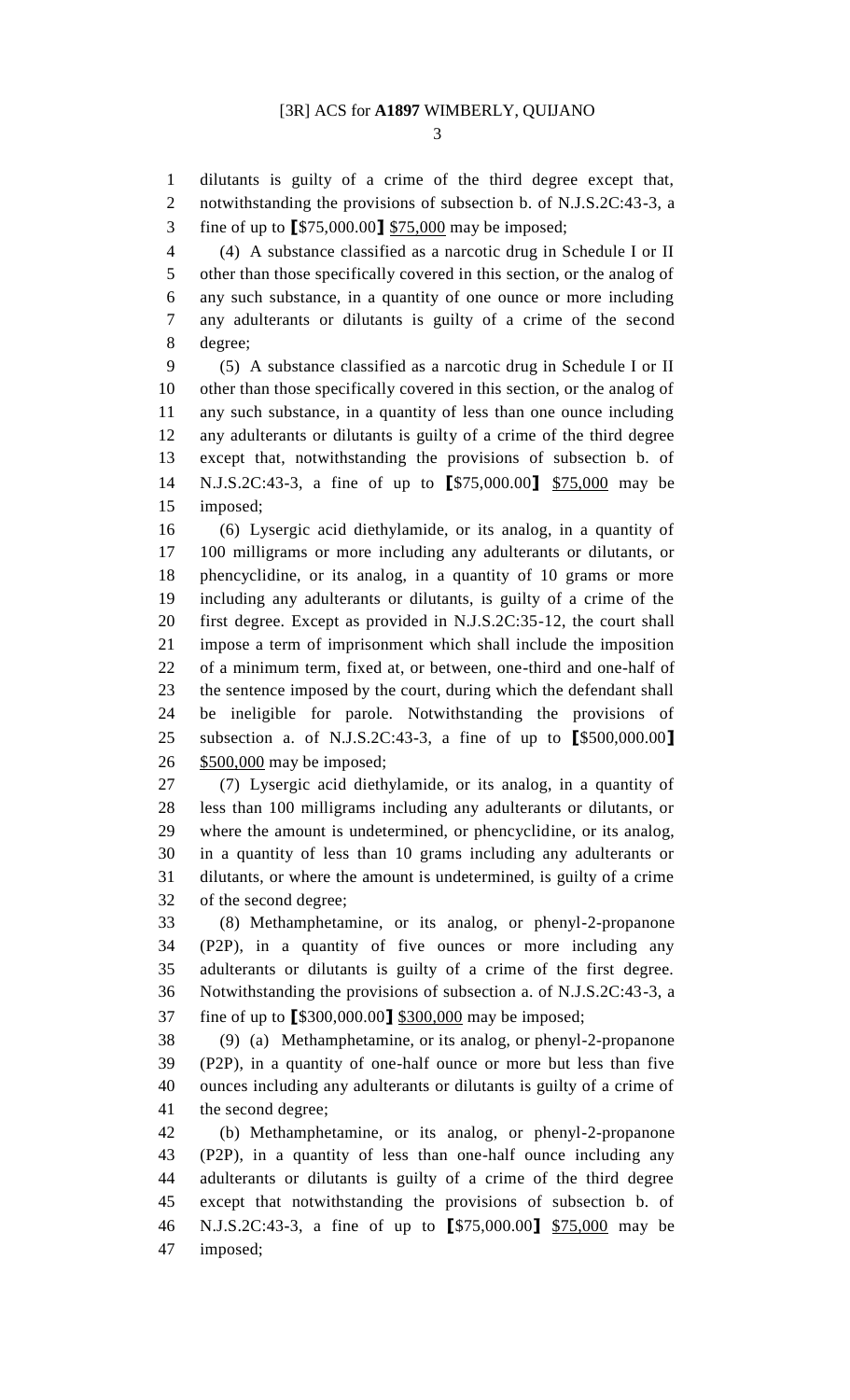(10) (a) Marijuana in a quantity of 25 pounds or more including any adulterants or dilutants, or 50 or more marijuana plants, regardless of weight, or hashish in a quantity of five pounds or more including any adulterants or dilutants, is guilty of a crime of the first degree. Notwithstanding the provisions of subsection a. of N.J.S.2C:43-3, a fine of up to **[**\$300,000.00**]** \$300,000 may be imposed;

 (b) Marijuana in a quantity of five pounds or more but less than 25 pounds including any adulterants or dilutants, or 10 or more but fewer than 50 marijuana plants, regardless of weight, or hashish in a quantity of one pound or more but less than five pounds, including any adulterants and dilutants, is guilty of a crime of the second degree;

(11) **<sup>2</sup> [**Marijuana**]** (a) Prior to the effective date of P.L. , c. (C. ) (pending before the Legislature as this bill), marijuana**<sup>2</sup>** in a quantity of **<sup>1</sup> [**one **[**ounce**]** pound or**] 1 2 [**more  $\frac{1 \text{ than } \mathbf{I}^2}{2}$  one ounce<sup>1</sup>  $\frac{2 \text{ or more}}{2}$  but less than five pounds including any adulterants or dilutants, or hashish in a quantity of **[**five grams**] 1 [**one-half pound or **]<sup>1</sup> <sup>2</sup> [**more  $\frac{1 + \text{than}}{2}$  ive grams<sup>1</sup>  $\frac{2\text{ or more}}{2}$  but less than one pound including any adulterants or dilutants, is guilty of a crime of the third degree except that, notwithstanding the provisions of subsection b. of N.J.S.2C:43-3, a fine of up to **[**\$25,000.00**]** \$25,000 may be imposed;

 $\frac{2}{b}$  On and after the effective date of P.L., c. (C. ) (pending before the Legislature as this bill), marijuana in a quantity of more than one ounce but less than five pounds including any adulterants or dilutants, or hashish in a quantity of more than five grams but less than one pound including any adulterants or dilutants, is guilty of a crime of the third degree except that, notwithstanding the provisions of subsection b. of N.J.S2.C:43-3, a fine of up to \$25,000 may be imposed;**<sup>2</sup>** 

 $(12)$   $\textbf{1}$   $\textbf{I}$ (a) Marijuana in a quantity of two ounces or more but less than one pound including any adulterants or dilutants, or hashish in a quantity of five grams or more but less than one-half pound including any adulterants or dilutants, is guilty of a disorderly persons offense for a first offense, and guilty of a crime of the fourth degree for a second or subsequent offense;

(b)**] 1 2 [**Marijuana**]** (a) Prior to the effective date of P.L. , c. (C. ) (pending before the Legislature as this bill), marijuana**<sup>2</sup>** in a quantity of **<sup>1</sup> [**less than**] 1 [**one ounce**] 1 [**two 41 ounces  $\int^2$   $\text{I}$  one ounce or  $\int^2$   $\text{less}^1$   $\int^2$  than one ounce<sup>2</sup> including any adulterants or dilutants, or hashish in a quantity of **<sup>1</sup> [**less than**] 1** 43  $\frac{2}{{\text{less than}}^2}$  five grams  $\frac{2}{\pi}$  or less<sup>1</sup> $\frac{1}{2}$  including any adulterants or dilutants, is **[**guilty of a crime of the fourth degree**]** guilty of a crime of the fourth degree;

46  $\frac{2}{b}$  On and after the effective date of P.L., c. (C. ) (pending before the Legislature as this bill), marijuana in a quantity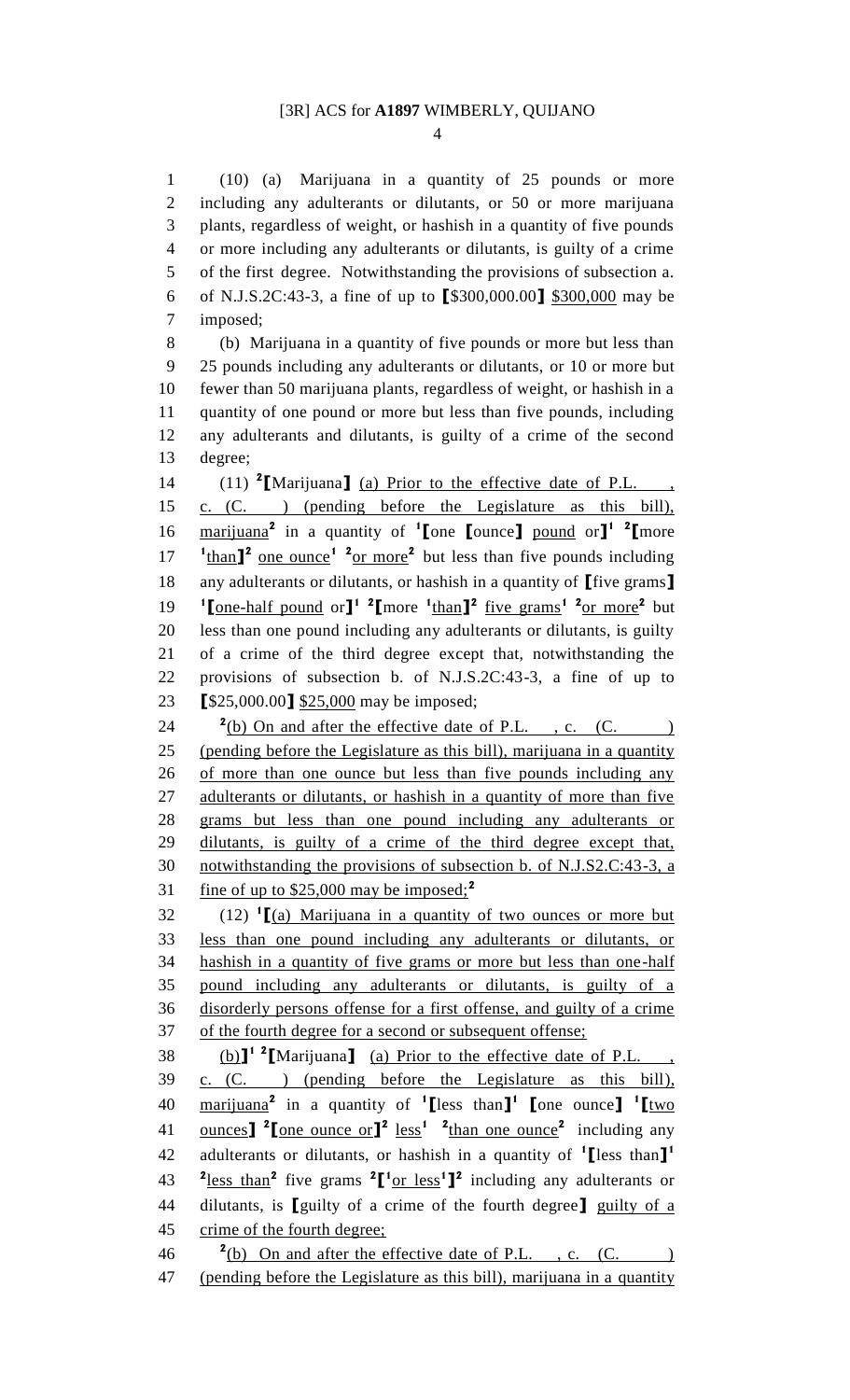of one ounce or less including any adulterants or dilutants, or 2 hashish in a quantity of five grams or less including any adulterants or dilutants, is**<sup>2</sup> <sup>1</sup>** , for a first offense, **<sup>2</sup> [**guilty of**<sup>1</sup>** an unlawful act**] 2** subject to a **<sup>2</sup> [**civil penalty of \$50**]** written warning, which also 5 indicates that any subsequent violation is a crime punishable by a term imprisonment, a fine, or both**<sup>2</sup> <sup>1</sup> [**.**]** , and for a second or subsequent offense, is guilty of a crime of the fourth degree; 8 (a)  $2(i)^2$  The odor of marijuana or hashish, or burnt marijuana or hashish, shall not constitute reasonable articulable suspicion to initiate a search of a person to determine a violation of 11 <sup>2</sup> subparagraph (b) of<sup>2</sup> paragraph (12) of this subsection. A person 12 who violates this <sup>2</sup>[paragraph] subparagrpah<sup>2</sup> shall not be subject to arrest, detention, or otherwise be taken into custody, unless the person is being arrested, detained, or otherwise taken into custody 15 for also committing another violation of law for which that action is 16 legally permitted or required; 17 (b)  ${}^{2}$   $\left[\text{(i)}\right]$ <sup>1</sup> The civil penalty provided for in <sup>1</sup>  $\left[\text{(this subparagnh)}\right]$ 18 paragraph (12) of this subsection<sup>1</sup> shall be collected pursuant to the "Penalty Enforcement Law of 1999," P.L.1999, c.274 (C.2A:58-10 et seq.), in a summary proceeding before the municipal court having jurisdiction. A penalty recovered under the provisions of this 22 paragraph shall be recovered by and in the name of the State by the local municipality. The penalty shall be paid into the treasury of 24 the municipality in which the violation occurred for the general use 25 of the municipality;  $\frac{1}{\text{(ii)}}$ <sup>2</sup> A person shall not be deprived of any legal or civil right, privilege, benefit, or opportunity provided pursuant to any law solely by reason of committing a violation of **<sup>2</sup>** subparagraph (b) of**<sup>2</sup>** paragraph (12) of this subsection, nor shall committing one or more violations modify any legal or civil right, privilege, benefit, or opportunity provided pursuant to any law, including, but not limited to, the granting, renewal, forfeiture, or denial of a license, permit, or certification, qualification for and the receipt, alteration, continuation, or denial of any form of financial assistance, housing assistance, or other social services, rights of or custody by a biological parent, or adoptive or foster parent, or other legal guardian of a child or newborn infant, or pregnant woman, in any action or proceeding by the Division of Child Protection and Permanency in the Department of Children and Families, or qualification, approval, or disapproval to serve as a foster parent or other legal guardian; (c) All local and county law enforcement authorities shall, following the submission process used for the uniform crime reporting system established by P.L.1966, c.37 (C.52:17B- 5.1 et seq.), submit a quarterly report to the Uniform Crime Reporting Unit, within the Division of State Police in the Department of Law and Public Safety, or to another designated recipient determined by the Attorney General, containing the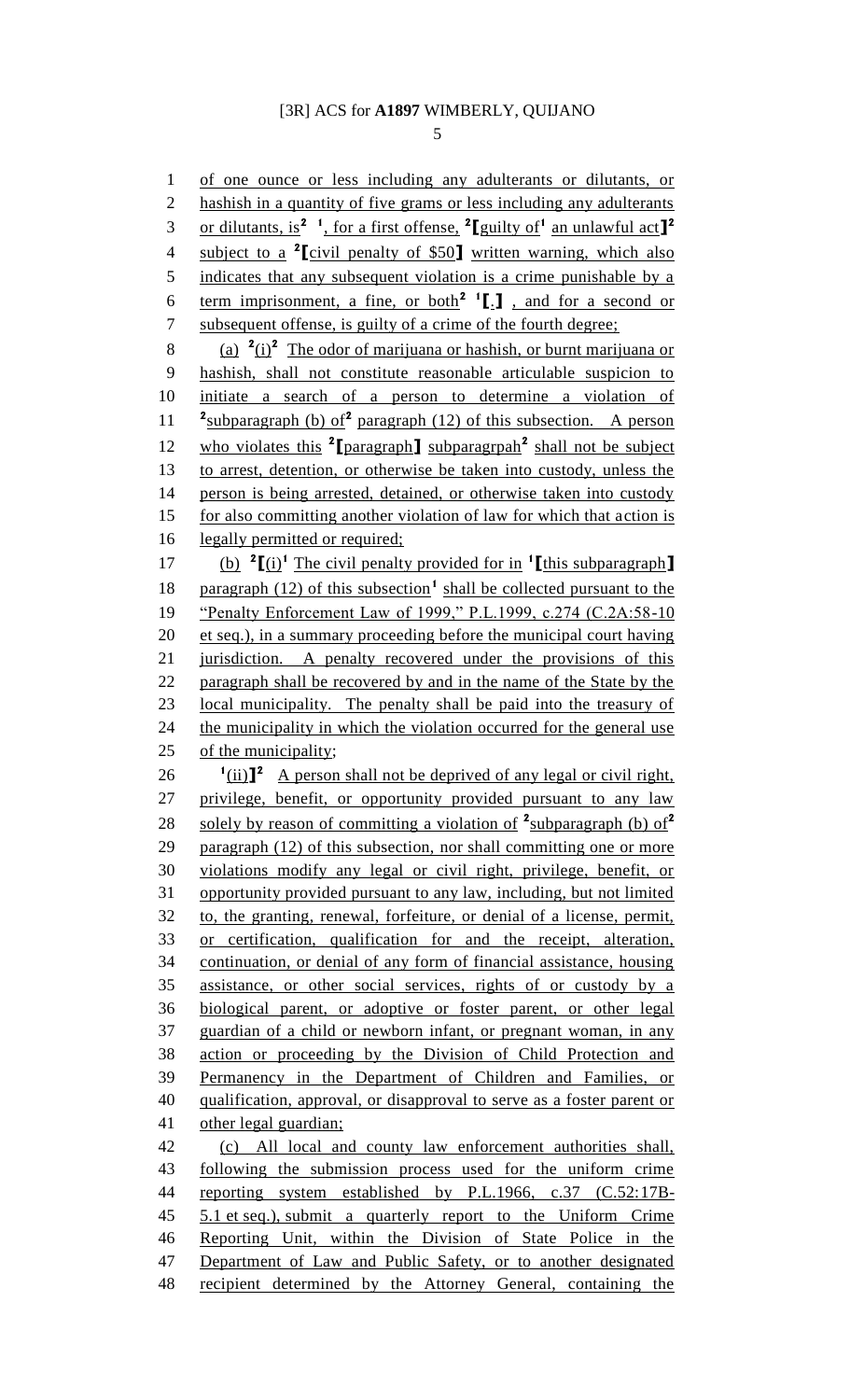1 number of violations of <sup>2</sup> suparagraph (b) of <sup>2</sup> paragraph (12) of this 2 subsection committed within their respective jurisdictions, plus the race, ethnicity, gender, and age of each person committing a violation, and the disposition of each person's violation. These violations and associated information, along with a quarterly summary of violations investigated, and associated information collected, by the Division of State Police for the same period shall be summarized by county and municipality in an annual report, and both quarterly summaries and annual reports shall be made available at no cost to the public on the Division of State Police's Internet website;**<sup>1</sup>** (13) Any other controlled dangerous substance classified in Schedule I, II, III or IV, or its analog, is guilty of a crime of the third degree, except that, notwithstanding the provisions of subsection b. of N.J.S.2C:43-3, a fine of up to **[**\$25,000.00**]** \$25,000 may be imposed; or (14) Any Schedule V substance, or its analog, is guilty of a crime of the fourth degree except that, notwithstanding the provisions of subsection b. of N.J.S.2C:43-3, a fine of up to **[**\$25,000.00**]** \$25,000 may be imposed. c. Where the degree of the offense for violation of this section depends on the quantity of the substance, the quantity involved shall be determined by the trier of fact. Where the indictment or accusation so provides, the quantity involved in individual acts of manufacturing, distribution, dispensing or possessing with intent to distribute may be aggregated in determining the grade of the offense, whether distribution or dispensing is to the same person or several persons, provided that each individual act of manufacturing, distribution, dispensing or possession with intent to distribute was committed within the applicable statute of limitations. (cf: P.L.2000, c.136, s.1)**] 3**  $33 \quad \text{J}_2$ . N.J.S.2C:35-10 is amended to read as follows: 2C:35-10. Possession, Use or Being Under the Influence, or Failure to Make Lawful Disposition. a. It is unlawful for any person, knowingly or purposely, to obtain, or to possess, actually or constructively, a controlled dangerous substance or controlled substance analog, unless the substance was obtained directly, or pursuant to a valid prescription or order form from a practitioner, while acting in the course of his professional practice, or except as otherwise authorized by P.L.1970, c.226 (C.24:21-1 et seq.). Any person who violates this section with respect to: (1) A controlled dangerous substance, or its analog, classified in Schedule I, II, III or IV other than those specifically covered in this section, is guilty of a crime of the third degree except that, notwithstanding the provisions of subsection b. of N.J.S.2C:43-3, a

fine of up to **[**\$35,000.00**]** \$35,000 may be imposed;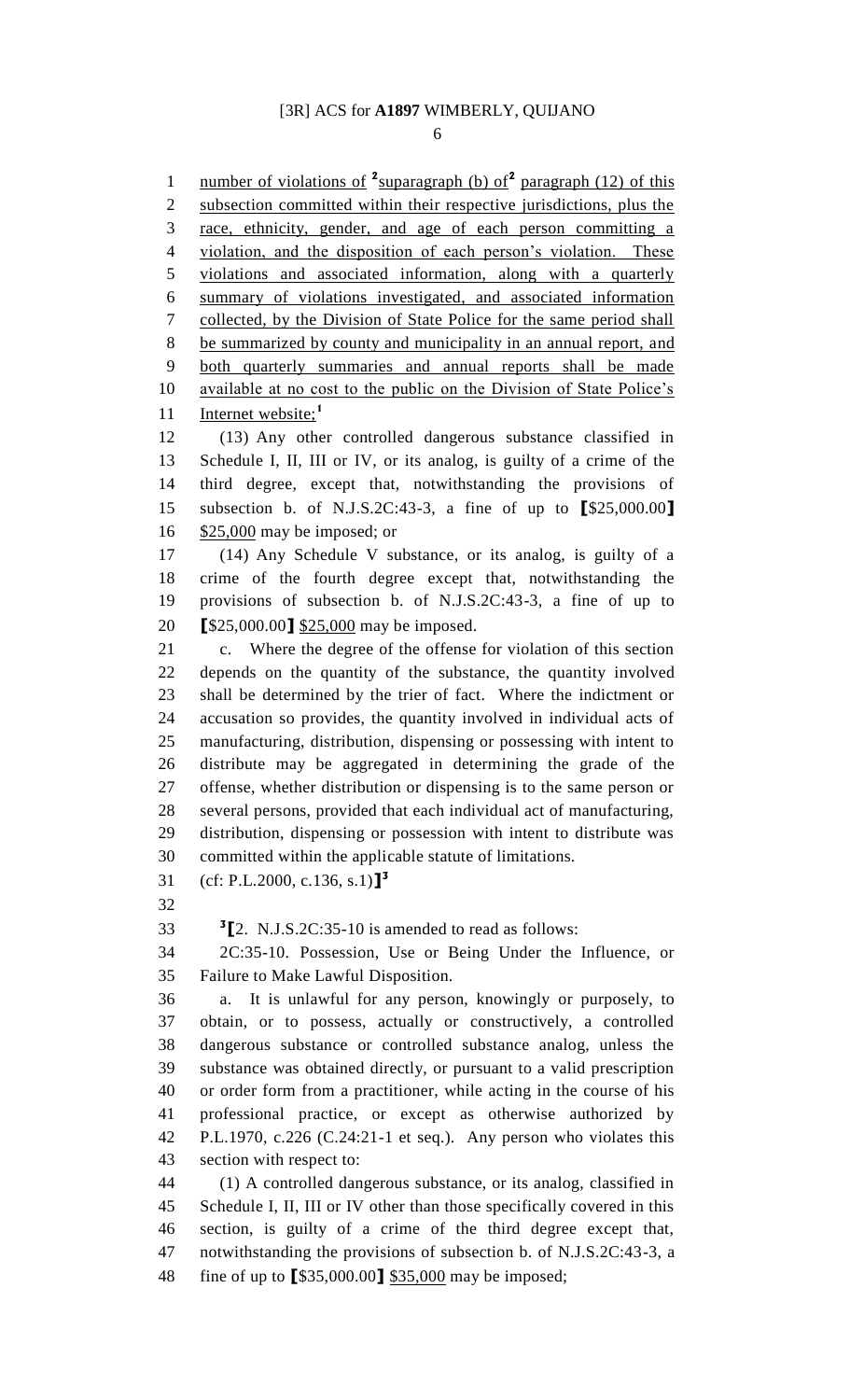(2) Any controlled dangerous substance, or its analog, classified in Schedule V, is guilty of a crime of the fourth degree except that, notwithstanding the provisions of subsection b. of N.J.S.2C:43-3, a fine of up to  $[\$15,000.00]$   $\frac{$15,000}{10}$  may be imposed;  $\frac{10r}{10}$  (3) **<sup>2</sup> [**Possession**]** (a) Prior to the effective date of P.L. , c. (C. ) (pending before the Legislature as this bill), possession**<sup>2</sup>** of more than **[**50 grams**] 1 [**two ounces**] 2 [**six ounces**<sup>1</sup> ]** 50 grams**<sup>2</sup>** of marijuana, including any adulterants or dilutants, or more than **[**five grams**] 2 [**170 grams**<sup>1</sup> ]** five grams**<sup>2</sup>** of hashish is guilty of a crime of the fourth degree, except that, notwithstanding the provisions of subsection b. of N.J.S.2C:43-3, a fine of up to \$25,000.00 may be imposed; **<sup>1</sup> [**or**]**  $^{2}$ [(a)]  ${}^{2}$  $[(a)$   $]$  (b) On and after to the effective date of P.L. c. (C. ) (pending before the Legislature as this bill), possession of more than six ounces of marijuana, including any 16 adulterants or dilutants, or more than 170 grams of hashish is guilty of a crime of the fourth degree, except that, notwithstanding the provisions of subsection b. of N.J.S.2C:43-3, a fine of up to 19 \$25,000.00 may be imposed;  $(i)^2$  The odor of marijuana or hashish, or burnt marijuana or hashish, shall not constitute reasonable articulable suspicion to initiate a search of a person to determine a violation of 23 <sup>2</sup> subparagraph (b) of<sup>2</sup> paragraph (3) of this subsection. A person who violates this paragraph shall not be subject to arrest, detention, or otherwise be taken into custody, unless the person is being arrested, detained, or otherwise taken into custody for also committing another violation of law for which that action is legally 28 permitted or required;  $\frac{2}{\ln 2}$   $\frac{1}{\ln 2}$  A person shall not be deprived of any legal or civil right, privilege, benefit, or opportunity provided pursuant to any 31 law solely by reason of committing a violation of <sup>2</sup> subparagraph (b)  $32 \quad \text{of}^2$  paragraph (3), nor shall committing one or more violations modify any legal or civil right, privilege, benefit, or opportunity provided pursuant to any law, including, but not limited to, the granting, renewal, forfeiture, or denial of a license, permit, or certification, qualification for and the receipt, alteration, continuation, or denial of any form of financial assistance, housing assistance, or other social services, rights of or custody by a biological parent, or adoptive or foster parent, or other legal guardian of a child or newborn infant, or pregnant woman, in any action or proceeding by the Division of Child Protection and Permanency in the Department of Children and Families, or qualification, approval, or disapproval to serve as a foster parent or other legal guardian;  $2\text{C}$   $\text{C}$   $\text{I}$  (iii)<sup>2</sup> All local and county law enforcement authorities shall, following the submission process used for the uniform crime reporting system established by P.L.1966, c.37 (C.52:17B-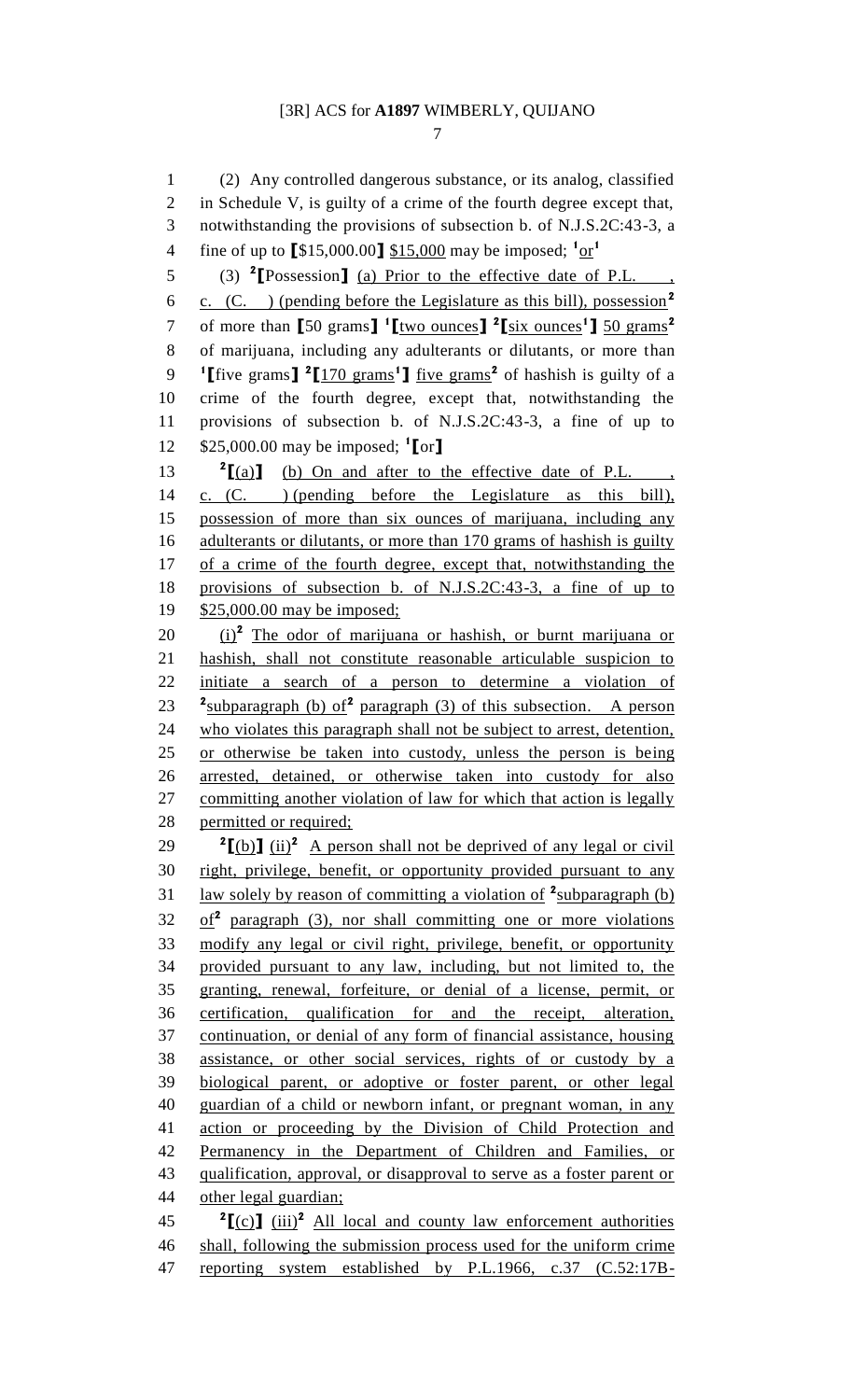1 5.1 et seq.), submit a quarterly report to the Uniform Crime Reporting Unit, within the Division of State Police in the 3 Department of Law and Public Safety, or to another designated recipient determined by the Attorney General, containing the 5 number of violations of <sup>2</sup> subparagraph (b) of <sup>2</sup> paragraph (3) of this subsection committed within their respective jurisdictions, plus the race, ethnicity, gender, and age of each person committing a violation, and the disposition of each person's violation. These violations and associated information, along with a quarterly summary of violations investigated, and associated information 11 collected, by the Division of State Police for the same period shall 12 be summarized by county and municipality in an annual report, and both quarterly summaries and annual reports shall be made 14 available at no cost to the public on the Division of State Police's Internet website;**<sup>1</sup> <sup>2</sup>** or**<sup>2</sup>** (4) **<sup>1</sup> [**Possession of **[**50 grams**]** two ounces or less of marijuana, including any adulterants or dilutants, or five grams or less of hashish is an unlawful act subject to a **[**disorderly person**]** civil penalty of \$50, but this amount of marijuana or hashish is presumed to be the lawful possession of medical cannabis or a medical cannabis product in accordance with the "Jake Honig Compassionate Use Medical Cannabis Act," P.L.2009, c.307 (C.24:6I-1 et al.) or P.L.2015, c.158 (C.18A:40-12.22 et al.), and 24 the State shall establish by a preponderance of evidence that the substance possessed was not medical cannabis or a medical cannabis product in order to impose the \$50 civil penalty for possession of marijuana or hashish pursuant to this paragraph. The civil penalty provided for in this paragraph shall be collected pursuant to the "Penalty Enforcement Law of 1999," P.L.1999, c.274 (C.2A:58-10 et seq.), in a summary proceeding before the municipal court having jurisdiction. A penalty recovered under the provisions of this paragraph shall be recovered by and in the name of the State by the local municipality. The penalty shall be paid into the treasury of the municipality in which the violation occurred for the general use of the municipality.**] 2 [**(Deleted by amendment, 36 P.L., c. (pending before the Legislature as this bill)<sup>1</sup> 37 (a) Prior to the effective date of P.L. , c. (C. ) (pending before the Legislature as this bill), possession of 50 grams or less of marijuana, including any adulterants or dilutants, or five grams or less of hashish is a disorderly person; 41 (b) On and after the effective date of P.L., c. (C. ) (pending before the Legislature as this bill), possession of six ounces or less of marijuana, including any adulterants or dilutants, or 170 grams or less of hashish is not punishable as a crime, offense, or civil violation of law; (5) Possession of one ounce or less of psilocybin is a disorderly 47 <u>person;</u><sup>2</sup>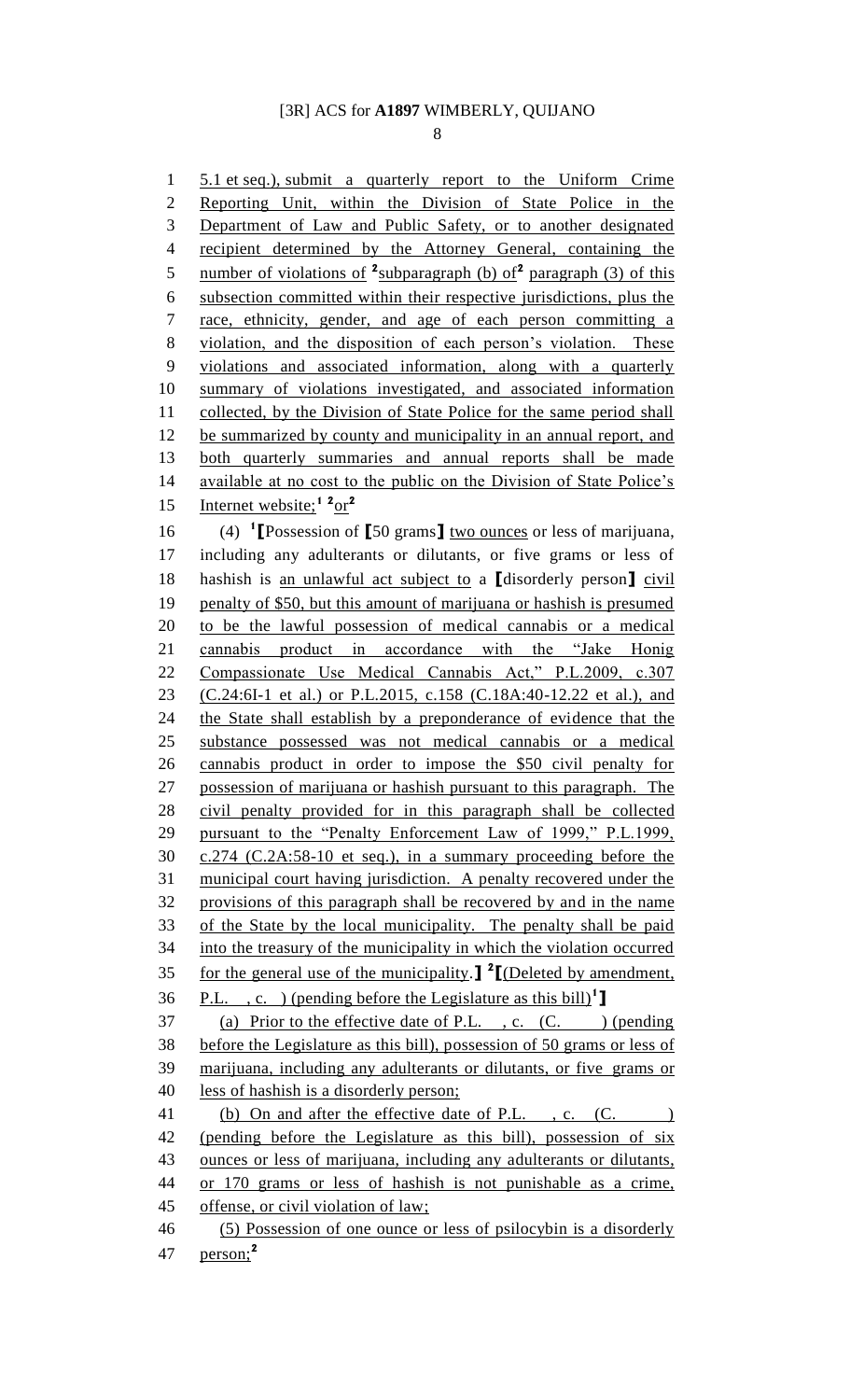Any person who commits any offense **[**defined in**]** set forth in 2 paragraphs (1) through (3) of this **[**section**]** subsection while on any property used for school purposes which is owned by or leased to any elementary or secondary school or school board, or within 1,000 feet of any such school property or a school bus, or while on any school bus, and who is not sentenced to a term of imprisonment, shall, in addition to any other sentence which the court may impose, be required to perform not less than 100 hours of community service.

10 b.  $1\left(1\right)^1$  Any person who uses or who is under the influence of 11 any controlled dangerous substance, or its analog, <sup>1</sup>not including 12 marijuana or hashish,<sup>1</sup> for a purpose other than the treatment of sickness or injury as lawfully prescribed or administered by a physician is a disorderly person.

 In a prosecution under this subsection, it shall not be necessary for the State to prove that the accused did use or was under the 17 influence of any specific <sup>1</sup>, prohibited<sup>1</sup> drug, but it shall be sufficient for a conviction under this subsection for the State to prove that the accused did use or was under the influence of some prohibited controlled dangerous substance, counterfeit controlled dangerous substance, or controlled substance analog, by proving that the accused did manifest physical and physiological symptoms 23 or reactions caused by the use of any <sup>1</sup>prohibited<sup>1</sup> controlled dangerous substance or controlled substance analog.

 $\frac{1}{2}$  Notwithstanding that using or being under the influence of marijuana or hashish is not a punishable offense pursuant to this subsection, the smoking, vaping, or aerosolizing of marijuana or hashish may be prohibited or otherwise regulated on or in any property by the person or entity that owns or controls that property, including multifamily housing that is a multiple dwelling as defined in section 3 of P.L.1967, c.76 (C.55:13A-3), the units of a condominium, as those terms are defined by section 3 of P.L.1969, c.257 (C.46:8B-3), or a site in a mobile home park as defined in section 3 of P.L.1983, c.386 (C.40:55D-102), which site is leased to 35 the owner of a manufactured home, as defined in that section, that is installed thereon.**<sup>1</sup>** 

 c. Any person who knowingly obtains or possesses a controlled dangerous substance or controlled substance analog in violation of  $1<sup>1</sup>$  paragraph (1) or (2) of<sup>1</sup> subsection a. of this section and who fails to voluntarily deliver the substance to the nearest law enforcement officer is guilty of a disorderly persons offense. Nothing in this subsection shall be construed to preclude a prosecution or conviction for any other offense defined in this title or any other statute.

(cf: P.L.1997, c.181, s.6)**] 3** 

 $\mathbf{3}$   $\mathbf{1}^1$  3. N.J.S.2C:36-2 is amended to read as follows: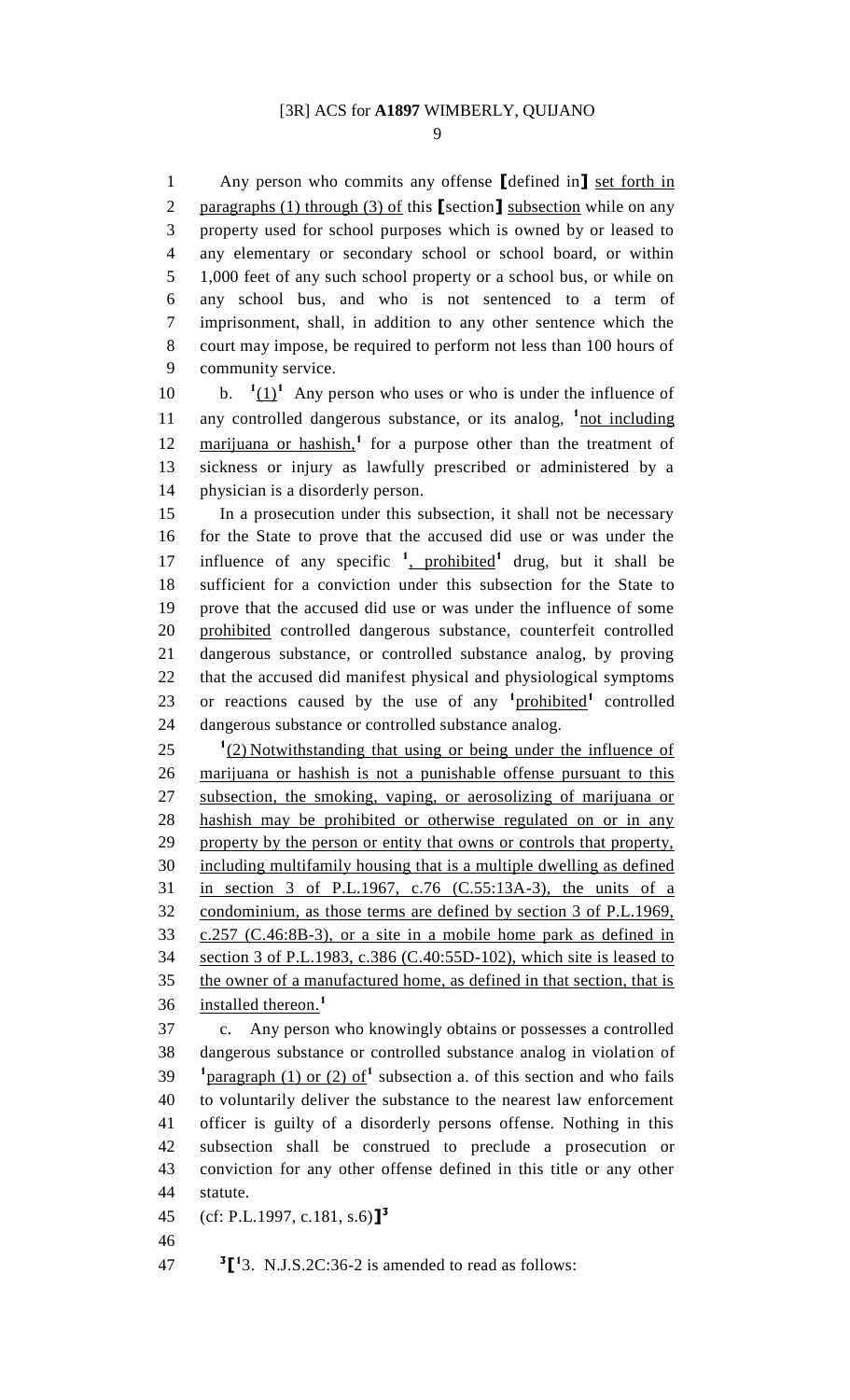2C:36-2. a. Use or possession with intent to use, disorderly persons offense. It shall be unlawful for any person to use, or to possess with intent to use, drug paraphernalia to plant, propagate, cultivate, grow, harvest, manufacture, compound, convert, produce, process, prepare, test, analyze, pack, repack, store, contain, conceal, ingest, inhale, or otherwise introduce into the human body a controlled dangerous substance, controlled substance analog or toxic chemical in violation of the provisions of chapter 35 of this title, other than when used, or possessed with intent to use, for ingesting, inhaling, or otherwise introducing marijuana or hashish 11 into the human body. Any person who violates this section is guilty of a disorderly persons offense. 13 b. Notwithstanding that using or possessing with intent to use drug paraphernalia to ingest, inhale, or otherwise introduce marijuana or hashish into the human body is not a punishable offense pursuant to this section, the use of drug paraphernalia for 17 that purpose may be prohibited or otherwise regulated on or in any property by the person or entity that owns or controls that property, including multifamily housing that is a multiple dwelling as defined in section 3 of P.L.1967, c.76 (C.55:13A-3), the units of a 21 condominium, as those terms are defined by section 3 of P.L.1969, c.257 (C.46:8B-3), or a site in a mobile home park as defined in section 3 of P.L.1983, c.386 (C.40:55D-102), which site is leased to 24 the owner of a manufactured home, as defined in that section, that is installed thereon.**<sup>1</sup>** (cf: P.L.2007, c.31, s.3)**] 3 [**3.**]** <sup>3</sup> **[**  $\pm$ <sup>1</sup> (New section) a. Except to the extent required to dismiss, withdraw, or terminate the charge, no court shall have jurisdiction over any charge, including any charge of delinquency, based on **<sup>1</sup> [**the distribution of**]** offenses that occurred prior to the 32 effective date of P.L., c.  $(C.$  ) (pending before the Legislature as this bill), involving manufacturing, distributing, or dispensing, or possessing or having under control with intent to manufacture, 35 distribute, or dispense,<sup>1</sup> marijuana or hashish in violation of 36 paragraph  $2[\text{1}(11)$  of subsection b. of N.J.S.2C:35-5, or a lesser 37 amount of marijuana or hashish in violation of paragraph<sup>1</sup><sup>1</sup> (12) of subsection b. of **<sup>1</sup> [**N.J.S.2C:35-5, or the possession**] 2 [**that section**] N.J.S.2C:35-5<sup>2</sup>**, or <sup>2</sup> [a violation of either of those paragraphs and a violation of subsection a. of section 1 of P.L.1987, c.101 (C.2C:35- 7) or subsection a. of section 1 of P.L.1997, c.327 (C.2C:35-7.1) for distributing, dispensing, or possessing with intent to distribute or dispense, on or within 1,000 feet of any school property, or on or within 500 feet of the real property comprising a public housing 45 facility, public park, or public building, or  $\mathbf{l}^2$  obtaining, possessing, using, being under the influence of, or failing to make lawful

47 disposition<sup>1</sup> of marijuana or hashish in violation of paragraph <sup>1</sup>(3)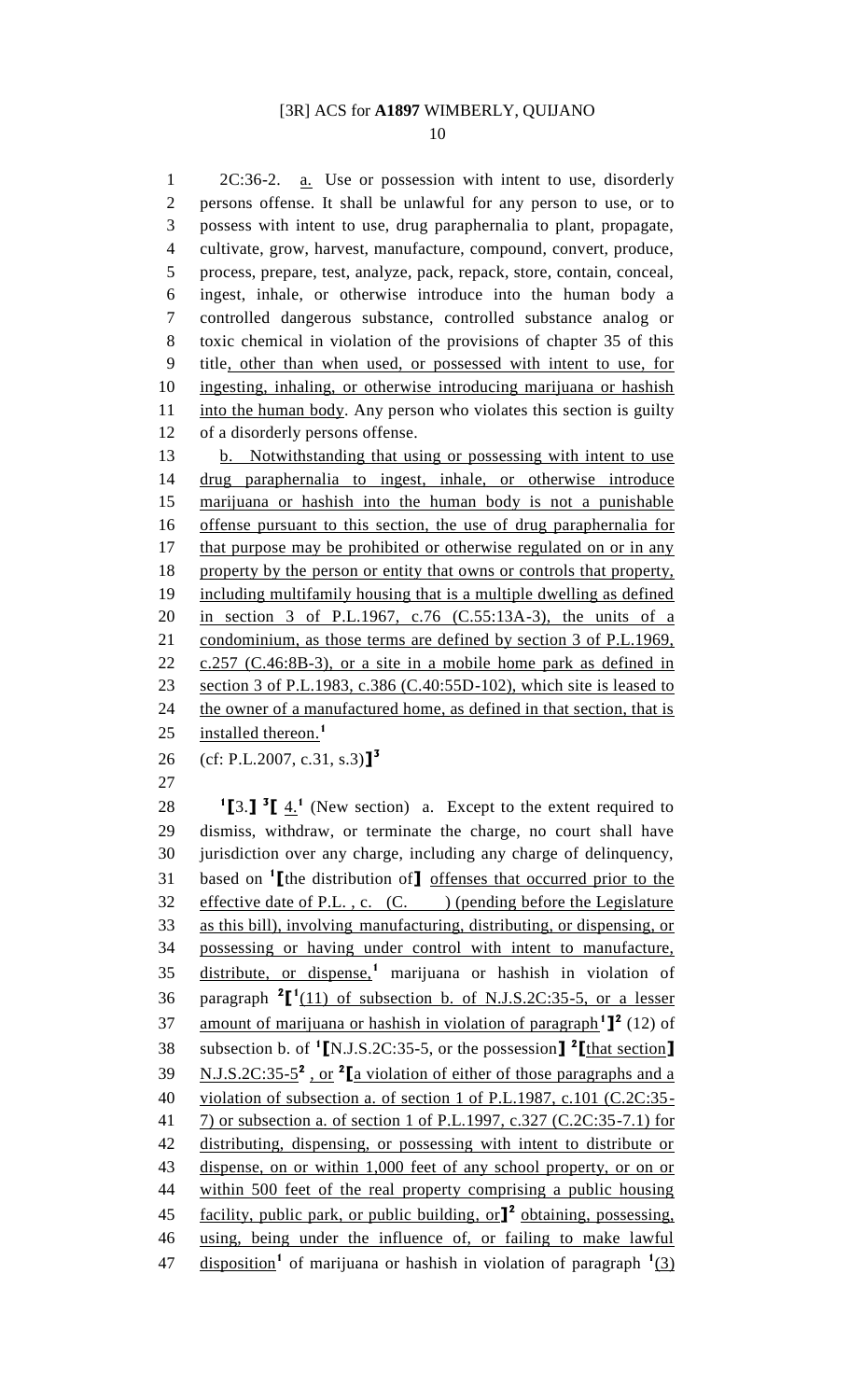1 or  $\alpha$ <sup>1</sup> (4) of subsection a. <sup>1</sup>, or subsection b., or subsection c.<sup>1</sup> of N.J.S.2C:35-10, **<sup>1</sup> [**that occurred prior to the effective date of P.L. , c. (C. ) (pending before the Legislature as this bill)**]** or a violation involving marijuana or hashish as described herein and a violation of N.J.S.2C:36-2 for using or possessing with intent to use drug paraphernalia with that marijuana or hashish, alone or in 7 combination with each other<sup>1</sup>, <sup>2</sup><sub>or</sub> possession of any controlled dangerous substance while operating a motor vehicle in violation of section 1 of P.L.1964, c.289 (C.39:4-49.1), or any disorderly persons offense or petty disorderly persons offense subject to 11 conditional discharge pursuant to N.J.S.2C:36A-1,<sup>2</sup> unless a <sup>1</sup> guilty 12 verdict, plea, or other entry of guilt, or<sup>1</sup> final judgment of conviction or adjudication of delinquency has been entered on or before that effective date. These non-prosecutable charges and cases shall be expeditiously dismissed, which may be accomplished by appropriate action by a law enforcement agency, or on a motion to the court which would otherwise have jurisdiction over a case, or the court's own motion, based upon guidelines **<sup>1</sup> [**or**]** , 19 administrative<sup>1</sup> directives <sup>1</sup>, and court orders<sup>1</sup> issued by the Attorney General, the Administrative Director of the Courts, and 21 the Supreme Court <sup>1</sup>, as appropriate<sup>1</sup>.

b. **<sup>1</sup>** 22 b. <sup>1</sup>[A charge, including any charge of delinquency, conviction, or adjudication of delinquency, based on a violation of any of the following laws that occurred prior to, on, or after the 25 effective date of P.L., c. (C. ) (pending before the Legislature as this bill), shall not be considered whenever the Pretrial Services Program established by the Administrative Office of the Courts pursuant to section 11 of P.L.2014, c.31 (C.2A:162- 25) conducts a risk assessment on an eligible defendant for the purpose of making recommendations to the court concerning an appropriate pretrial release decision in accordance with sections 1 through 11 of P.L.2014, c.31 (C.2A:162-15 et seq.): a violation of paragraph (11) of subsection b. of N.J.S.2C:35-5; or a lesser amount of marijuana or hashish in violation of paragraph (12) of subsection b. of that section; or a violation of either of those paragraphs and a violation of subsection a. of section 1 of P.L.1987, c.101 (C.2C:35- 7) or subsection a. of section 1 of P.L.1997, c.327 (C.2C:35-7.1) for distributing, or possessing or having under control with intent to distribute, on or within 1,000 feet of any school property, or on or within 500 feet of the real property comprising a public housing facility, public park, or public building; or for obtaining, possessing, using, being under the influence of, or failing to make lawful disposition of marijuana or hashish in violation of paragraph (3) or (4) of subsection a., or subsection b., or subsection c. of N.J.S.2C:35-10; or for a violation of any of those provisions and a violation of N.J.S.2C:36-2 for using or possessing with intent to use drug paraphernalia with the marijuana or hashish.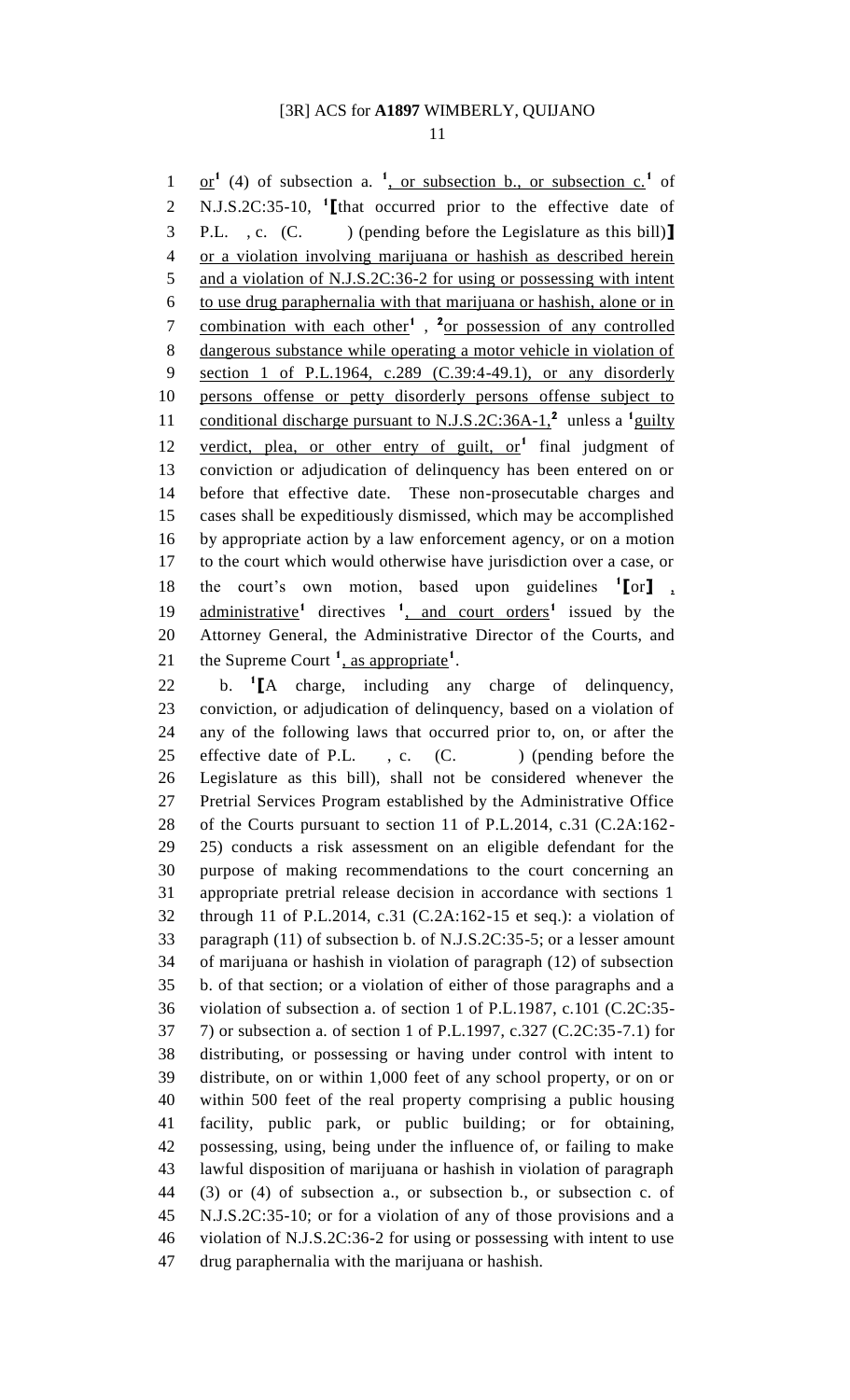c.**] 1** (1) Regarding a **<sup>1</sup> [**conviction or adjudication of 2 delinquency**]** guilty verdict, plea, or other entry of guilt<sup>1</sup> entered 3 prior to the effective date of P.L., c. (C. ) (pending before the Legislature as this bill), it shall be grounds for **<sup>1</sup> [**post-5 conviction<sup>1</sup> relief that the <sup>1</sup> [conviction or adjudication of 6 delinquency<sup>]</sup> guilty verdict, plea, or other entry of guilt<sup>1</sup> involved **[**unlawful distribution of, or possessing or having under control with intent to distribute, marijuana or hashish in violation of paragraph (11) of subsection b. of N.J.S.2C:35-5, or a lesser amount of marijuana or hashish in violation of paragraph (12) of subsection b. of that section, or a violation of either of those paragraphs and a violation of subsection a. of section 1 of P.L.1987, c.101 (C.2C:35- 7) or subsection a. of section 1 of P.L.1997, c.327 (C.2C:35-7.1), for distributing, or possessing or having under control with intent to distribute, on or within 1,000 feet of any school property, or on or within 500 feet of the real property comprising a public housing facility, public park, or public building, or obtaining, possessing, using, being under the influence of, or failing to make lawful disposition of marijuana or hashish in violation of paragraph (3) or (4) of subsection a., or subsection b., or subsection c. of N.J.S.2C:35-10, or a violation involving marijuana or hashish as described herein and using or possessing with intent to use drug paraphernalia with that marijuana or hashish in violation of N.J.S.2C:36-2, alone or in combination with each other**]** one or 25 more crimes or offenses, or delinquent acts which if committed by an adult would constitute one or more crimes or offenses, 27 enumerated in subsection a. of this section<sup>1</sup>, if a final judgment of conviction or adjudication of delinquency had not been entered on or before that effective date.

 (2) Notwithstanding any court rule limiting the time period within which a motion to reduce or change a sentence may be filed, 32 any person who, on the effective date of P.L., c. (C. ) 33 (pending before the Legislature as this bill), is  $\frac{1}{\alpha}$  or will be<sup>1</sup> serving a sentence of incarceration, probation, parole or other form of community supervision solely as a result of the person's conviction 36 or adjudication of delinquency for one or more crimes or offenses  $\frac{1}{2}$  or delinquent acts which if committed by an adult would constitute one or more crimes or offenses,**<sup>1</sup>** enumerated in **<sup>1</sup> [**paragraph (1)**]** 39 subsection  $a^{-1}$  of this **1** [subsection] section<sup>1</sup> may move to have the person's sentence reviewed by the court. If the court finds that the sentence under review is based solely upon a conviction or 42 adjudication of delinquency for one or more crimes or offenses  $\frac{1}{2}$ , or delinquent acts which if committed by an adult would constitute one or more crimes or offenses,**<sup>1</sup>** enumerated in **<sup>1</sup> [**paragraph (1)**]** 45 subsection a.<sup>1</sup> of this <sup>1</sup>[subsection] section<sup>1</sup>, the court shall order appropriate relief.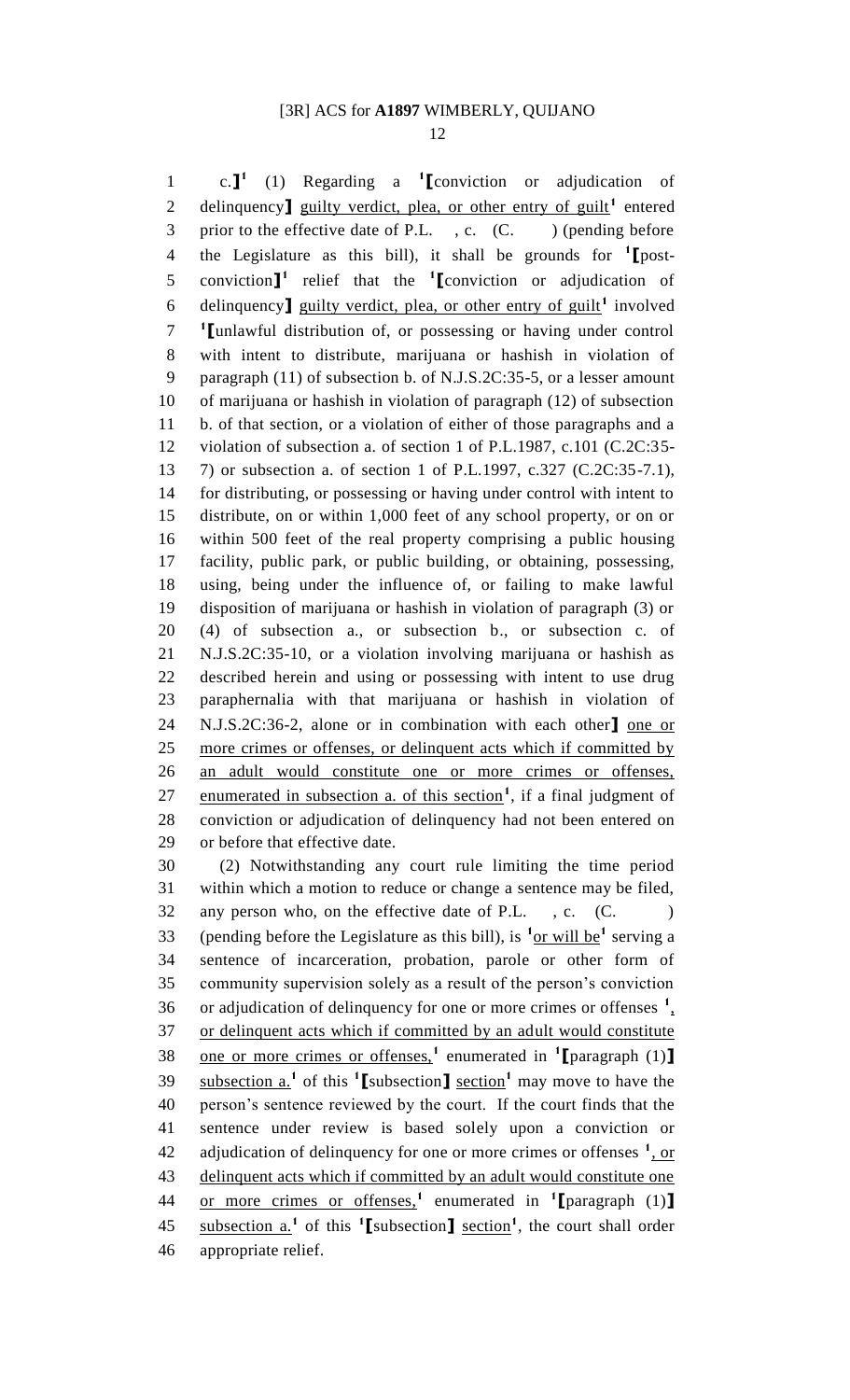(3) No fee shall be charged to a person seeking post-conviction relief pursuant to this subsection.**] 3** 

 **[**4.**] 3 [**5.**<sup>1</sup>** 4 (New section) Other than the consequences of any sentence set forth in a judgment of conviction, including a term of imprisonment and any court-ordered financial assessment, unless otherwise provided by law, any arrest, charge, conviction, and adjudication of delinquency that occurred prior to the effective date 9 of P.L. , c. (C. ) (pending before the Legislature as this bill), 10 and any proceedings related thereto, for <sup>1</sup>[unlawful distribution of] 11 manufacturing, distributing, or dispensing<sup>1</sup>, or possessing or 12 having under control with intent to <sup>1</sup>manufacture,<sup>1</sup> distribute, <sup>1</sup>or 13 dispense,<sup>1</sup> marijuana or hashish in violation of paragraph (11) of subsection b. of N.J.S.2C:35-5, or a lesser amount of marijuana or hashish in violation of paragraph (12) of subsection b. of that section, or a violation of either of those paragraphs and a violation of subsection a. of section 1 of P.L.1987, c.101 (C.2C:35-7) or subsection a. of section 1 of P.L.1997, c.327 (C.2C:35-7.1), for 19 distributing, <sup>1</sup>dispensing,<sup>1</sup> or possessing or having under control 20 with intent to distribute  $\frac{1}{2}$  or dispense<sup>1</sup>, on or within 1,000 feet of any school property, or on or within 500 feet of the real property comprising a public housing facility, public park, or public building, or obtaining, possessing, using, being under the influence of, or failing to make lawful disposition of marijuana or hashish in violation of paragraph (3) or (4) of subsection a., or subsection b., or subsection c. of N.J.S.2C:35-10, or a violation involving 27 marijuana or hashish as described herein and <sup>1</sup><sub>2</sub> violation of **N.J.S.2C:36-2** for<sup>1</sup> using or possessing with intent to use drug paraphernalia with that marijuana or hashish **<sup>1</sup> [**in violation of 30 N.J.S.2C:36-2<sup>1</sup>, alone or in combination with each other,<sup>1</sup> shall be deemed not to have occurred, and the person involved in that violation may answer any questions relating to their occurrence accordingly, except that such information shall be revealed by that person if seeking employment within the judicial branch or with a law enforcement or corrections agency and such information shall continue to provide a disability as otherwise provided by law.**] 3** 

 **[**5. (New section) The Administrative Director of the Courts shall maintain and provide information to any person upon request about the expungement process and legal services programs Statewide and in each county which may be available to assist the person with an expedited expungement pursuant to section 5 of P.L.2019, c.269 (C.2C:52-5.1) or a "clean slate" expungement pursuant to section 7 of P.L.2019, c.269 (C.2C:52-5.3).**] 1** 

**1 [**6. (New section) a. (1) The Administrative Director of the Courts shall develop and maintain a multilingual public awareness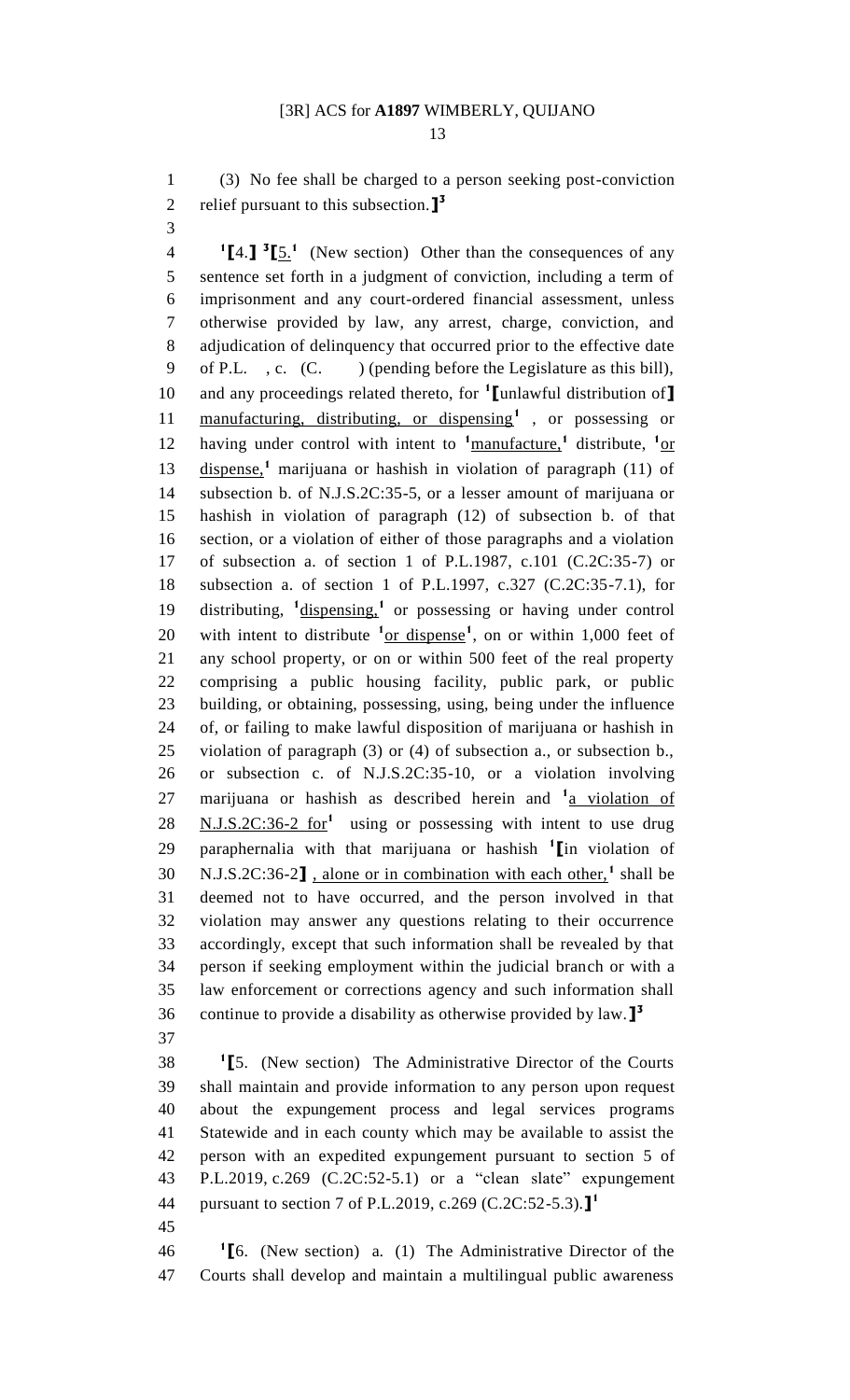campaign to promote awareness of the expungement process, including an expedited expungement pursuant to section 5 of P.L.2019, c.269 (C.2C:52-5.1) or a "clean slate" expungement pursuant to section 7 of P.L.2019, c.269 (C.2C:52-5.3), and the expungement e-filing system established pursuant to section 11 of P.L.2019, c.269 (C.2C:52-10.1), as well as information on State, local, non-profit and other private job training programs in consultation with the Department of Labor and Workforce Development, with a focus on assisting those persons eligible for the expedited expungement or "clean slate" expungement of their records pursuant to section 5 of P.L.2019, c.269 (C.2C:52-5.1) or a "clean slate" expungement pursuant to section 7 of P.L.2019, c.269 (C.2C:52-5.3), respectively.

 (2) The public awareness campaign shall, at a minimum, utilize electronic and print media, and shall make available electronically on an Internet website a petition form and a list of the supporting information necessary for an expungement, including an expedited or "clean slate" expungement pursuant to section 5 of P.L.2019, c.269 (C.2C:52-5.1) or section 7 of P.L.2019, c.269 (C.2C:52-5.3), respectively, using the expungement e-filing system once established pursuant to section 11 of P.L.2019, c.269 (C.2C:52- 10.1).

 (3) The petition and supporting information shall, at a minimum, be made available in English and Spanish.

 b. The Administrative Director of the Courts shall include in the annual report on the activities of the Administrative Office of the Courts, prepared pursuant to N.J.S.2A:12-5, information about the activities and accomplishments of the public awareness campaign developed and maintained pursuant to subsection a. of this section, beginning no later than one year after the effective date of P.L. , c. (C. ) (pending before the Legislature as this bill).**] 1** 

 $34 \quad 31. \text{ N.J.S.2C:35-5 is amended to read as follows:}$ 

 2C:35-5. Manufacturing, Distributing or Dispensing. a. Except as authorized by P.L.1970, c.226 (C.24:21-1 et seq.), it shall be unlawful for any person knowingly or purposely:

 (1) To manufacture, distribute or dispense, or to possess or have under his control with intent to manufacture, distribute or dispense, a controlled dangerous substance or controlled substance analog; or

 (2) To create, distribute, or possess or have under his control with intent to distribute, a counterfeit controlled dangerous substance.

b. Any person who violates subsection a. with respect to:

 (1) Heroin, or its analog, or coca leaves and any salt, compound, derivative, or preparation of coca leaves, and any salt, compound, derivative, or preparation thereof which is chemically equivalent or identical with any of these substances, or analogs, except that the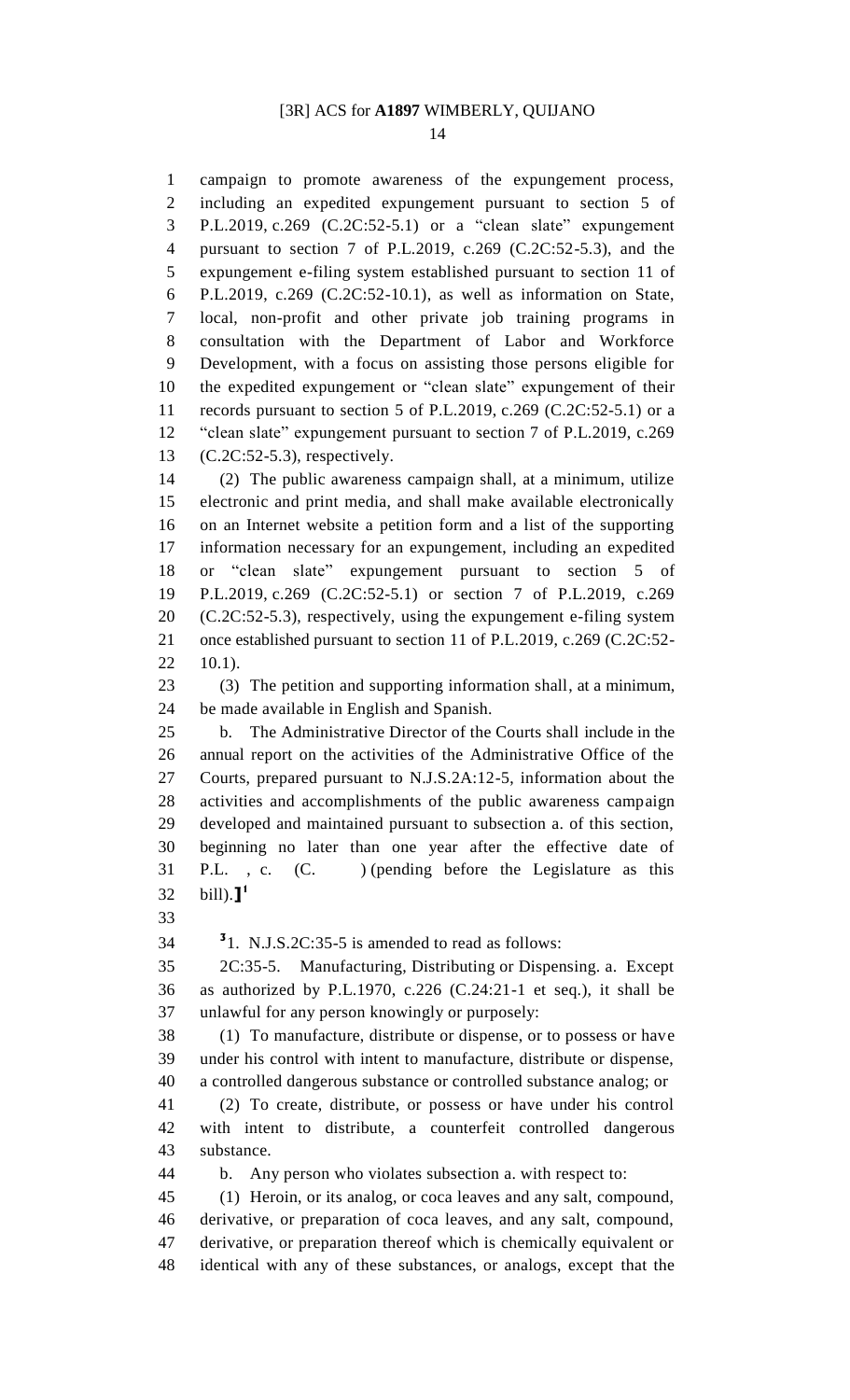substances shall not include decocainized coca leaves or extractions which do not contain cocaine or ecogine, or 3,4- methylenedioxymethamphetamine or 3,4- methylenedioxyamphetamine, in a quantity of five ounces or more including any adulterants or dilutants is guilty of a crime of the first degree. The defendant shall, except as provided in N.J.S.2C:35-12, be sentenced to a term of imprisonment by the court. The term of imprisonment shall include the imposition of a minimum term which shall be fixed at, or between, one-third and one-half of the sentence imposed, during which the defendant shall be ineligible for parole. Notwithstanding the provisions of subsection a. of N.J.S.2C:43-3, a fine of up to **[**\$500,000.00**]** \$500,000 may be imposed;

 (2) A substance referred to in paragraph (1) of this subsection, in a quantity of one-half ounce or more but less than five ounces, including any adulterants or dilutants is guilty of a crime of the second degree;

 (3) A substance referred to paragraph (1) of this subsection in a quantity less than one-half ounce including any adulterants or dilutants is guilty of a crime of the third degree except that, notwithstanding the provisions of subsection b. of N.J.S.2C:43-3, a fine of up to **[**\$75,000.00**]** \$75,000 may be imposed;

 (4) A substance classified as a narcotic drug in Schedule I or II other than those specifically covered in this section, or the analog of any such substance, in a quantity of one ounce or more including any adulterants or dilutants is guilty of a crime of the second degree;

28 (5) A substance classified as a narcotic drug in Schedule I or II other than those specifically covered in this section, or the analog of any such substance, in a quantity of less than one ounce including any adulterants or dilutants is guilty of a crime of the third degree except that, notwithstanding the provisions of subsection b. of N.J.S.2C:43-3, a fine of up to **[**\$75,000.00**]** \$75,000 may be imposed;

 (6) Lysergic acid diethylamide, or its analog, in a quantity of 100 milligrams or more including any adulterants or dilutants, or phencyclidine, or its analog, in a quantity of 10 grams or more including any adulterants or dilutants, is guilty of a crime of the first degree. Except as provided in N.J.S.2C:35-12, the court shall impose a term of imprisonment which shall include the imposition of a minimum term, fixed at, or between, one-third and one-half of the sentence imposed by the court, during which the defendant shall be ineligible for parole. Notwithstanding the provisions of subsection a. of N.J.S.2C:43-3, a fine of up to **[**\$500,000.00**]** \$500,000 may be imposed;

 (7) Lysergic acid diethylamide, or its analog, in a quantity of less than 100 milligrams including any adulterants or dilutants, or where the amount is undetermined, or phencyclidine, or its analog,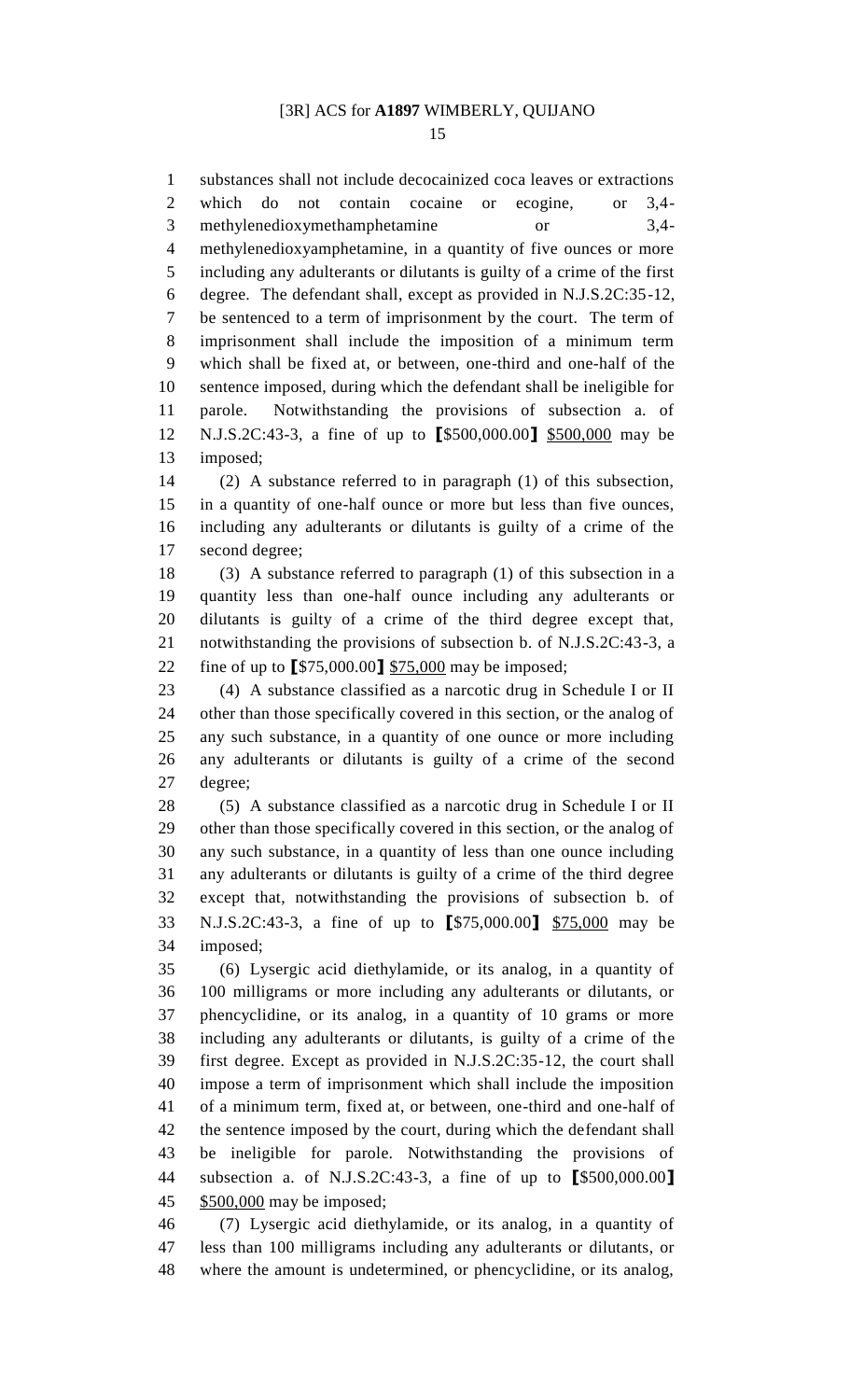in a quantity of less than 10 grams including any adulterants or dilutants, or where the amount is undetermined, is guilty of a crime

 of the second degree; (8) Methamphetamine, or its analog, or phenyl-2-propanone (P2P), in a quantity of five ounces or more including any adulterants or dilutants is guilty of a crime of the first degree. Notwithstanding the provisions of subsection a. of N.J.S.2C:43-3, a fine of up to **[**\$300,000.00**]** \$300,000 may be imposed; (9) (a) Methamphetamine, or its analog, or phenyl-2-propanone (P2P), in a quantity of one-half ounce or more but less than five ounces including any adulterants or dilutants is guilty of a crime of the second degree; (b) Methamphetamine, or its analog, or phenyl-2-propanone (P2P), in a quantity of less than one-half ounce including any adulterants or dilutants is guilty of a crime of the third degree except that notwithstanding the provisions of subsection b. of N.J.S.2C:43-3, a fine of up to **[**\$75,000.00**]** \$75,000 may be imposed; (10) (a) Marijuana in a quantity of 25 pounds or more including any adulterants or dilutants, or 50 or more marijuana plants, regardless of weight, or hashish in a quantity of five pounds or more including any adulterants or dilutants, is guilty of a crime of the first degree. Notwithstanding the provisions of subsection a. of N.J.S.2C:43-3, a fine of up to **[**\$300,000.00**]** \$300,000 may be imposed; (b) Marijuana in a quantity of five pounds or more but less than 25 pounds including any adulterants or dilutants, or 10 or more but fewer than 50 marijuana plants, regardless of weight, or hashish in a quantity of one pound or more but less than five pounds, including any adulterants and dilutants, is guilty of a crime of the second degree; (11) **[**Marijuana**]** (a) Prior to the effective date of P.L. ,  $33 \quad \text{c.} \quad \text{(C.)} \quad \text{(pending before the Legislature as this bill)}, \text{mariju}$  in a quantity of one ounce or more but less than five pounds including any adulterants or dilutants, or hashish in a quantity of five grams or more but less than one pound including any adulterants or dilutants, is guilty of a crime of the third degree except that, notwithstanding the provisions of subsection b. of N.J.S.2C:43-3, a fine of up to **[**\$25,000.00**]** \$25,000 may be imposed; 41 (b) On and after the effective date of P.L., c. (C. (pending before the Legislature as this bill), marijuana in a quantity of more than one ounce but less than five pounds including any 44 adulterants or dilutants, or hashish in a quantity of more than five grams but less than one pound including any adulterants or dilutants, is guilty of a crime of the third degree except that, notwithstanding the provisions of subsection b. of N.J.S.2C:43-3, a fine of up to \$25,000 may be imposed;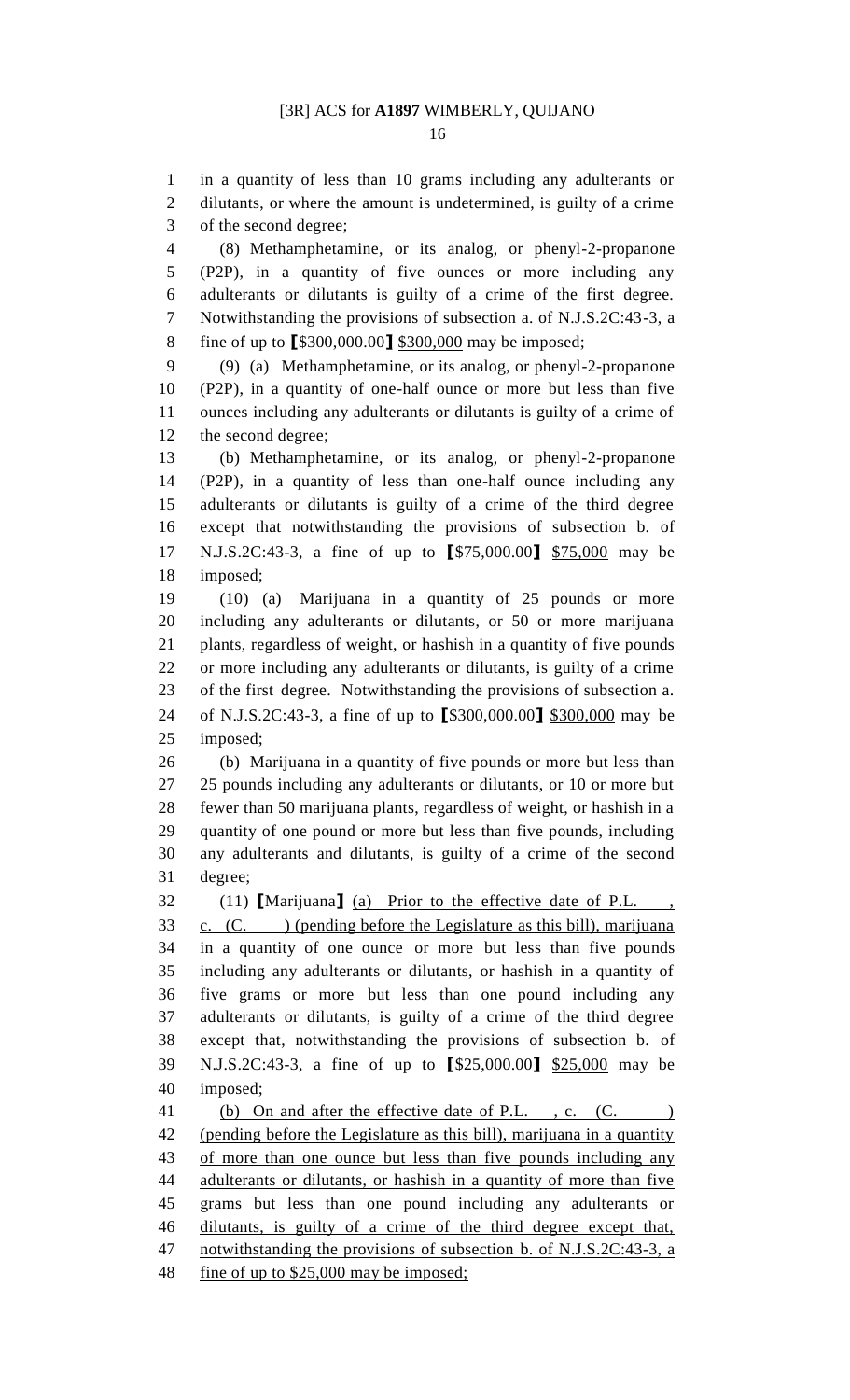(12) **[**Marijuana**]** (a) Prior to the effective date of P.L. , 2 c.  $(C.$  ) (pending before the Legislature as this bill), marijuana in a quantity ofless than one ounce including any adulterants or dilutants, or hashish in a quantity of less than five grams including any adulterants or dilutants, is guilty of a crime of the fourth degree; 7 (b) On and after the effective date of P.L., c. (C. ) (pending before the Legislature as this bill), marijuana in a quantity of one ounce or less including any adulterants or dilutants, or hashish in a quantity of five grams or less including any adulterants or dilutants, is, for a first offense, subject to a written warning, which also indicates that any subsequent violation is a crime punishable by a term of imprisonment, a fine, or both, and for a second or subsequent offense, is guilty of a crime of the fourth degree; (i) The odor of marijuana or hashish, or burnt marijuana or hashish, shall not constitute reasonable articulable suspicion to initiate a search of a person to determine a violation of subparagraph (b) of paragraph (12) of this subsection. A person who violates this subparagraph shall not be subject to arrest, detention, or otherwise be taken into custody, unless the person is being arrested, detained, or otherwise taken into custody for also committing another violation of law for which that action is legally 24 permitted or required; (ii) A person shall not be deprived of any legal or civil right, privilege, benefit, or opportunity provided pursuant to any law solely by reason of committing a violation of subparagraph (b) of 28 paragraph (12) of this subsection, nor shall committing one or more violations modify any legal or civil right, privilege, benefit, or opportunity provided pursuant to any law, including, but not limited to, the granting, renewal, forfeiture, or denial of a license, permit, or certification, qualification for and the receipt, alteration, continuation, or denial of any form of financial assistance, housing assistance, or other social services, rights of or custody by a biological parent, or adoptive or foster parent, or other legal guardian of a child or newborn infant, or pregnant woman, in any action or proceeding by the Division of Child Protection and Permanency in the Department of Children and Families, or qualification, approval, or disapproval to serve as a foster parent or other legal guardian; 41 (iii) All local and county law enforcement authorities shall, following the submission process used for the uniform crime reporting system established by P.L.1966, c.37 (C.52:17B-44 5.1 et seq.), submit a quarterly report to the Uniform Crime Reporting Unit, within the Division of State Police in the Department of Law and Public Safety, or to another designated recipient determined by the Attorney General, containing the number of violations of subparagraph (b) of paragraph (12) of this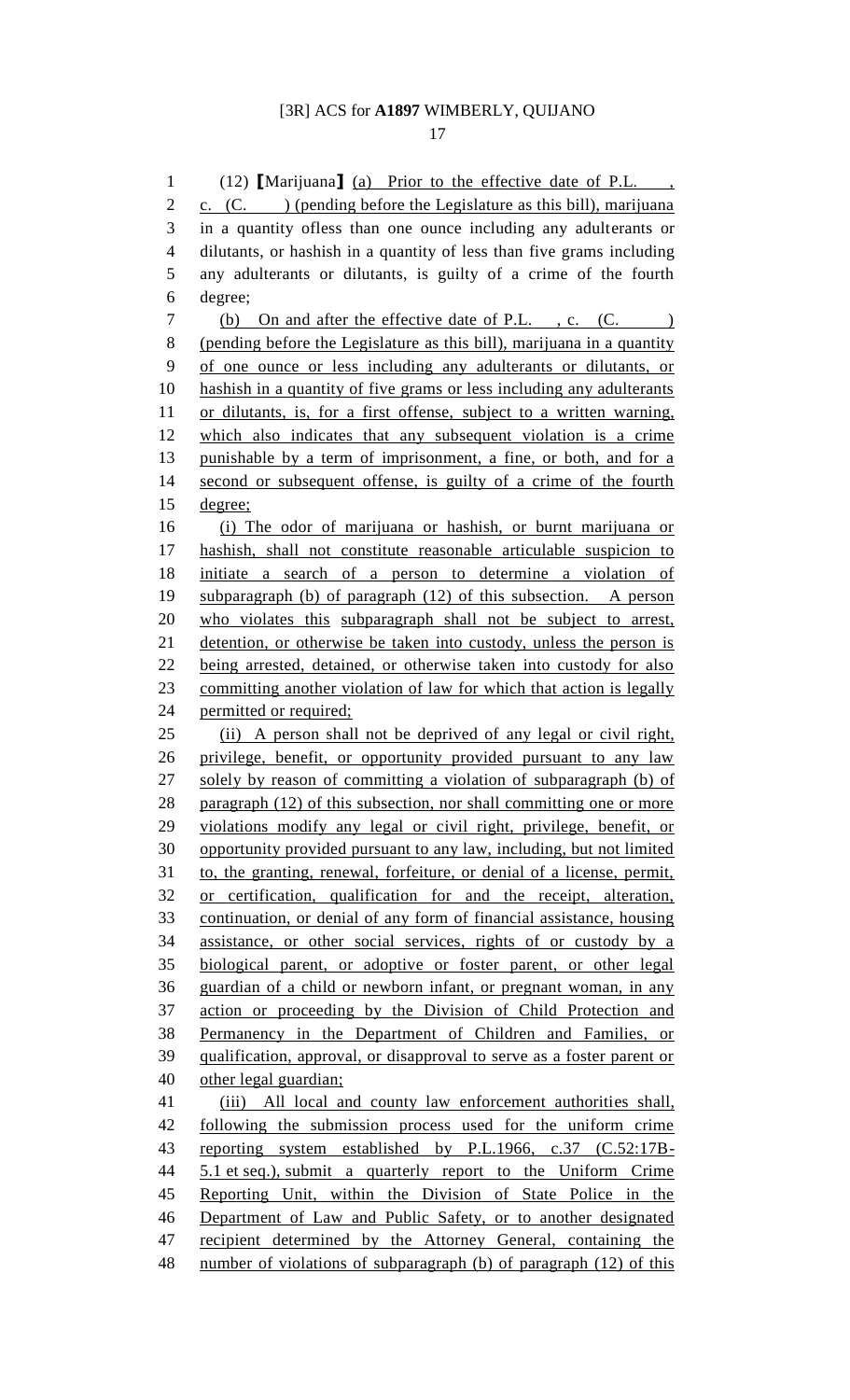subsection committed within their respective jurisdictions, plus the 2 race, ethnicity, gender, and age of each person committing a violation, and the disposition of each person's violation. These violations and associated information, along with a quarterly summary of violations investigated, and associated information collected, by the Division of State Police for the same period shall 7 be summarized by county and municipality in an annual report, and both quarterly summaries and annual reports shall be made available at no cost to the public on the Division of State Police's Internet website; (13) Any other controlled dangerous substance classified in Schedule I, II, III or IV, or its analog, is guilty of a crime of the third degree, except that, notwithstanding the provisions of subsection b. of N.J.S.2C:43-3, a fine of up to **[**\$25,000.00**]** \$25,000 may be imposed; or (14) Any Schedule V substance, or its analog, is guilty of a crime of the fourth degree except that, notwithstanding the provisions of subsection b. of N.J.S.2C:43-3, a fine of up to **[**\$25,000.00**]** \$25,000 may be imposed. c. Where the degree of the offense for violation of this section depends on the quantity of the substance, the quantity involved shall be determined by the trier of fact, other than with respect to a first violation of subparagraph (b) of paragraph (12) of subsection b. of this section which is subject to a written warning as set forth in that subparagraph. Where the indictment or accusation so provides, the quantity involved in individual acts of manufacturing, distribution, dispensing or possessing with intent to distribute may be aggregated in determining the grade of the offense, whether distribution or dispensing is to the same person or several persons, provided that each individual act of manufacturing, distribution, dispensing or possession with intent to distribute was committed within the applicable statute of limitations.**<sup>3</sup>** (cf: P.L.2000, c.136, s.1)  $35 \qquad \qquad$ <sup>3</sup>2. N.J.S.2C:35-10 is amended to read as follows: 2C:35-10. Possession, Use or Being Under the Influence, or Failure to Make Lawful Disposition. a. It is unlawful for any person, knowingly or purposely, to obtain, or to possess, actually or constructively, a controlled dangerous substance or controlled substance analog, unless the substance was obtained directly, or pursuant to a valid prescription or order form from a practitioner, while acting in the course of his professional practice, or except as otherwise authorized by P.L.1970, c.226 (C.24:21-1 et seq.). Any person who violates this section with respect to: (1) A controlled dangerous substance, or its analog, classified in Schedule I, II, III or IV other than those specifically covered in this section, is guilty of a crime of the third degree except that,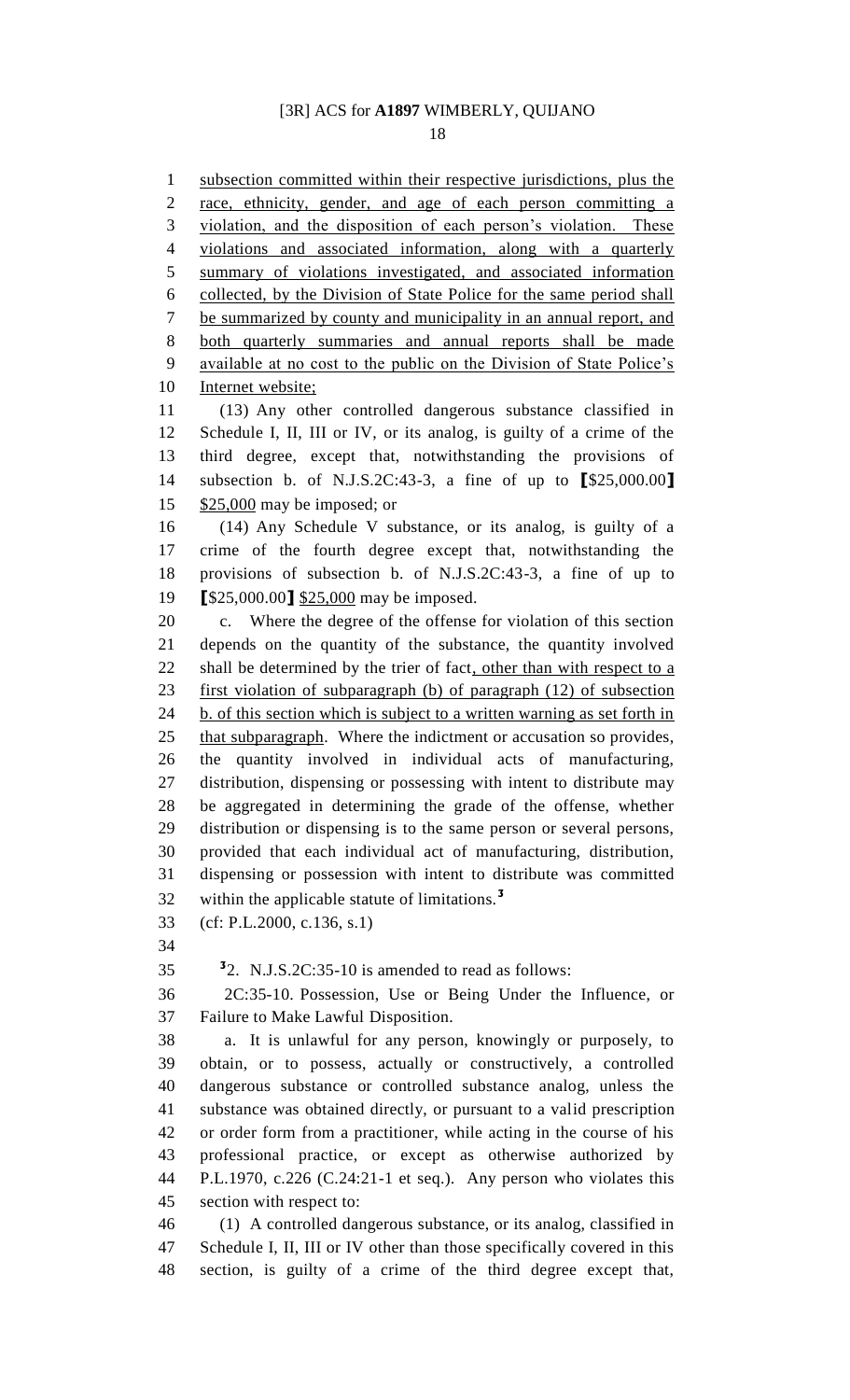notwithstanding the provisions of subsection b. of N.J.S.2C:43-3, a fine of up to **[**\$35,000.00**]** \$35,000 may be imposed; (2) Any controlled dangerous substance, or its analog, classified in Schedule V, is guilty of a crime of the fourth degree except that, notwithstanding the provisions of subsection b. of N.J.S.2C:43-3, a fine of up to **[**\$15,000.00**]** \$15,000 may be imposed; (3) **[**Possession**]** (a) Prior to the effective date of P.L. , c. (C. ) (pending before the Legislature as this bill), possession of more than 50 grams of marijuana, including any adulterants or dilutants, or more than five grams of hashish is guilty of a crime of the fourth degree, except that, notwithstanding the provisions of subsection b. of N.J.S.2C:43-3, a fine of up to **[**\$25,000.00**]** \$25,000 may be imposed; **[**or**]** 14 (b) On and after to the effective date of P.L., c. (C. ) (pending before the Legislature as this bill), possession of more than six ounces of marijuana, including any adulterants or dilutants, or more than 17 grams of hashish is guilty of a crime of the fourth degree, except that, notwithstanding the provisions of subsection b. of N.J.S.2C:43-3, a fine of up to \$25,000 may be imposed; 20 (i) The odor of marijuana or hashish, or burnt marijuana or hashish, shall not constitute reasonable articulable suspicion to initiate a search of a person to determine a violation of subparagraph (b) of paragraph (3) of this subsection. A person who violates this paragraph shall not be subject to arrest, detention, or otherwise be taken into custody, unless the person is being arrested, detained, or otherwise taken into custody for also committing another violation of law for which that action is legally permitted or required; (ii) A person shall not be deprived of any legal or civil right, privilege, benefit, or opportunity provided pursuant to any law solely by reason of committing a violation of subparagraph (b) of paragraph (3) of this subsection, nor shall committing one or more violations modify any legal or civil right, privilege, benefit, or opportunity provided pursuant to any law, including, but not limited to, the granting, renewal, forfeiture, or denial of a license, permit, or certification, qualification for and the receipt, alteration, continuation, or denial of any form of financial assistance, housing assistance, or other social services, rights of or custody by a biological parent, or adoptive or foster parent, or other legal guardian of a child or newborn infant, or pregnant woman, in any action or proceeding by the Division of Child Protection and Permanency in the Department of Children and Families, or qualification, approval, or disapproval to serve as a foster parent or other legal guardian; (iii) All local and county law enforcement authorities shall, following the submission process used for the uniform crime reporting system established by P.L.1966, c.37 (C.52:17B-5.1 et seq.), submit a quarterly report to the Uniform Crime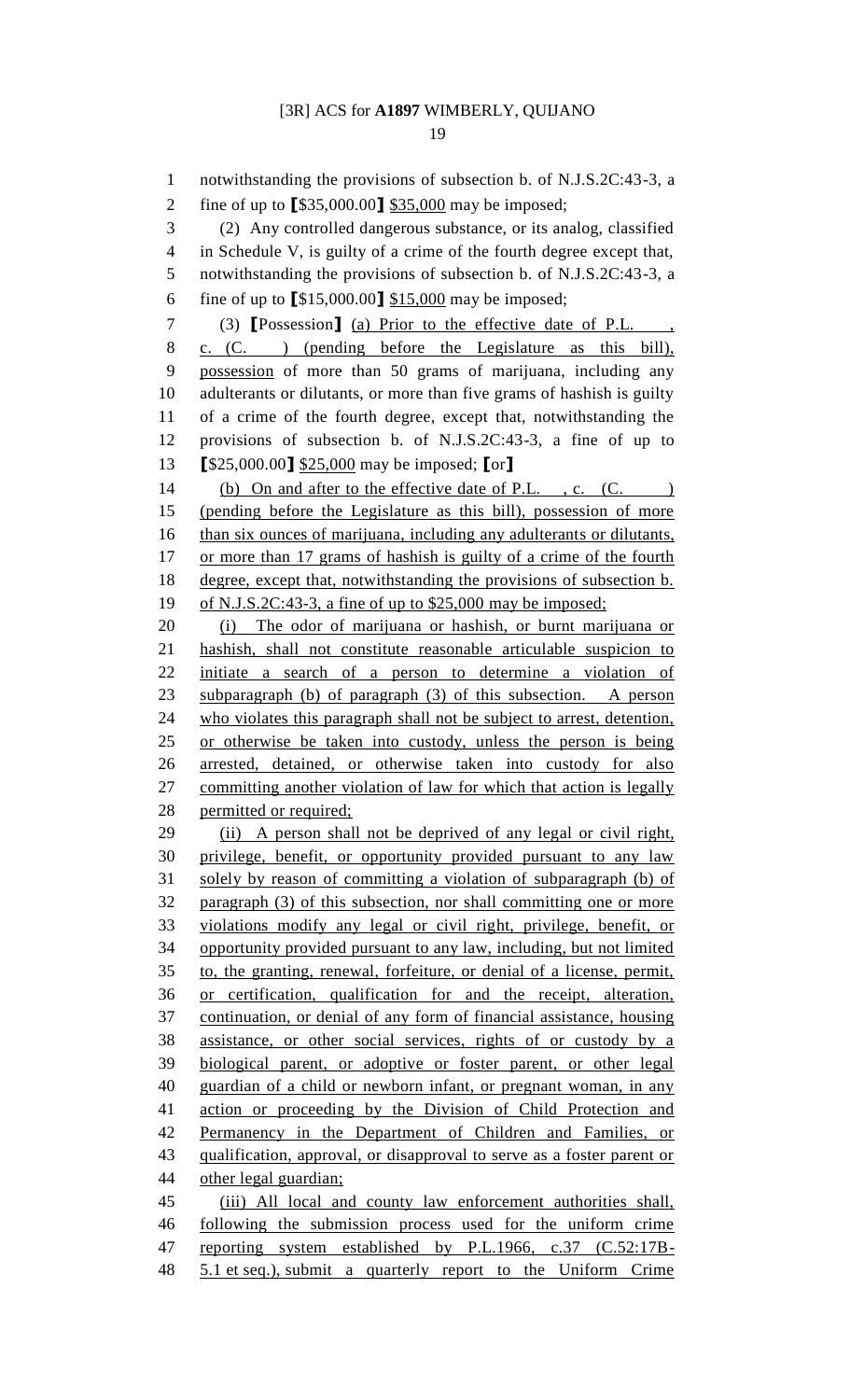Reporting Unit, within the Division of State Police in the 2 Department of Law and Public Safety, or to another designated recipient determined by the Attorney General, containing the number of violations of subparagraph (b) of paragraph (3) of this subsection committed within their respective jurisdictions, plus the race, ethnicity, gender, and age of each person committing a violation, and the disposition of each person's violation. These violations and associated information, along with a quarterly summary of violations investigated, and associated information collected, by the Division of State Police for the same period shall 11 be summarized by county and municipality in an annual report, and both quarterly summaries and annual reports shall be made 13 available at no cost to the public on the Division of State Police's Internet website; or (4) **[**Possession**]** (a) Prior to the effective date of P.L. , c. 16 (C. ) (pending before the Legislature as this bill), possession of 50 grams or less of marijuana, including any adulterants or dilutants, or five grams or less of hashish is a disorderly person; 19 (b) On and after the effective date of P.L., c. (C. (pending before the Legislature as this bill), possession of six ounces or less of marijuana, including any adulterants or dilutants, 22 or 17 grams or less of hashish is not subject to any punishment, as this possession is not a crime, offense, act of delinquency, or civil violation of law; Any person who commits any offense **[**defined in**]** set forth in paragraphs (1) through (3) of this **[**section**]** subsection while on any property used for school purposes which is owned by or leased to any elementary or secondary school or school board, or within 1,000 feet of any such school property or a school bus, or while on any school bus, and who is not sentenced to a term of imprisonment, shall, in addition to any other sentence which the court may impose, be required to perform not less than 100 hours of community service. b. (1) Any person who uses or who is under the influence of any controlled dangerous substance, or its analog, not including marijuana or hashish, for a purpose other than the treatment of sickness or injury as lawfully prescribed or administered by a physician is a disorderly person. In a prosecution under this subsection, it shall not be necessary for the State to prove that the accused did use or was under the 41 influence of any specific, prohibited drug, but it shall be sufficient for a conviction under this subsection for the State to prove that the accused did use or was under the influence of some prohibited controlled dangerous substance, counterfeit controlled dangerous substance, or controlled substance analog, by proving that the accused did manifest physical and physiological symptoms or reactions caused by the use of any prohibited controlled dangerous substance or controlled substance analog.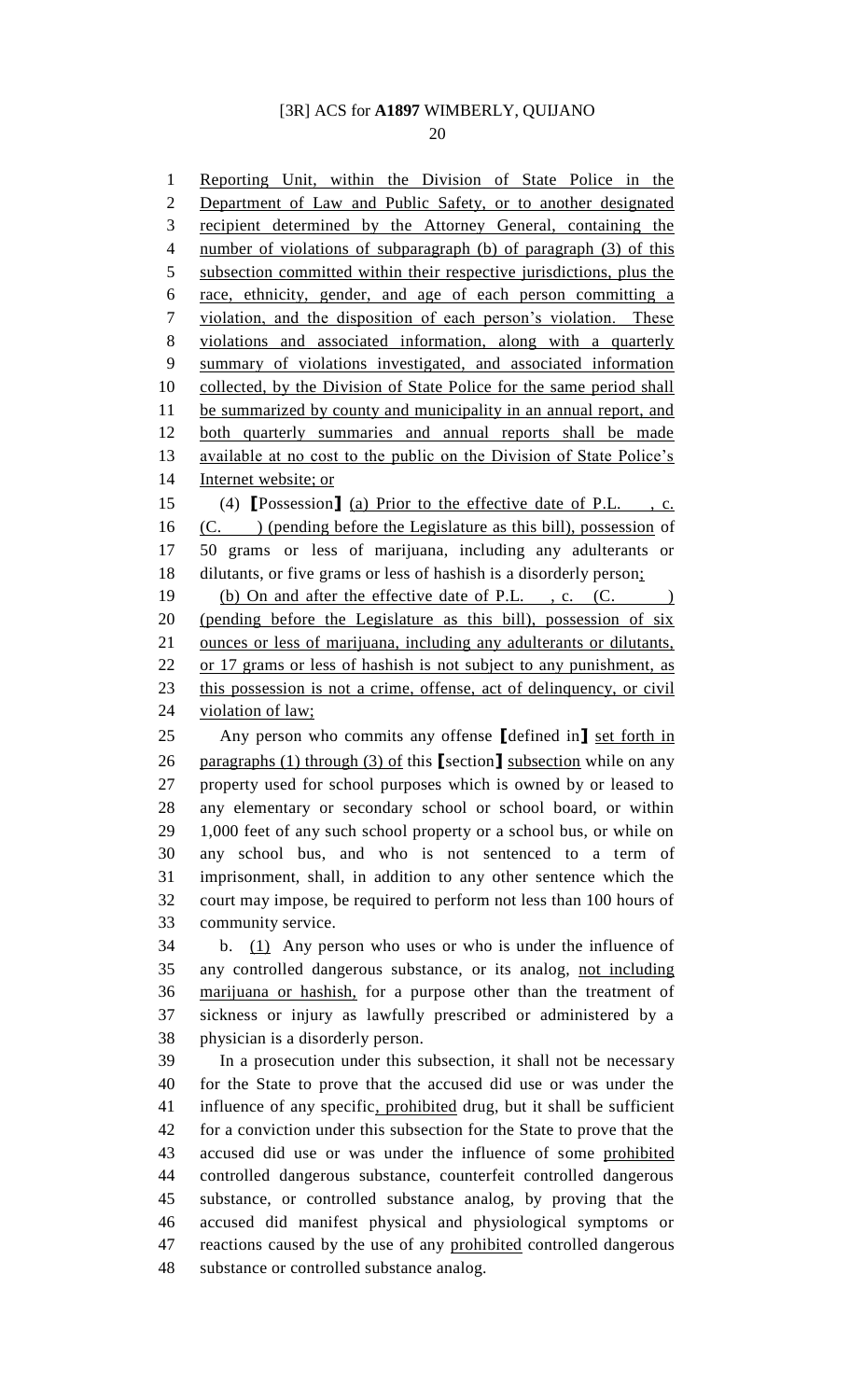(2) Notwithstanding that using or being under the influence of marijuana or hashish is not a punishable crime, offense, act of delinquency, or civil violation pursuant to this subsection, the smoking, vaping, or aerosolizing of marijuana or hashish may be prohibited or otherwise regulated on or in any property by the person or entity that owns or controls that property, including multifamily housing that is a multiple dwelling as defined in section 3 of P.L.1967, c.76 (C.55:13A-3), the structure or specific units of the structure of a cooperative as defined in section 3 of P.L.1987, c.381 (C.46:8D-3), the units of a condominium, as those terms are defined by section 3 of P.L.1969, c.257 (C.46:8B-3), or a site in a mobile home park as defined in section 3 of P.L.1983, c.386 (C.40:55D-102), which site is leased to the owner of a manufactured home, as defined in that section, that is installed thereon. c. Any person who knowingly obtains or possesses a controlled dangerous substance or controlled substance analog in violation of 18 paragraph (1) or (2) of subsection a. of this section and who fails to voluntarily deliver the substance to the nearest law enforcement officer is guilty of a disorderly persons offense. Nothing in this subsection shall be construed to preclude a prosecution or conviction for any other offense defined in this title or any other statute.**<sup>3</sup>** (cf: P.L.1997, c.181, s.6)  $26 \qquad \qquad$  <sup>3</sup>3. N.J.S.2C:36-2 is amended to read as follows: 27 2C:36-2. <u>a.</u> Use or possession with intent to use, disorderly persons offense. It shall be unlawful for any person to use, or to possess with intent to use, drug paraphernalia to plant, propagate, cultivate, grow, harvest, manufacture, compound, convert, produce, process, prepare, test, analyze, pack, repack, store, contain, conceal, ingest, inhale, or otherwise introduce into the human body a controlled dangerous substance, controlled substance analog or toxic chemical in violation of the provisions of chapter 35 of this title, other than when used, or possessed with intent to use, for ingesting, inhaling, or otherwise introducing marijuana or hashish into the human body. Any person who violates this section is guilty of a disorderly persons offense. b. Notwithstanding that using or possessing with intent to use drug paraphernalia to ingest, inhale, or otherwise introduce marijuana or hashish into the human body is not a punishable crime, offense, act of delinquency, or civil violation pursuant to this section, the use of drug paraphernalia for that purpose may be prohibited or otherwise regulated on or in any property by the person or entity that owns or controls that property, including multifamily housing that is a multiple dwelling as defined in section 3 of P.L.1967, c.76 (C.55:13A-3), the structure or specific units of 48 the structure of a cooperative as defined in section 3 of P.L.1987,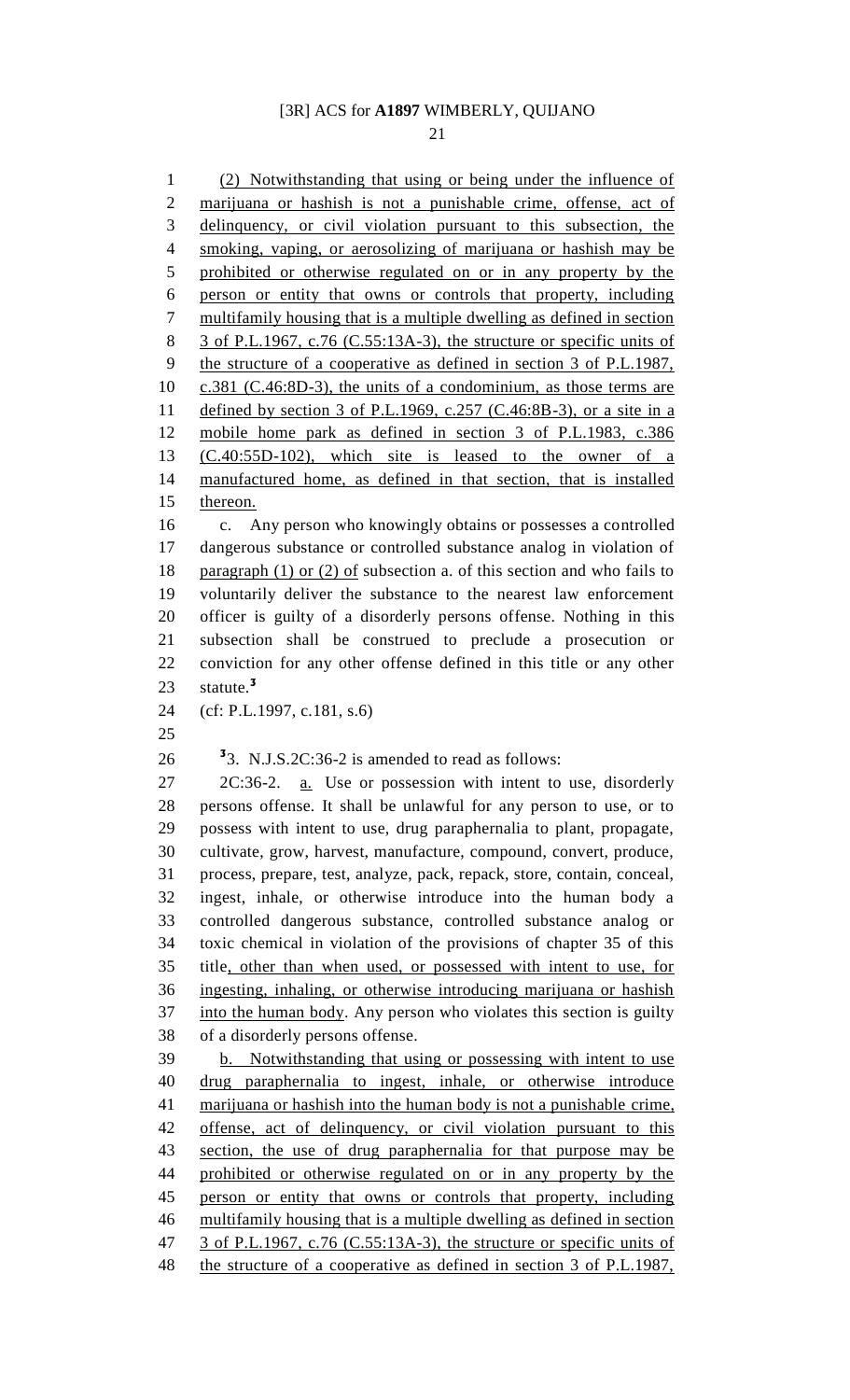c.381 (C.46:8D-3), the units of a condominium, as those terms are 2 defined by section 3 of P.L.1969, c.257 (C.46:8B-3), or a site in a mobile home park as defined in section 3 of P.L.1983, c.386 (C.40:55D-102), which site is leased to the owner of a manufactured home, as defined in that section, that is installed thereon.**<sup>3</sup>** (cf: P.L.2007, c.31, s.3) <sup>3</sup><sub>4</sub>. (New section) a. Except to the extent required to dismiss, withdraw, or terminate the charge, no prosecutor shall pursue any charge, including any charge of delinquency, based on crimes or offenses pending with a court on the first day of the fifth month 13 next following the effective date of P.L., c. (C. ) (pending before the Legislature as Second Reprint of Assembly Bill No. 21) 15 that occurred prior to that effective date, involving manufacturing, distributing, or dispensing, or possessing or having under control with intent to manufacture, distribute, or dispense, marijuana or hashish in violation of paragraph (12) of subsection b. of N.J.S.2C:35-5, or obtaining, possessing, using, being under the influence of, or failing to make lawful disposition of marijuana or hashish in violation of paragraph (3) or (4) of subsection a., or subsection b., or subsection c. of N.J.S.2C:35-10, or a violation involving marijuana or hashish as described herein and a violation of N.J.S.2C:36-2 for using or possessing with intent to use drug paraphernalia with that marijuana or hashish, alone or in combination with each other, or a violation involving marijuana or hashish and a violation of section 1 of P.L.1964, c.289 (C.39:4- 49.1) for possession of a controlled dangerous substance while operating a motor vehicle, alone or in combination with each other, or any disorderly persons offense or petty disorderly persons offense subject to conditional discharge pursuant to N.J.S.2C:36A- 1. These non-prosecutable charges and cases shall be expeditiously dismissed, which may be accomplished by appropriate action by the prosecutor based upon guidelines issued by the Attorney General, or the court's own motion based upon administrative directives issued by the Administrative Director of the Courts. b. (1) On the first day of the fifth month next following the effective date of P.L. , c. (C. ) (pending before the Legislature as Second Reprint of Assembly Bill No. 21), any guilty verdict, plea, placement in a diversionary program, or other entry of guilt on a matter that was entered prior to that effective date, but the judgment of conviction or final disposition on the matter was not 43 entered prior to that date, and the guilty verdict, plea, placement in a diversionary program, or other entry of guilt solely involved one or more crimes or offenses, or delinquent acts which if committed by an adult would constitute one or more crimes or offenses, 47 enumerated in subsection a. of this section, that guilty verdict, plea, 48 placement in a diversionary program, or other entry of guilt shall be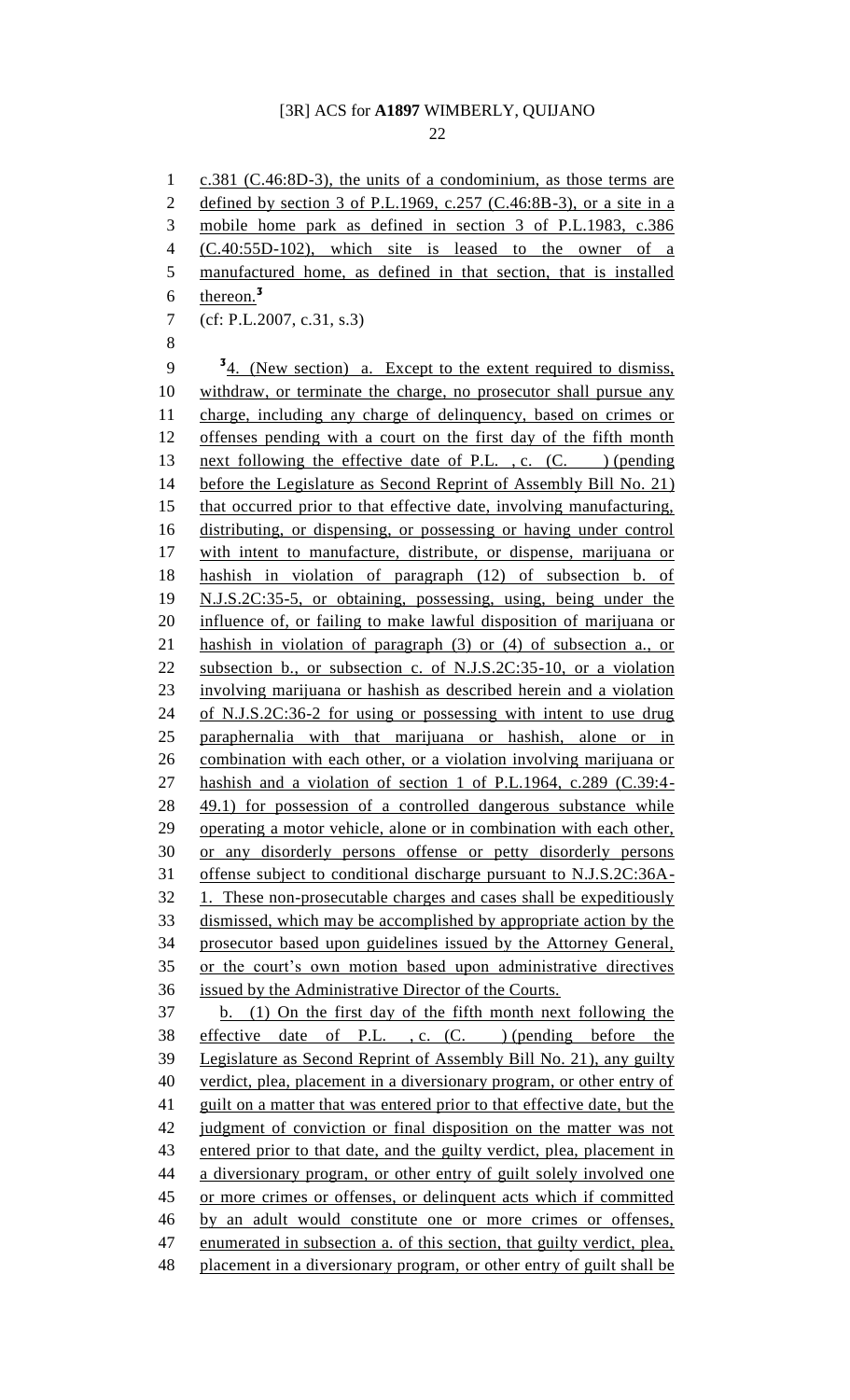vacated by operation of law. The Administrative Director of the 2 Courts, in consultation with the Attorney General, may take any 3 administrative action as may be necessary to vacate the guilty verdict, plea, placement in a diversionary program, or other entry of guilt. (2) On the first day of the fifth month next following the 7 effective date of P.L. , c. (C. ) (pending before the Legislature as Second Reprint of Assembly Bill No. 21), any conviction, remaining sentence, ongoing supervision, or unpaid court-ordered financial assessment as defined in section 8 of P.L.2017, c.244 (C.2C:52-23.1) of any person who, on that effective date, is or will be serving a sentence of incarceration, probation, parole or other form of community supervision as a result of the person's conviction or adjudication of delinquency solely for one or 15 more crimes or offenses, or delinquent acts which if committed by an adult would constitute one or more crimes or offenses, enumerated in subsection a. of this section, shall have the conviction, remaining sentence, ongoing supervision, or unpaid court-ordered financial assessment vacated by operation of law. 20 The Administrative Director of the Courts, in consultation with the Attorney General, may take any administrative action as may be necessary to vacate the conviction, remaining sentence, ongoing supervision, or unpaid court-ordered financial assessment.**<sup>3</sup>** 25 <sup>3</sup><sub>2</sub>. (New section) On the first day of the fifth month next 26 following the effective date of P.L.  $, c.$  (C. ) (pending before the Legislature as Second Reprint of Assembly Bill No. 21), any case that, prior to that effective date, includes a conviction or adjudication of delinquency solely for one or more crimes or offenses involving manufacturing, distributing, or dispensing, or possessing or having under control with intent to manufacture, distribute, or dispense, marijuana or hashish in violation of paragraph (12) of subsection b. of N.J.S.2C:35-5, or obtaining, possessing, using, being under the influence of, or failing to make lawful disposition of marijuana or hashish in violation of paragraph (3) or (4) of subsection a., or subsection b., or subsection c. of N.J.S.2C:35-10, or a violation involving marijuana or hashish as described herein and a violation of N.J.S.2C:36-2 for using or possessing with intent to use drug paraphernalia with that marijuana or hashish, alone or in combination with each other, or any disorderly persons offense or petty disorderly persons offense subject to conditional discharge pursuant to N.J.S.2C:36A-1, shall 43 be expunged by operation of law, and any remaining sentence, ongoing supervision, or unpaid court-ordered financial assessment as defined in section 8 of P.L.2017, c.244 (C.2C:52-23.1) shall be vacated by operation of law. The Administrative Director of the Courts, in consultation with the Attorney General, may take any administrative action as may be necessary to expeditiously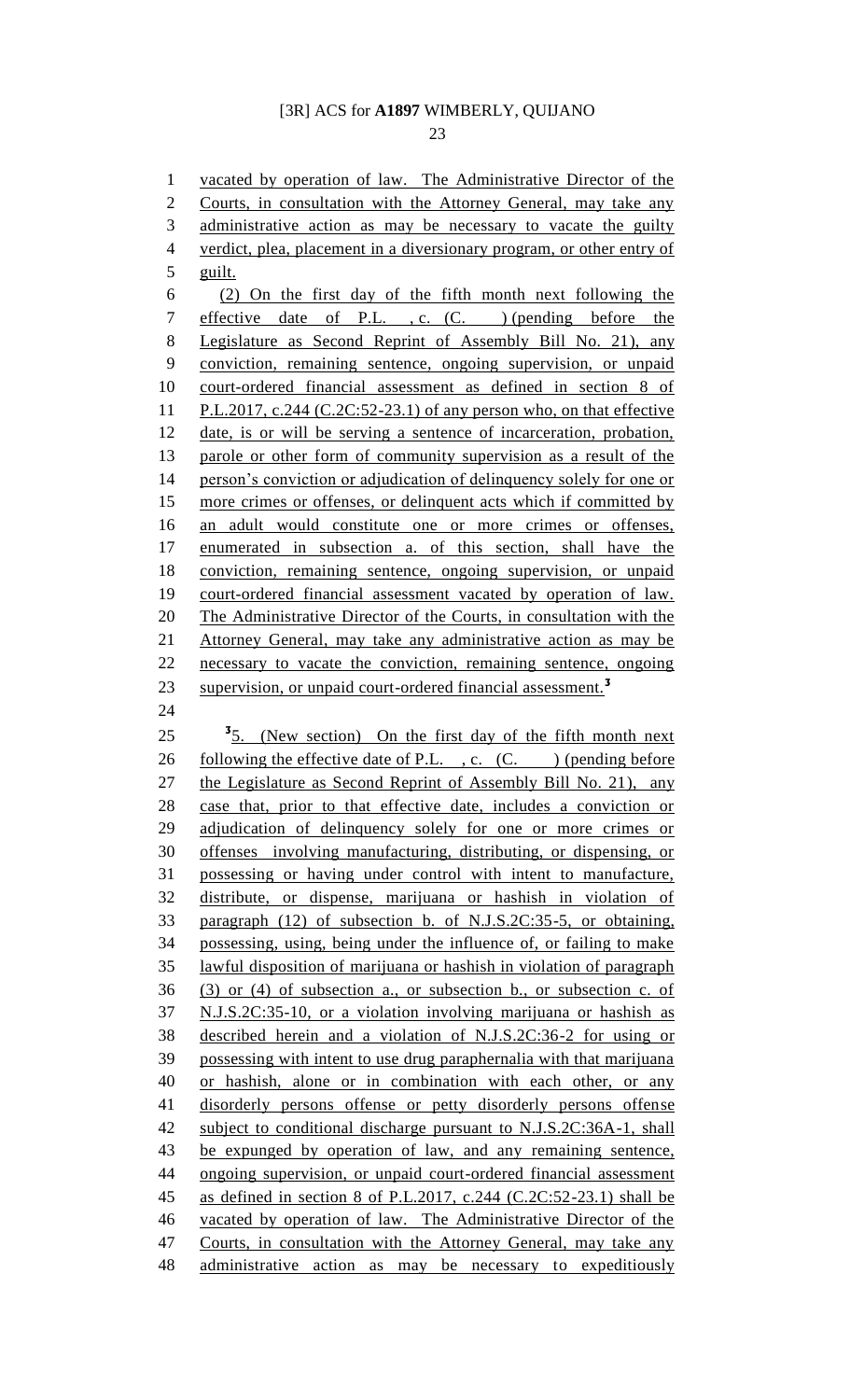effectuate the expungement of records associated with any expunged matter. **3 1** 6. Section 6 of P.L.2019, c.269 (C.2C:52-5.2) is amended to read as follows: 6. a. (1) No later than three months after the effective date of this section, the Administrative Office of the Courts shall develop and maintain a system for sealing records from the public, upon 9 order of a court, pertaining to offenses  $\text{I}$  or  $\text{I}$   $\text{I}$ ,  $\text{I}$  or  $\text{I}$  delinquent acts **2 [**, or unlawful acts subject to a civil penalty,**] 2 1 [**or community 11 service in lieu of payment of a penalty,  $\mathbf{I}^1$  involving marijuana or hashish as described in this section. Once the system is developed, unless otherwise provided by law, a court shall order the nondisclosure to the public of the records of the court and probation services, and records of law enforcement agencies with respect to 16 any arrest, conviction,  $\text{I}$  or  $\text{I}$ <sup>2</sup>  $\text{or}$ <sup>2</sup> adjudication of delinquency <sup>2</sup> $\text{I}$ , <u>or</u> 17 imposition of a civil penalty<sup>2</sup><sup>1</sup> [or community service<sup>1</sup>]<sup>1</sup>, and any proceedings related thereto, upon disposition of any case occurring on or after the development of the system for sealing records that solely includes the following convictions  $\text{or} \mathbf{I}$   $\mathbf{I}$ ,  $\mathbf{I}$   $\mathbf{I}$   $\mathbf{I}$  adjudications of delinquency **<sup>2</sup> [**, or imposition of civil penalties**] 2** 22 <sup>1</sup> [or community service]<sup>1</sup>: (a) any number of offenses for,  $\text{[or]}$   $\frac{2 \text{ or } 2}{\text{.}}$  delinquent acts which if committed by an adult would constitute, **[**unlawful distribution 25 of  $\int_0^2$  **[**or unlawful acts subject to a civil penalty <sup>1</sup>, or community 26 service in lieu of payment of a penalty  $\int_0^1$  for  $\int_0^2$  manufacturing, distributing, or dispensing, or possessing or having under control with intent to manufacture, distribute, or dispense, marijuana or hashish in violation of paragraph (12) of subsection b. of N.J.S.2C:35-5, or a violation of that paragraph and a violation of subsection a. of section 1 of P.L.1987, c.101 (C.2C:35-7) or subsection a. of section 1 of P.L.1997, c.327 (C.2C:35-7.1) for distributing, or possessing or having under control with intent to distribute, on or within 1,000 feet of any school property, or on or within 500 feet of the real property comprising a public housing 36 facility, public park, or public building;  $or$ (b) any number of offenses for,  $\left[\text{or}\right]$   $\frac{2 \text{ or } 2}{\text{ or } 2}$  delinquent acts which if committed by an adult would constitute, **<sup>2</sup> [**or unlawful acts 39 **subject to a civil penalty <sup>1</sup>I**, or community service in lieu of 40 payment of a penalty<sup>1</sup> for,<sup>12</sup> obtaining  $\llbracket$ ,  $\rrbracket$  or possessing  $\llbracket$ , using, being under the influence of, or failing to make lawful disposition of**]** marijuana or hashish in violation of paragraph (3) **<sup>1</sup> [**or (4)**] 1** of subsection a. **[**, or subsection b., or subsection c.**]** of N.J.S.2C:35- 10 **[**; or**]** .

 (c) **[**any number of offenses for, or delinquent acts which if committed by an adult would constitute, a violation involving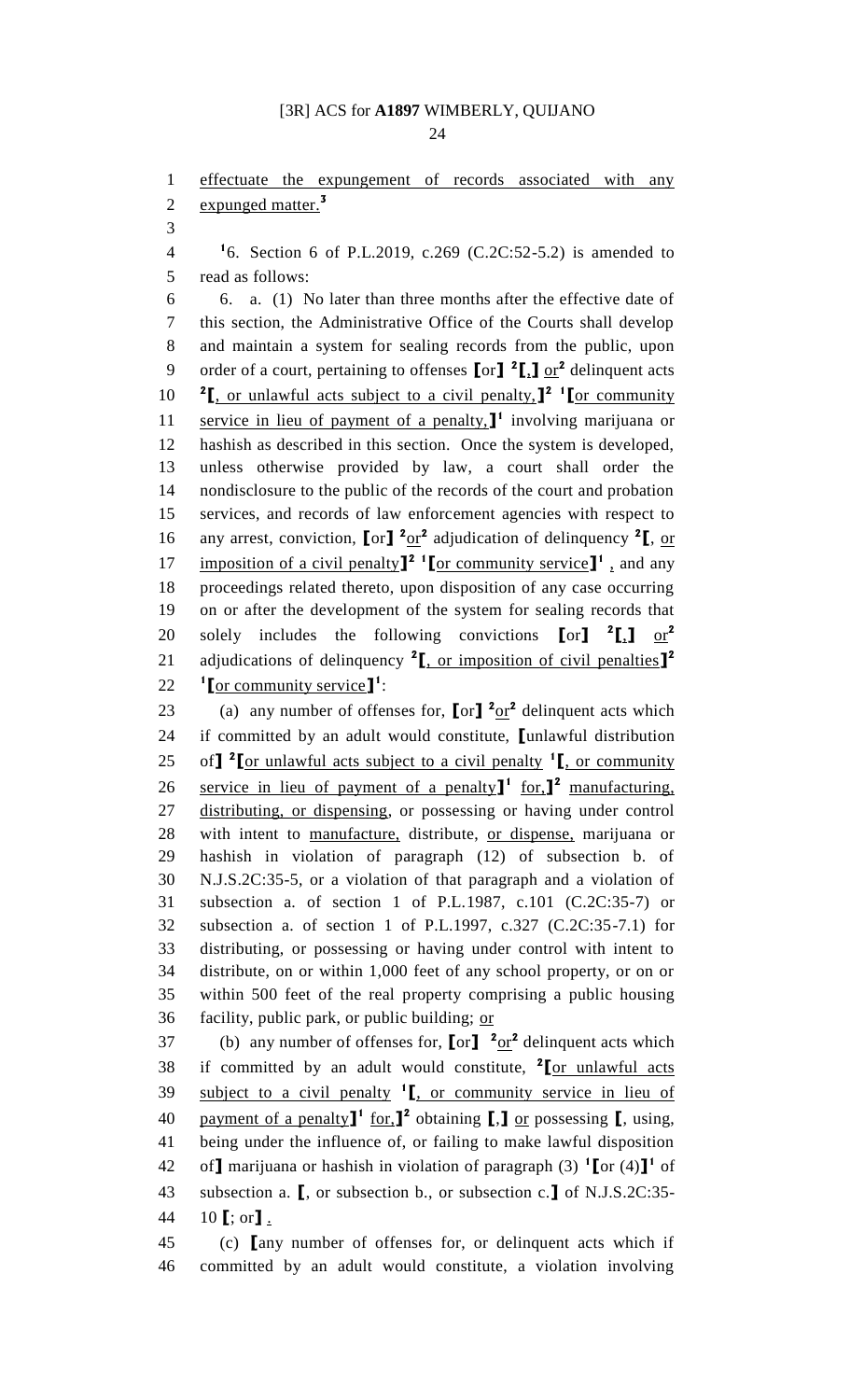marijuana or hashish as described in subparagraph (a) or (b) of this paragraph and using or possessing with intent to use drug paraphernalia with that marijuana or hashish in violation of N.J.S.2C:36-2.**]** (Deleted by amendment, P.L. , c. ) (pending 5 before the Legislature as this bill)

 (2) If the disposition of the case includes a court-ordered financial assessment subject to collection under the comprehensive enforcement program established pursuant to P.L.1995, c.9 (C.2B:19-1 et al.), then at the time of issuing the sealing order, the court shall also enter a civil judgment for the unpaid portion of the court-ordered financial assessment in the name of the Treasurer, State of New Jersey and transfer collections and disbursement responsibility to the State Treasurer for the outstanding amount in accordance with section 8 of P.L.2017, c.244 (C.2C:52-23.1). The term "court-ordered financial assessment" as used herein means and includes any fine, fee, penalty, restitution, and other form of financial assessment imposed by the court as part of the sentence for the conviction or convictions that are the subject of the sealing order, for which payment of restitution takes precedence in accordance with chapter 46 of Title 2C of the New Jersey Statutes. The Treasurer may specify, and the Administrative Office of the Courts shall collaborate with, the technical and informational standards required to effectuate the transfer of the collection and disbursement responsibilities. Notwithstanding any provision in this law or any other law to the contrary, the court shall have sole discretion to amend the judgment.

 b. Notice of the sealing order issued pursuant to subsection a. of this section shall be provided to:

 (1) The Attorney General, county prosecutor, or municipal prosecutor handling the case; and

 (2) The State Police and any local law enforcement agency having custody of the files and records.

 c. Upon the entry of a sealing order issued pursuant to subsection a. of this section, the proceedings in the case shall be sealed and all index references shall be marked "not available" or "no record." Law enforcement agencies shall reply to requests for information or records of a person subject to a sealing order that there is no information or records. The person may also reply to any inquiry that there is no information or record, except that information subject to a sealing order shall be revealed by that person if seeking employment within the judicial branch or with a law enforcement or corrections agency, and the information shall continue to provide a disability to the extent provided by law.

 d. Records subject to a sealing order issued pursuant to subsection a. of this section may be maintained for purposes of prior offender status, identification, and law enforcement purposes, provided that the records shall not be **[**considered whenever the Pretrial Services Program established by the Administrative Office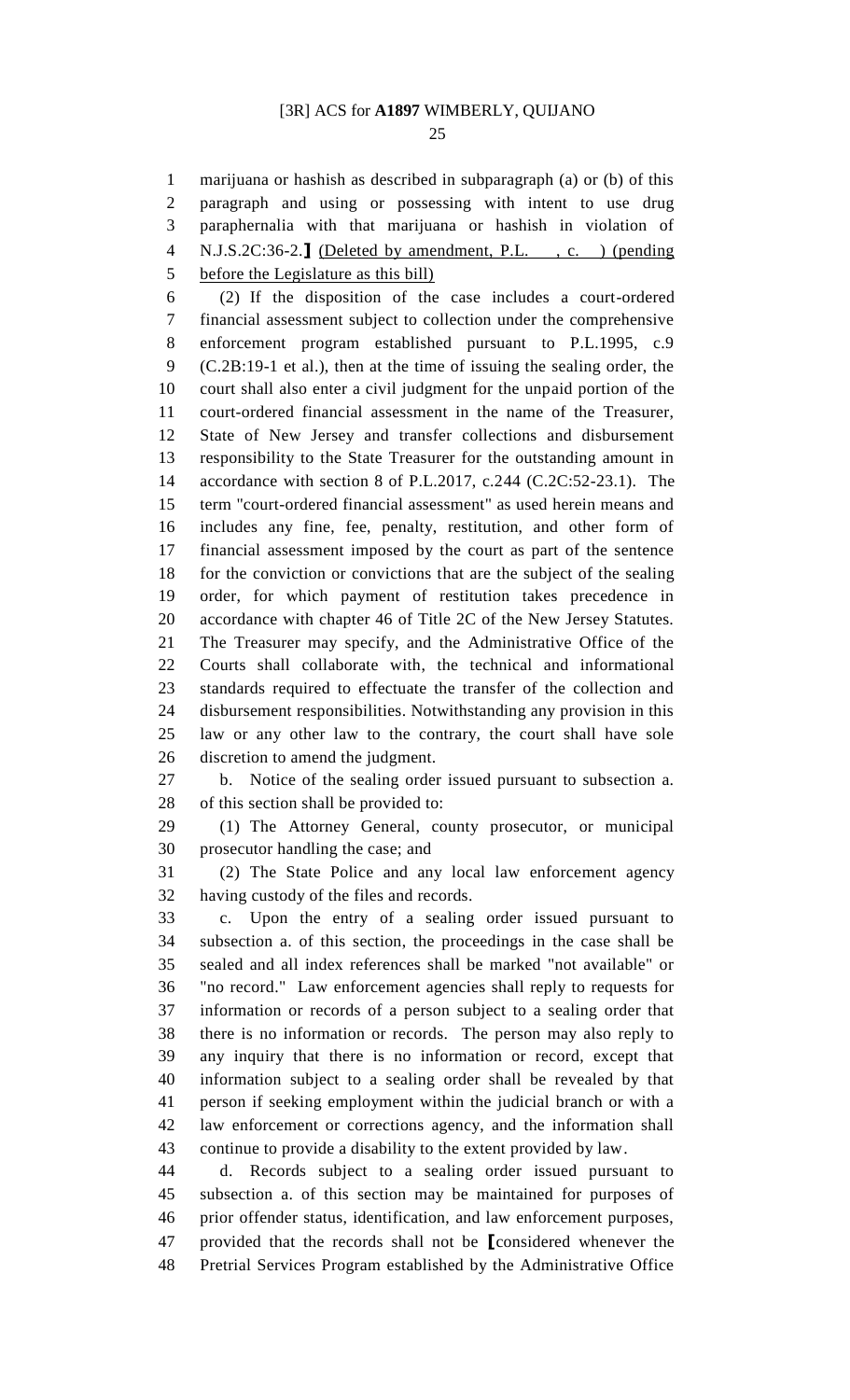of the Courts pursuant to section 11 of P.L.2014, c.31 (C.2A:162- 25) conducts a risk assessment on an eligible defendant for the purpose of making recommendations to the court concerning an appropriate pretrial release decision in accordance with sections 1 5 through 11 of P.L.2014, c.31 (C.2A:162-15 et seq.) or<sup>1</sup> <sup>2</sup>considered whenever the Pretrial Services Program established by the Administrative Office of the Courts pursuant to section 11 of 8 P.L.2014, c.31 (C.2A:162-25) conducts a risk assessment on an eligible defendant for the purpose of making recommendations to the court concerning an appropriate pretrial release decision in 11 accordance with sections 1 through 11 of P.L.2014, c.31 (C.2A:162-15 et seq.) or**<sup>2</sup>** used for sentencing purposes in any other case.**<sup>1</sup>** (cf: P.L.2019, c.269, s.6) 15 <sup>1</sup>7. Section 3 of P.L.2014, c.31 (C.2A:162-17) is amended to read as follows: 3. Except as otherwise provided under sections 4 and 5 of P.L.2014, c.31 (C.2A:162-18 and C.2A:162-19) concerning a hearing on pretrial detention, a court shall make, pursuant to this section, a pretrial release decision for an eligible defendant without unnecessary delay, but in no case later than 48 hours after the eligible defendant's commitment to jail. a. The court shall order the pretrial release of the eligible defendant on personal recognizance or on the execution of an unsecured appearance bond when, after considering all the circumstances, the Pretrial Services Program's risk assessment and recommendations on conditions of release prepared pursuant to section 11 of P.L.2014, c.31 (C.2A:162-25), and any information that may be provided by a prosecutor or the eligible defendant, the court finds that the release would reasonably assure the eligible defendant's appearance in court when required, the protection of the safety of any other person or the community, and that the eligible defendant will not obstruct or attempt to obstruct the criminal justice process. b. (1) If the court does not find, after consideration, that the release described in subsection a. of this section will reasonably assure the eligible defendant's appearance in court when required, the protection of the safety of any other person or the community, and that the eligible defendant will not obstruct or attempt to obstruct the criminal justice process, the court may order the pretrial release of the eligible defendant subject to the following: (a) the eligible defendant shall not commit any offense during the period of release; (b) the eligible defendant shall avoid all contact with an alleged victim of the crime; (c) the eligible defendant shall avoid all contact with all witnesses who may testify concerning the offense that are named in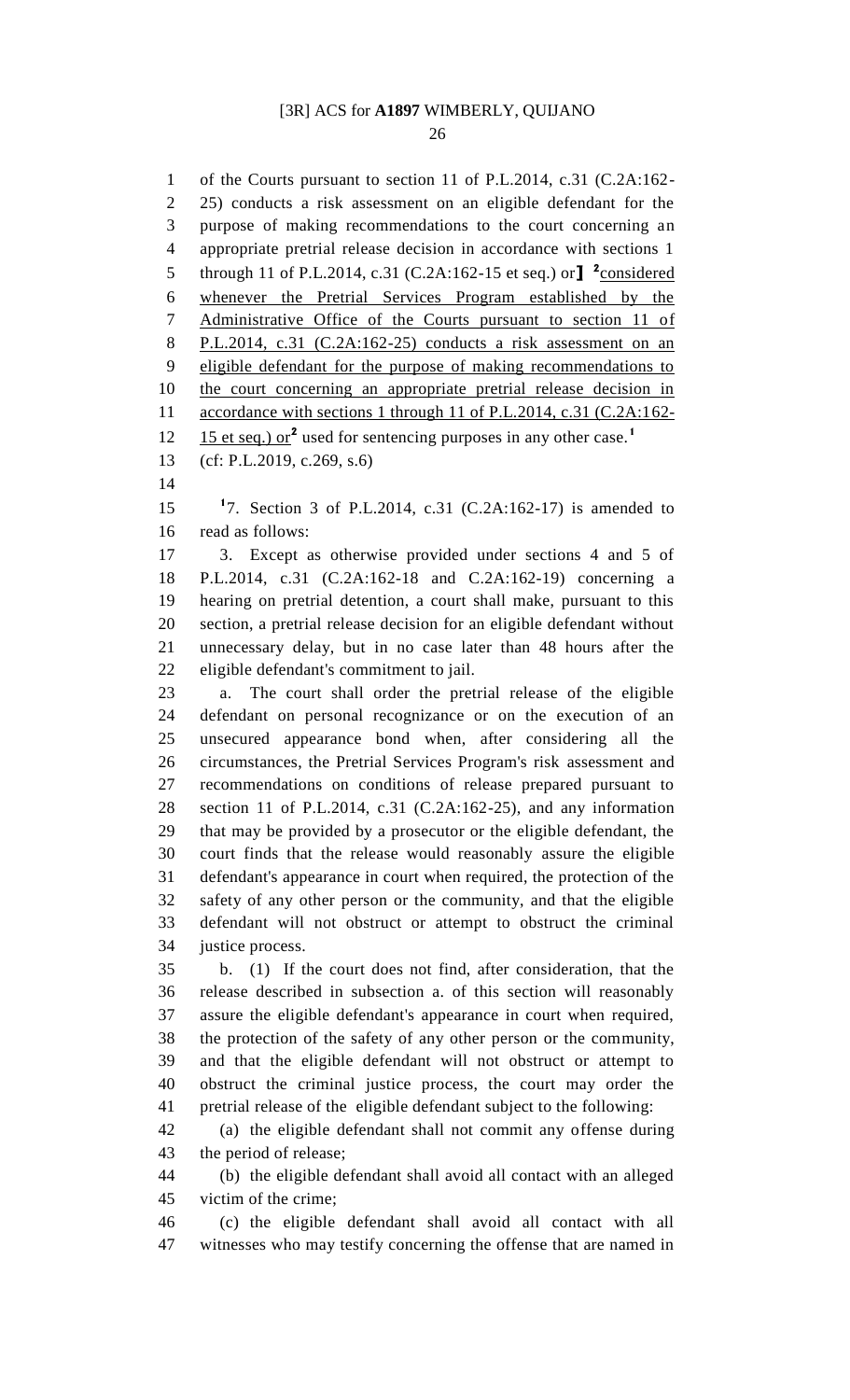the document authorizing the eligible defendant's release or in a subsequent court order; and (d) any one or more non-monetary conditions as set forth in

paragraph (2) of this subsection.

 (2) The non-monetary condition or conditions of a pretrial release ordered by the court pursuant to this paragraph shall be the least restrictive condition, or combination of conditions, that the court determines will reasonably assure the eligible defendant's appearance in court when required, the protection of the safety of any other person or the community, and that the eligible defendant will not obstruct or attempt to obstruct the criminal justice process, which may include that the eligible defendant:

 (a) remain in the custody of a designated person, who agrees to assume supervision and to report any violation of a release condition to the court, if the designated person is able to reasonably assure the court that the eligible defendant will appear in court when required, will not pose a danger to the safety of any other person or the community, and will not obstruct or attempt to obstruct the criminal justice process;

 (b) maintain employment, or, if unemployed, actively seek employment;

(c) maintain or commence an educational program;

 (d) abide by specified restrictions on personal associations, place of abode, or travel;

 (e) report on a regular basis to a designated law enforcement agency, or other agency, or pretrial services program;

(f) comply with a specified curfew;

 (g) refrain from possessing a firearm, destructive device, or other dangerous weapon;

30 (h) refrain from excessive use of alcohol, or any  $\frac{2 \text{unlawful}}{2}$  use of a narcotic drug or other controlled substance without a prescription by a licensed medical practitioner **<sup>2</sup> [**, except that, the court's order shall not refrain the eligible defendant from using 34 marijuana or hashish<sup>1</sup><sup>2</sup>;

 (i) undergo available medical, psychological, or psychiatric treatment, including treatment for drug or alcohol dependency, and remain in a specified institution if required for that purpose;

 (j) return to custody for specified hours following release for employment, schooling, or other limited purposes;

 (k) be placed in a pretrial home supervision capacity with or without the use of an approved electronic monitoring device. The court may order the eligible defendant to pay all or a portion of the costs of the electronic monitoring, but the court may waive the payment for an eligible defendant who is indigent and who has demonstrated to the court an inability to pay all or a portion of the costs; or

 (l) satisfy any other condition that is necessary to reasonably assure the eligible defendant's appearance in court when required,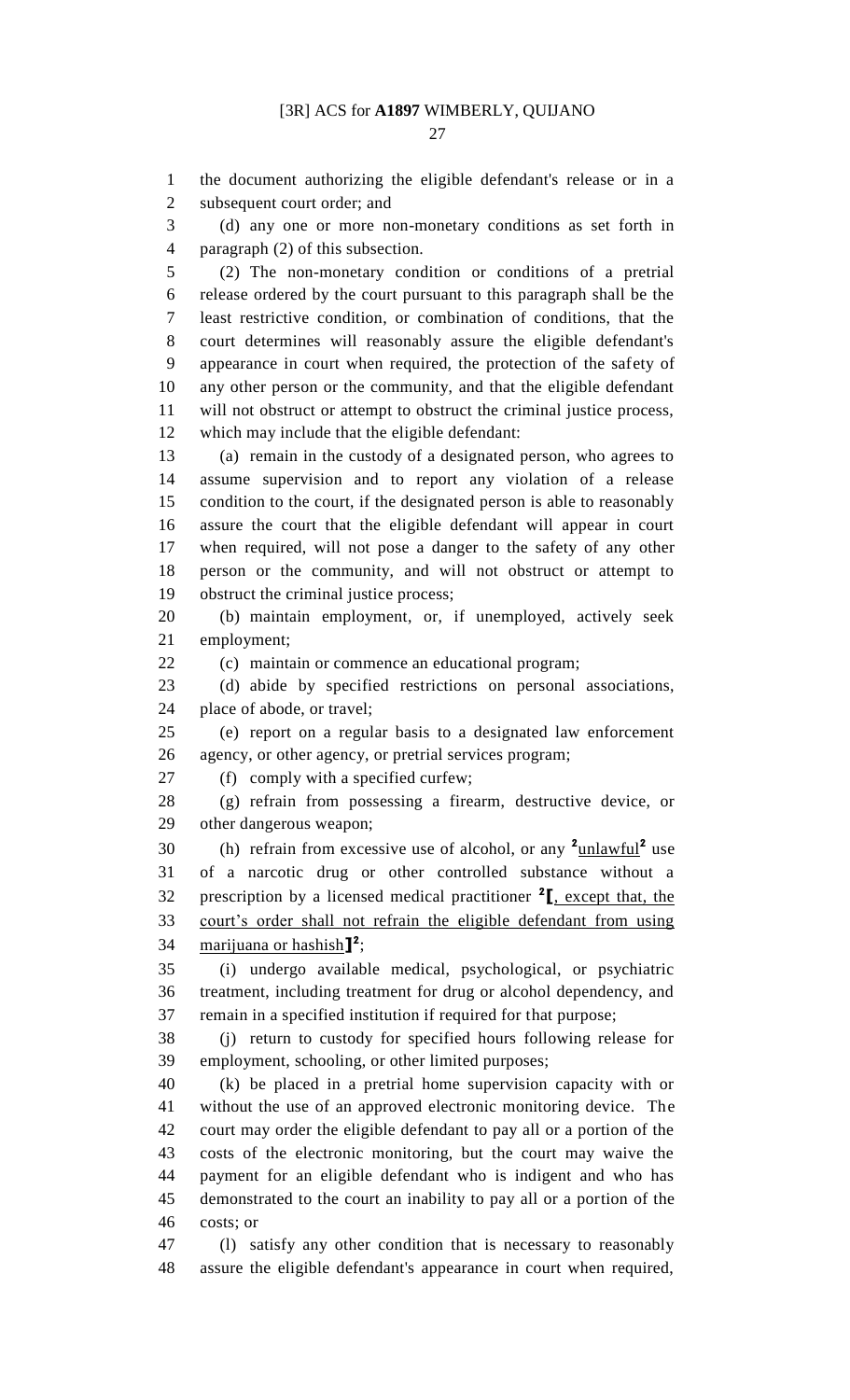the protection of the safety of any other person or the community,

and that the eligible defendant will not obstruct or attempt to

3 obstruct the criminal justice process, which shall not include any prohibition or restriction concerning **<sup>2</sup> [**:

(a) an unlawful act subject only to a civil penalty for**] 2** manufacturing, distributing, or dispensing, or possessing or having under control with intent to manufacture, distribute, or dispense, marijuana or hashish in violation of paragraph (12) of subsection b. 9 of N.J.S.2C:35-5, or <sup>2</sup>[possessing any amount] possession<sup>2</sup> of marijuana or hashish **<sup>2</sup> [**that does not violate**]** in violation of**<sup>2</sup>** 11 **paragraph** (3) of subsection a. of N.J.S.2C:35-10<sup>2</sup>[; or

 (b) the presence of any cannabinoid metabolites in any bodily 13 fluids of the eligible defendant  $\mathbf{I}^2$ .

 c. (1) If the court does not find, after consideration, that the release described in subsection a. or b. of this section will reasonably assure the eligible defendant's appearance in court when required, the court may order the pretrial release of the eligible defendant on monetary bail, other than an unsecured appearance bond. The court may only impose monetary bail pursuant to this subsection to reasonably assure the eligible defendant's appearance. The court shall not impose the monetary bail to reasonably assure the protection of the safety of any other person or the community or that the eligible defendant will not obstruct or attempt to obstruct the criminal justice process, or for the purpose of preventing the release of the eligible defendant.

 (2) If the eligible defendant is unable to post the monetary bail imposed by the court pursuant to this subsection, and for that reason remains detained in jail, the provisions of section 8 of P.L.2014, c.31 (C.2A:162-22) shall apply to the eligible defendant.

 d. (1) If the court does not find, after consideration, that the release described in subsection a., b., or c. will reasonably assure the eligible defendant's appearance in court when required, the protection of the safety of any other person or the community, and that the eligible defendant will not obstruct or attempt to obstruct the criminal justice process, the court may order the pretrial release of the eligible defendant using a combination of non-monetary conditions as set forth in subsection b. of this section, and monetary bail as set forth in subsection c. of this section.

 (2) If the eligible defendant is unable to post the monetary bail imposed by the court in combination with non-monetary conditions pursuant to this subsection, and for that reason remains detained in jail, the provisions of section 8 of P.L.2014, c.31 (C.2A:162-22) shall apply to the eligible defendant.

 e. For purposes of the court's consideration for pretrial release described in this section, with respect to whether the particular method of release will reasonably assure that the eligible defendant will not obstruct or attempt to obstruct the criminal justice process, this reasonable assurance may be deemed to exist if the prosecutor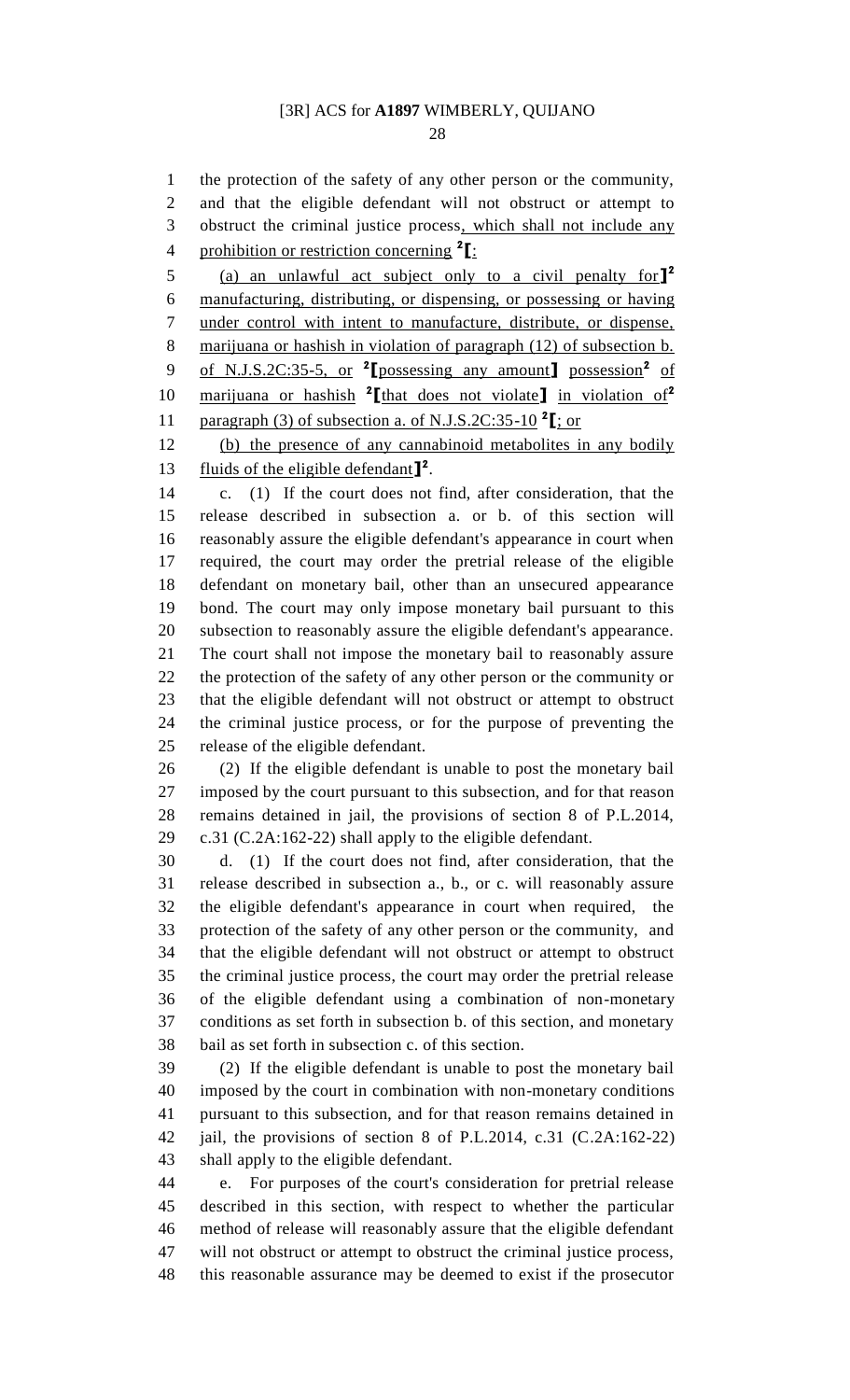does not provide the court with information relevant to the risk of whether the eligible defendant will obstruct or attempt to obstruct the criminal justice process.**<sup>1</sup>** (cf: P.L.2014, c.31, s.3) 8. Section 6 of P.L.2014, c.31 (C.2A:162-20) is amended to read as follows: 6. In determining in a pretrial detention hearing whether no amount of monetary bail, non-monetary conditions or combination of monetary bail and conditions would reasonably assure the eligible defendant's appearance in court when required, the protection of the safety of any other person or the community, or that the eligible defendant will not obstruct or attempt to obstruct the criminal justice process, the court may take into account information concerning: a. The nature and circumstances of the offense charged; b. The weight of the evidence against the eligible defendant, except that the court may consider the admissibility of any evidence sought to be excluded; c. The history and characteristics of the eligible defendant, including: (1) the eligible defendant's character, physical and mental condition, family ties, employment, financial resources, length of residence in the community, community ties, past conduct, history relating to drug or alcohol abuse, criminal history, and record concerning **[**appearance**]** appearances at court proceedings, except 27 with respect to these factors, the court shall not consider <sup>2</sup> [an 28 unlawful act subject only to a civil penalty for <sup>2</sup> manufacturing, distributing, or dispensing, or possessing or having under control with intent to manufacture, distribute, or dispense, marijuana or hashish in violation of paragraph (12) of subsection b. of 32 N.J.S.2C:35-5, or <sup>2</sup>[possessing any amount] possession<sup>2</sup> of marijuana or hashish **<sup>2</sup> [**that does not violate**]** in violation of**<sup>2</sup>** paragraph (3) of subsection a. of N.J.S.2C:35-10; and (2) whether, at the time of the current offense or arrest, the eligible defendant was on probation, parole, or on other release pending trial, sentencing, appeal, or completion of sentence for an offense under federal law, or the law of this or any other state; d. The nature and seriousness of the danger to any other person or the community that would be posed by the eligible defendant's release, if applicable; e. The nature and seriousness of the risk of obstructing or attempting to obstruct the criminal justice process that would be posed by the eligible defendant's release, if applicable; and f. The release recommendation of the pretrial services program obtained using a risk assessment instrument under section 11 of P.L.2014, c.31 (C.2A:162-25).**<sup>1</sup>** (cf: P.L.2014, c.31, s.6)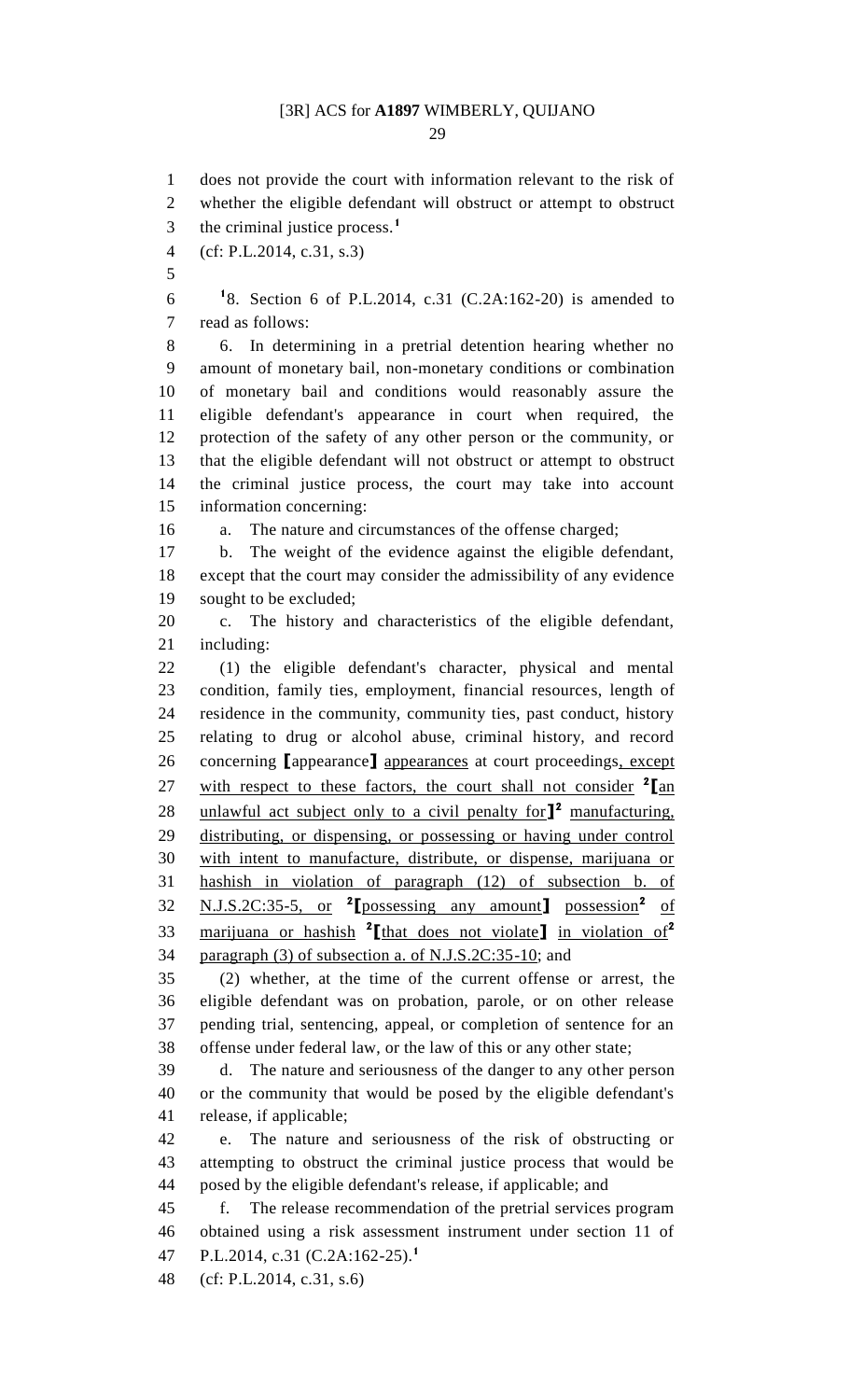**1** 9. Section 10 of P.L.2014, c.31 (C.2A:162-24) is amended to read as follows:

 10. a. Upon motion of a prosecutor, when an eligible defendant is released from custody before trial pursuant to section 3 or 8 of P.L.2014, c.31 (C.2A:162-17 or C.2A:162-22), the court, upon a finding that the eligible defendant while on release has violated a restraining order or condition of release, or upon a finding of probable cause to believe that the eligible defendant has committed a new crime while on release, may not revoke the eligible defendant's release and order that the eligible defendant be detained pending trial unless the court, after considering all relevant circumstances including but not limited to the nature and seriousness of the violation or criminal act committed, finds clear and convincing evidence that no monetary bail, non-monetary conditions of release or combination of monetary bail and conditions would reasonably assure the eligible defendant's appearance in court when required, the protection of the safety of any other person or the community, or that the eligible defendant will not obstruct or attempt to obstruct the criminal justice process. b. A court shall not revoke an eligible defendant's release and

 order that the eligible defendant be detained pending trial based on **[**: (1) an unlawful act subject only to a civil penalty for**] 2** manufacturing, distributing, or dispensing, or possessing or having under control with intent to manufacture, distribute, or dispense, marijuana or hashish in violation of paragraph (12) of subsection b. 26 of N.J.S.2C:35-5, or <sup>2</sup>[possessing any amount] possession<sup>2</sup> of marijuana or hashish **<sup>2</sup> [**that does not violate**]** in violation of**<sup>2</sup>** paragraph (3) of subsection a. of N.J.S.2C:35-10 **<sup>2</sup> [**; or

 (2) the presence of any cannabinoid metabolites in any bodily fluids of the eligible defendant**] 2** . **1** 

- (cf: P.L.2014, c.31, s.10)
- 

**1** 10. Section 11 of P.L.2014, c.31 (C.2A:162-25) is amended to read as follows:

 11. a. The Administrative Director of the Courts shall establish and maintain a Statewide Pretrial Services Program which shall provide pretrial services to effectuate the purposes of sections 1 through 11 of P.L.2014, c.31 (C.2A:162-15 et seq.).

 b. The Pretrial Services Program shall, after an eligible defendant is temporarily detained pursuant to subsection a. of section 2 of P.L.2014, c.31 (C.2A:162-16) following the issuance of a complaint-warrant, conduct a risk assessment on that eligible defendant for the purpose of making recommendations to the court concerning an appropriate pretrial release decision, including whether the eligible defendant shall be: released on the eligible defendant's own personal recognizance or on execution of an unsecured appearance bond; released on a non-monetary condition or conditions as set forth under subsection b. of section 3 of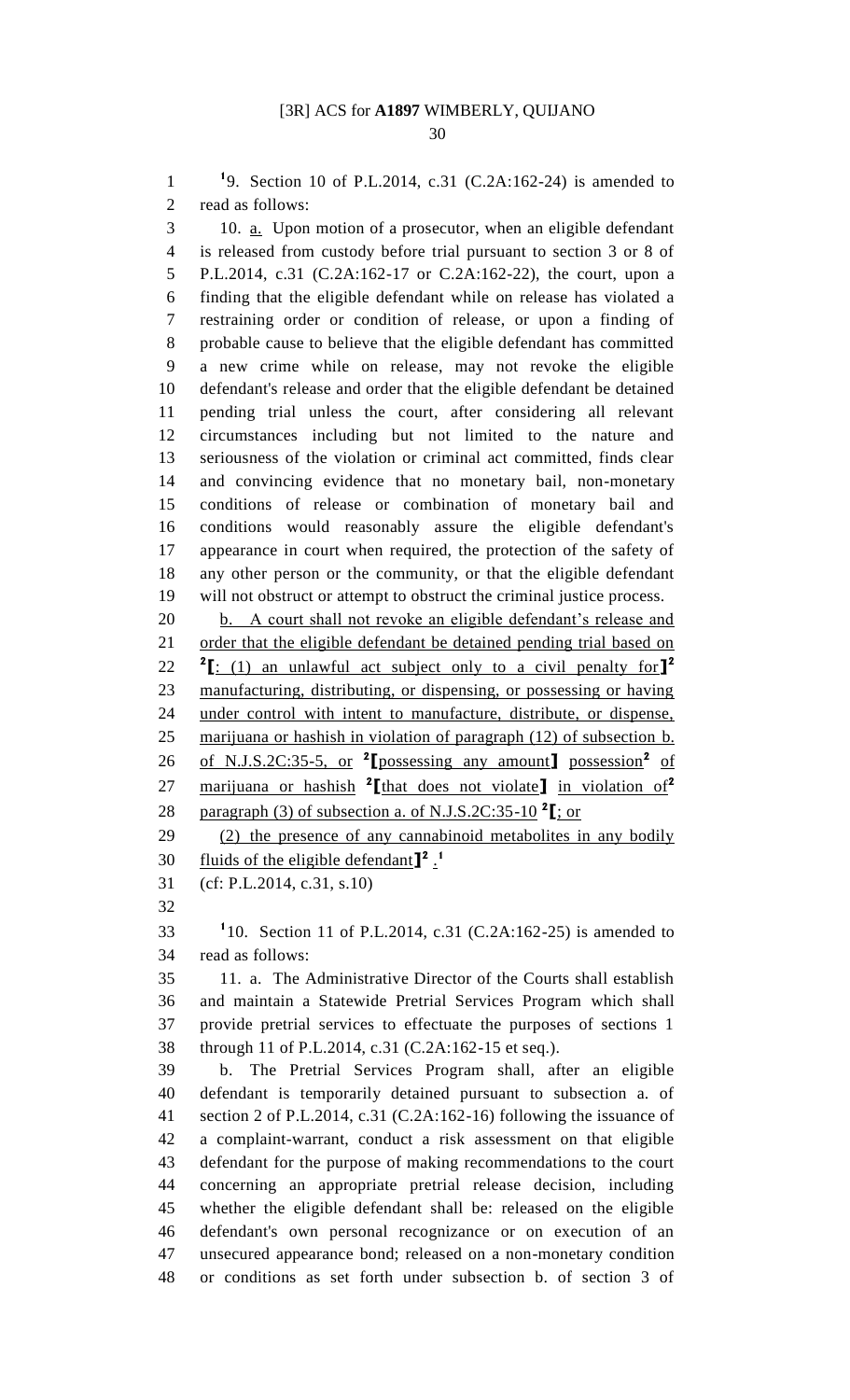P.L.2014, c.31 (C.2A:162-17); released on monetary bail, other than an unsecured appearance bond; released on a combination of monetary bail and non-monetary conditions set forth under section 3 of P.L.2014, c.31 (C.2A:162-17); or any other conditions necessary to effectuate the purposes of sections 1 through 11 of P.L.2014, c.31 (C.2A:162-15 et seq.). The risk assessment shall be completed and presented to the court so that the court can, without unnecessary delay, but in no case later than 48 hours after the eligible defendant's commitment to jail, make a pretrial release decision on the eligible defendant pursuant to section 3 of P.L.2014, c.31 (C.2A:162-17).

 c. The pretrial risk assessment shall be conducted using a risk assessment instrument approved by the Administrative Director of the Courts that meets the requirements of this subsection.

 (1) (a) The approved risk assessment instrument shall be objective, standardized, and developed based on analysis of empirical data and risk factors relevant to the risk of failure to appear in court when required and the danger to the community while on pretrial release. The risk assessment instrument shall not be required to include factors specifically pertaining to the risk for obstructing or attempting to obstruct the criminal justice process.

22 (b) The approved risk assessment instrument shall not consider a charge, including any charge of delinquency, conviction, or adjudication of delinquency, or civil penalty if the act was an unlawful act and not a crime or offense, based on a violation of any of the following, as risk factors relevant to the risk of failure to appear in court when required and the danger to the community while on pretrial release: manufacturing, distributing, or dispensing, or possessing or having under control with intent to manufacture, distribute, or dispense, marijuana or hashish in violation of paragraph (11) of subsection b. of N.J.S.2C:35-5, or a lesser amount of marijuana or hashish in violation of paragraph (12) of subsection b. of that section; or a violation of either of those paragraphs and a violation of subsection a. of section 1 of P.L.1987, c.101 (C.2C:35- 7) or subsection a. of section 1 of P.L.1997, c.327 (C.2C:35-7.1) for distributing, dispensing, or possessing with intent to distribute or dispense, on or within 1,000 feet of any school property, or on or within 500 feet of the real property comprising a public housing facility, public park, or public building; or obtaining, possessing, using, being under the influence of, or failing to make lawful disposition of marijuana or hashish in violation of paragraph (3) or (4) of subsection a., or subsection b., or subsection c. of N.J.S.2C:35-10; or a violation involving marijuana or hashish as described herein and a violation of N.J.S.2C:36-2 for using or possessing with intent to use drug paraphernalia with that marijuana or hashish.

 (2) The approved risk assessment instrument shall gather demographic information about the eligible defendant including, but not limited to, race, ethnicity, gender, financial resources, and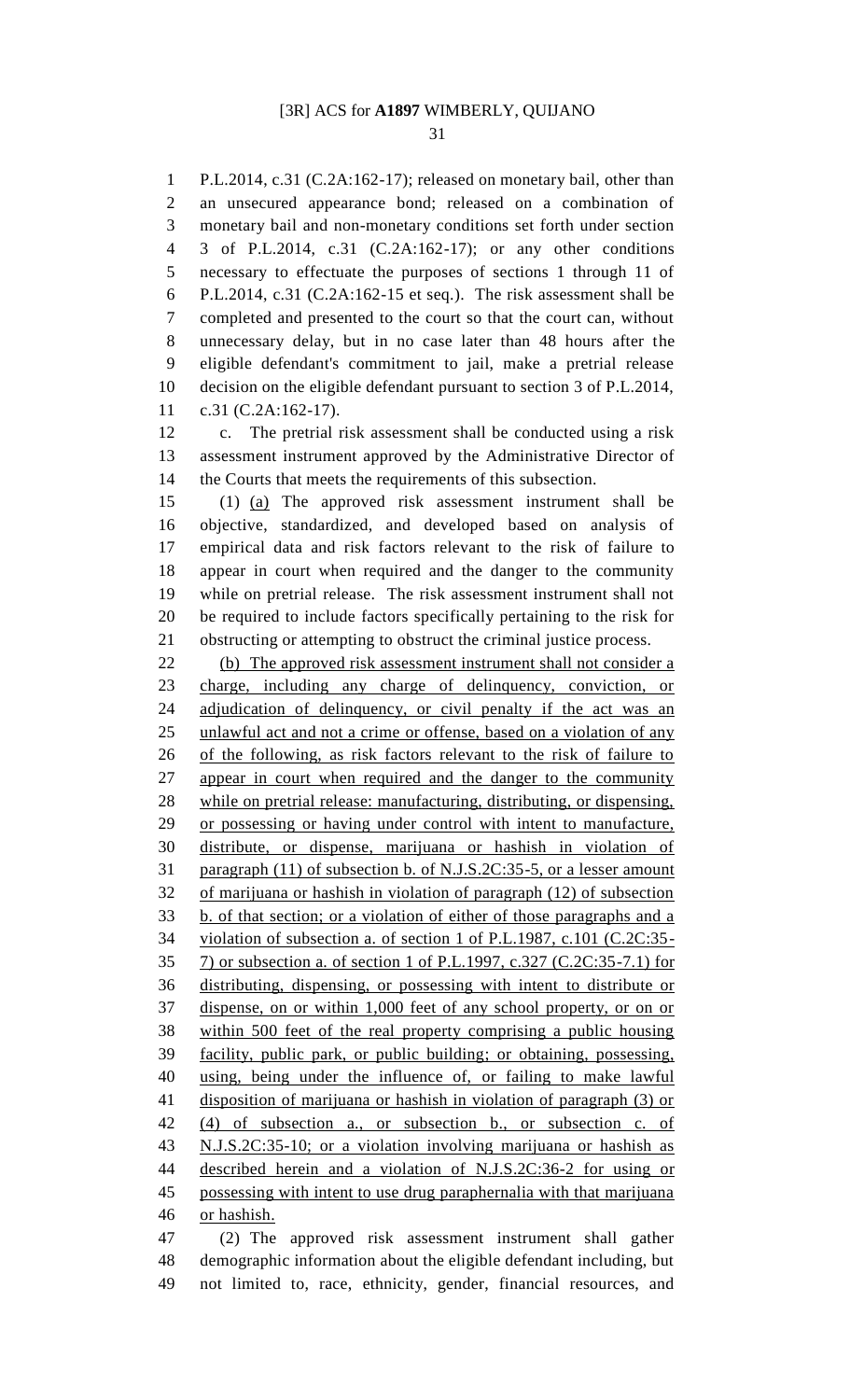socio-economic status. Recommendations for pretrial release shall not be discriminatory based on race, ethnicity, gender, or socio- economic status. d. In addition to the pretrial risk assessments made pursuant to this section, the Pretrial Services Program shall monitor appropriate eligible defendants released on conditions as ordered by the court.**<sup>1</sup>** (cf: P.L.2014, c.31, s.11) . N.J.S.2C:45-1 is amended to read as follows: 2C:45-1. Conditions of Suspension or Probation. a. (1) When the court suspends the imposition of sentence on a person who has been convicted of an offense or sentences him to be placed on probation, it shall attach such reasonable conditions, authorized by this section, as it deems necessary to insure that he will lead a law-abiding life or is likely to assist him to do so. These conditions may be set forth in a set of standardized conditions promulgated by the county probation department and approved by the court. (2) The following shall not be prohibited or restricted based on 20 any conditions imposed pursuant to this section: <sup>2</sup>[(a) An unlawful 21 act subject only to a civil penalty for  $\mathbf{I}^2$  manufacturing, distributing, or dispensing, or possessing or having under control with intent to manufacture, distribute, or dispense, marijuana or hashish in violation of paragraph (12) of subsection b. of N.J.S.2C:35-5; or 25 <sup>2</sup>[possessing any amount] possession<sup>2</sup> of marijuana or hashish 26 <sup>2</sup>[that does not violate] in violation of<sup>2</sup> paragraph (3) of subsection a. of N.J.S.2C:35-10 **<sup>2</sup> [**; or (b) The presence of any cannabinoid metabolites in any bodily 29 fluids of the person<sup>1</sup><sup>2</sup>. b. The court, as a condition of its order, may require the defendant: (1) To support his dependents and meet his family responsibilities; (2) To find and continue in gainful employment; (3) To undergo available medical or psychiatric treatment and to enter and remain in a specified institution, when required for that purpose; (4) To pursue a prescribed secular course of study or vocational training; (5) To attend or reside in a facility established for the instruction, recreation or residence of persons on probation; (6) To refrain from frequenting unlawful or disreputable places or consorting with disreputable persons; (7) Not to have in his possession any firearm or other dangerous weapon unless granted written permission; (8) (Deleted by amendment, P.L.1991, c.329);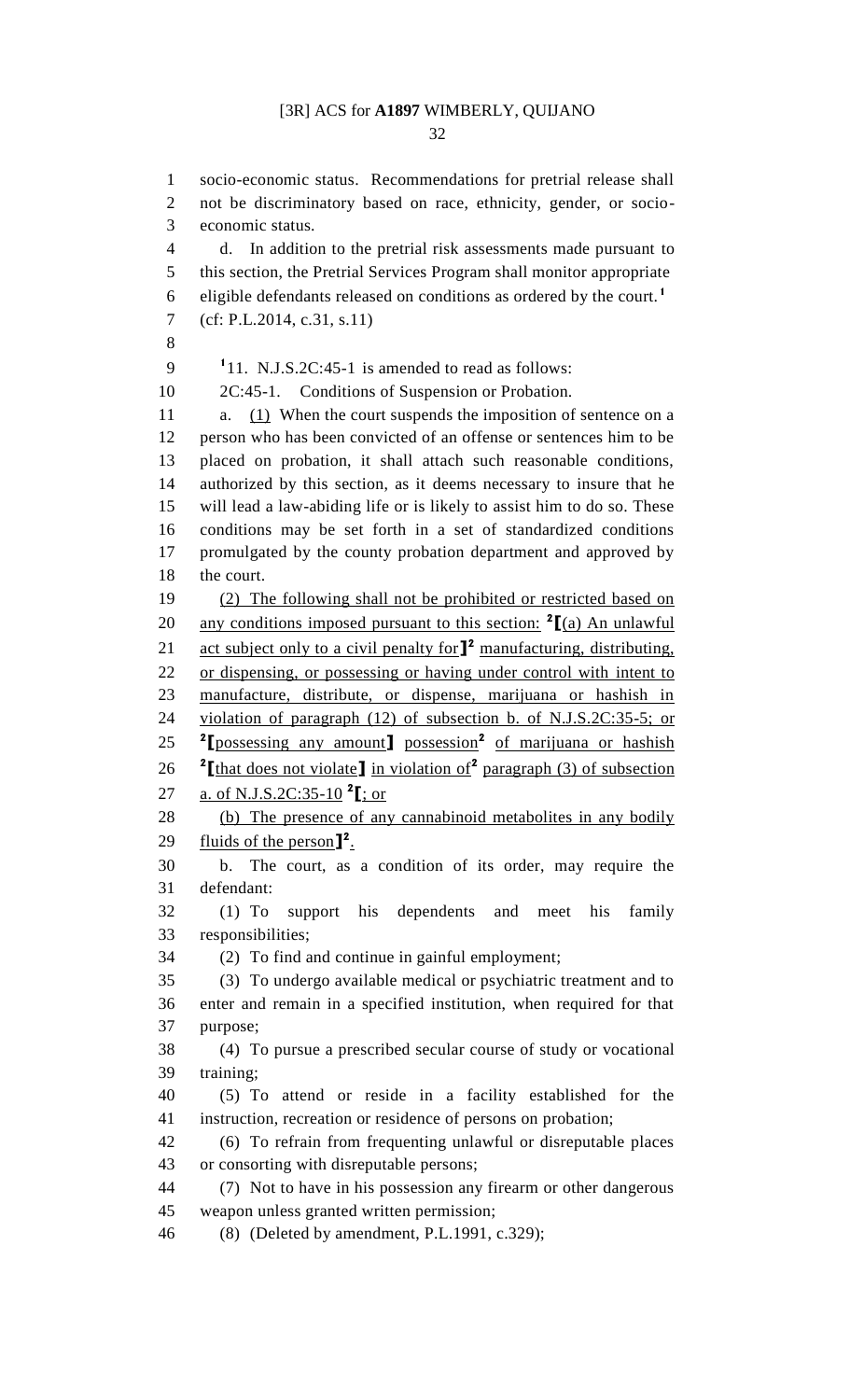(9) To remain within the jurisdiction of the court and to notify the court or the probation officer of any change in his address or his

employment;

 (10) To report as directed to the court or the probation officer, to permit the officer to visit his home, and to answer all reasonable inquiries by the probation officer; 7 (11) To pay a fine; (12) To satisfy any other conditions reasonably related to the rehabilitation of the defendant and not unduly restrictive of his liberty or incompatible with his freedom of conscience; (13) To require the performance of community-related service; and (14) To be subject to Internet access conditions pursuant to paragraph (2) of subsection d. of this section. In addition to any condition of probation, the court may enter an order prohibiting a defendant who is convicted of a sex offense from having any contact with the victim including, but not limited to, entering the victim's residence, place of employment or business, or school, and from harassing or stalking the victim or victim's relatives in any way, and may order other protective relief as provided in section 2 of P.L.2007, c.133 (C.2C:14-12). c. The court, as a condition of its order, shall require the defendant to pay any assessments required by section 2 of P.L.1979, c.396 (C.2C:43-3.1) and shall, consistent with the applicable provisions of N.J.S.2C:43-3, N.J.S.2C:43-4 and N.J.S.2C:44-2 or section 1 of P.L.1983, c.411 (C.2C:43-2.1) require the defendant to make restitution. d. (1) In addition to any condition imposed pursuant to subsection b. or c., the court shall order a person placed on probation to pay a fee, not exceeding \$25.00 per month for the probationary term, to probation services for use by the State, except as provided in subsection g. of this section. This fee may be waived in cases of indigency upon application by the chief probation officer to the sentencing court. (2) In addition to any conditions imposed pursuant to subsection b. or c., the court may order a person who has been convicted or adjudicated delinquent of a sex offense as defined in subsection b. of section 2 of P.L.1994, c.133 (C.2C:7-2), and who is required to register as provided in subsections c. and d. of section 2 of P.L.1994, c.133 (C.2C:7-2), or who has been convicted or adjudicated delinquent for a violation of N.J.S.2C:34-3 to be subject to any of the following Internet access conditions: (a) Prohibit the person from accessing or using a computer or any other device with Internet capability without the prior written approval of the court, except the person may use a computer or any other device with Internet capability in connection with that person's employment or search for employment with the prior approval of the person's probation officer;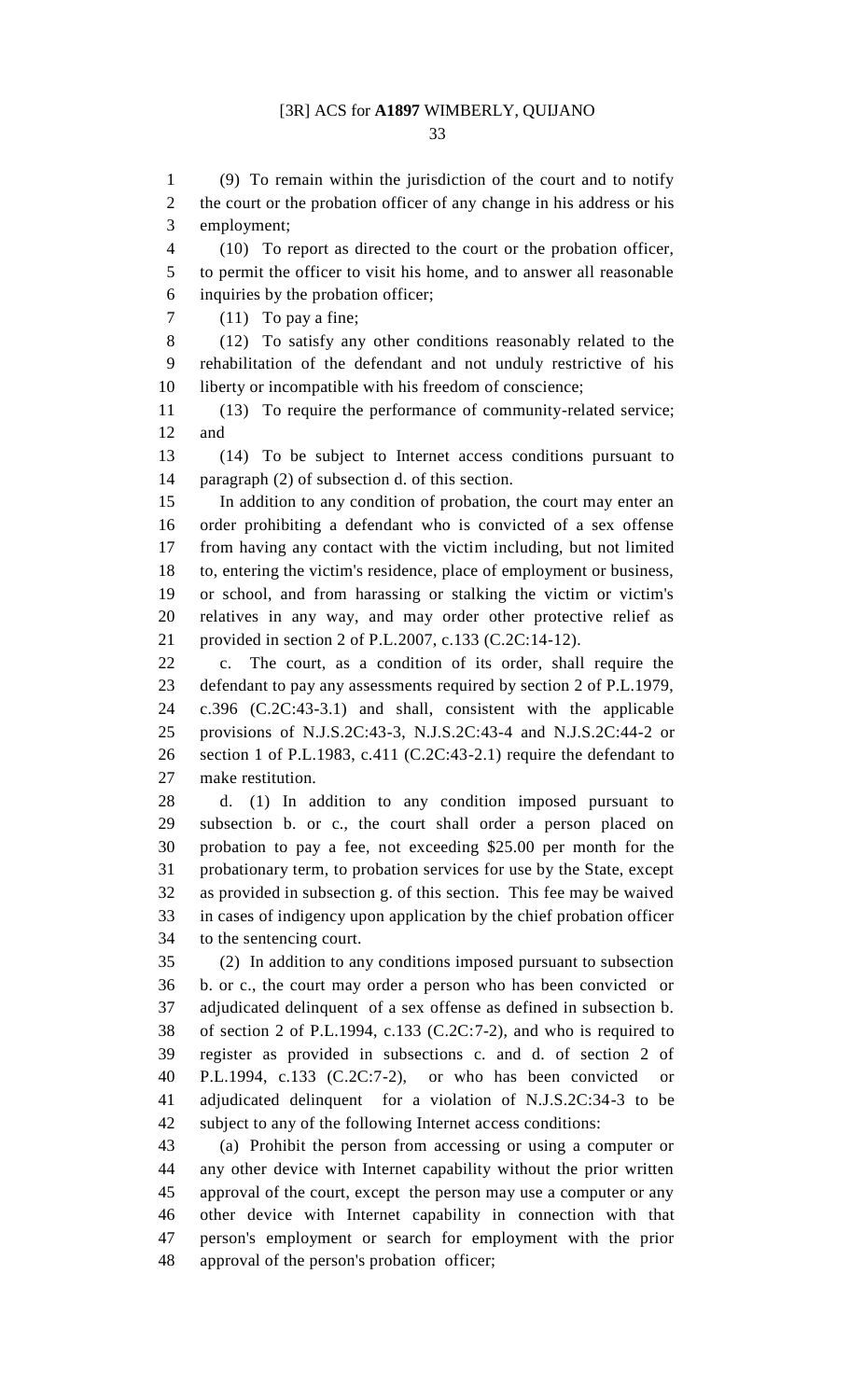(b) Require the person to submit to periodic unannounced examinations of the person's computer or any other device with Internet capability by a probation officer, law enforcement officer or assigned computer or information technology specialist, including the retrieval and copying of all data from the computer or device and any internal or external peripherals and removal of such information, equipment or device to conduct a more thorough inspection;

 (c) Require the person to submit to the installation on the person's computer or device with Internet capability, at the person's expense, one or more hardware or software systems to monitor the Internet use; and

 (d) Require the person to submit to any other appropriate restrictions concerning the person's use or access of a computer or any other device with Internet capability.

 e. When the court sentences a person who has been convicted of a crime to be placed on probation, it may require him to serve a term of imprisonment not exceeding 364 days as an additional condition of its order. When the court sentences a person convicted of a disorderly persons offense to be placed on probation, it may require him to serve a term of imprisonment not exceeding 90 days as an additional condition of its order. In imposing a term of imprisonment pursuant to this subsection, the sentencing court shall specifically place on the record the reasons which justify the sentence imposed. The term of imprisonment imposed hereunder shall be treated as part of the sentence, and in the event of a sentence of imprisonment upon the revocation of probation, the term of imprisonment served hereunder shall be credited toward service of such subsequent sentence. A term of imprisonment imposed under this section shall be governed by the "Parole Act of 1979," P.L.1979, c.441 (C.30:4-123.45 et al.).

 Whenever a person is serving a term of parole as a result of a sentence of incarceration imposed as a condition of probation, supervision over that person shall be maintained pursuant to the provisions of the law governing parole. Upon termination of the period of parole supervision provided by law, the county probation department shall assume responsibility for supervision of the person under sentence of probation. Nothing contained in this section shall prevent the sentencing court from at any time proceeding under the provisions of this chapter against any person for a violation of probation.

 f. The defendant shall be given a copy of the terms of his probation or suspension of sentence and any requirements imposed pursuant to this section, stated with sufficient specificity to enable him to guide himself accordingly. The defendant shall acknowledge, in writing, his receipt of these documents and his consent to their terms.

 g. Of the moneys collected under the provisions of subsection d. of this section, \$15.00 of each monthly fee collected before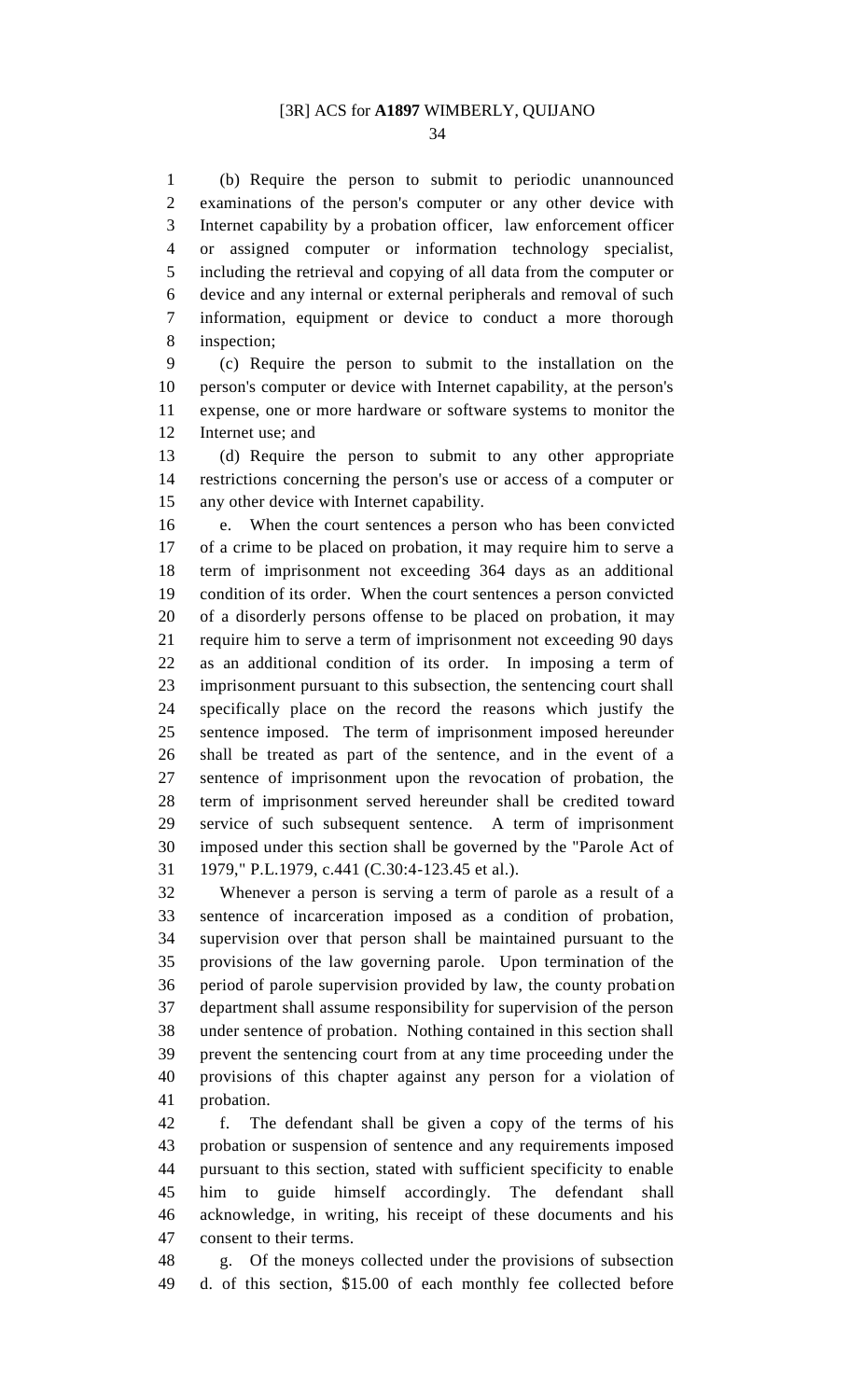January 1, 1995 shall be deposited in the temporary reserve fund created by section 25 of P.L.1993, c.275, and \$10.00 of each shall be deposited into a "Community Service Supervision Fund" which shall be established by each county. The moneys in the "Community Service Supervision Fund" shall be expended only in accordance with the provisions of State law as shall be enacted to provide for expenditures from this fund for the purpose of supervising and monitoring probationers performing community service to ensure, by whatever means necessary and appropriate, that probationers are performing the community service ordered by the court and that the performance is in the manner and under the terms ordered by the court.**<sup>1</sup>** 

- (cf: P.L.2007, c.219, s.4)
- 

15  $12. N.J.S.2C:45-3$  is amended to read as follows:

 2C:45-3. a. At any time before the discharge of the defendant or the termination of the period of suspension or probation:

 (1) The court may summon the defendant to appear before it or may issue a warrant for his arrest;

 (2) A probation officer or peace officer, upon request of the chief probation officer or otherwise having probable cause to believe that the defendant has failed to comply with a requirement imposed as a condition of the order or that he has committed another offense, may arrest him without a warrant;

 (3) The court, if there is probable cause to believe that the defendant has committed another offense or if he has been held to answer therefor, may commit him without bail, pending a determination of the charge by the court having jurisdiction thereof;

 (4) The court, if satisfied that the defendant has inexcusably failed to comply with a substantial requirement imposed as a condition of the order or if he has been convicted of another offense, may revoke the suspension or probation and sentence or resentence the defendant, as provided in this section. No revocation 35 of suspension or probation shall be based on:  $(a)$  failure to pay a 36 fine or make restitution, unless the failure was willful:  ${}^{2}$  or  ${}^{2}$  (b)  ${}^{2}$  [an unlawful act subject only to a civil penalty for**] 2** manufacturing, distributing, or dispensing, or possessing or having under control with intent to manufacture, distribute, or dispense, marijuana or hashish in violation of paragraph (12) of subsection b. of **N.J.S.2C:35-5, or** <sup>2</sup> [possessing any amount ] possession<sup>2</sup> of marijuana or hashish **<sup>2</sup> [**that does not violate**]** in violation of**<sup>2</sup>** paragraph (3) of subsection a. of N.J.S.2C:35-10 **<sup>2</sup> [**; or (c) the presence of any cannabinoid metabolites in any bodily fluids, detected as a result of the administration of a drug test or any other 46 means<sup>1</sup>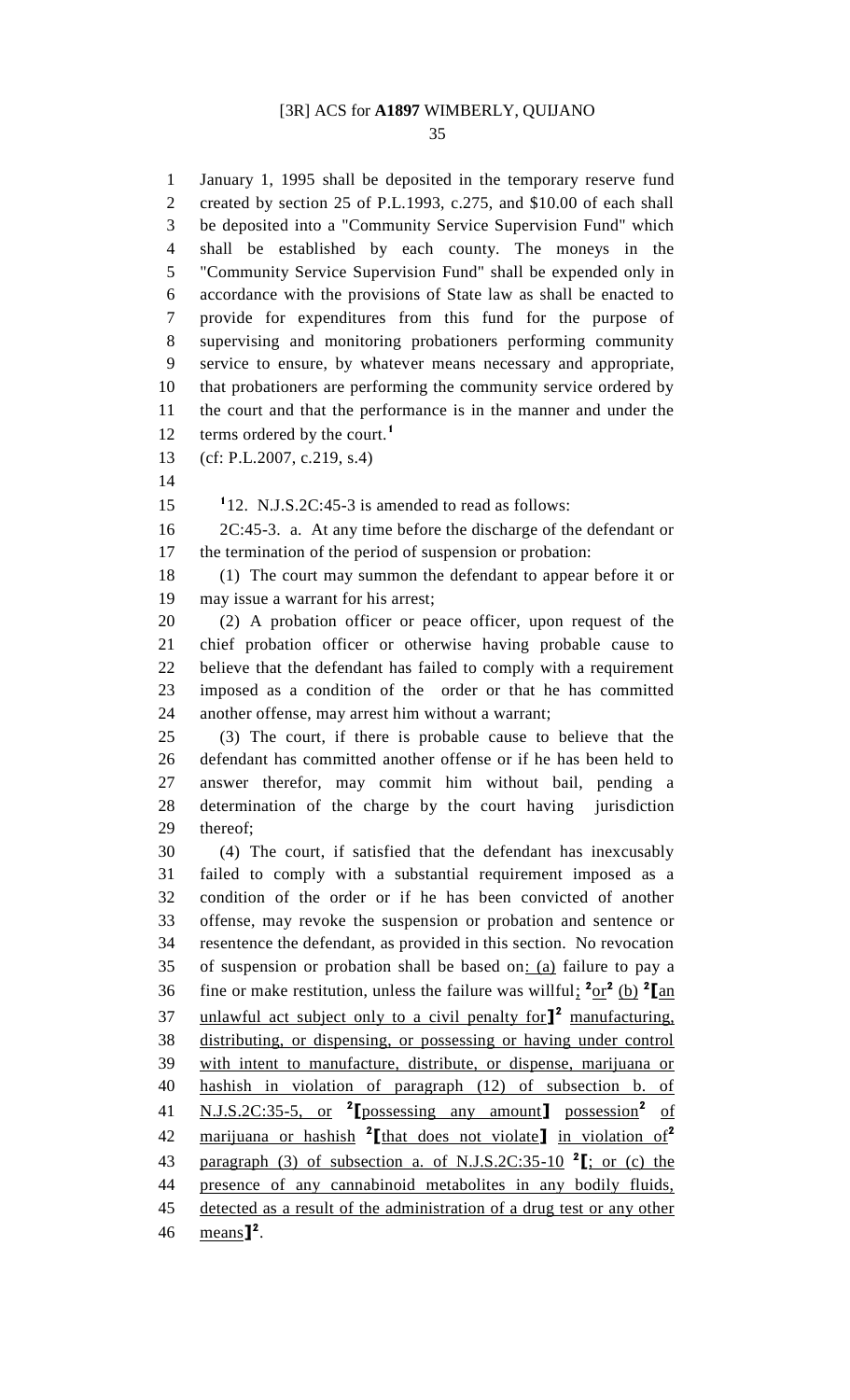b. When the court revokes a suspension or probation, it may impose on the defendant any sentence that might have been imposed originally for the offense of which he was convicted.

 c. The commencement of a probation revocation proceeding shall toll the probationary period until termination of such proceedings. In the event that the court does not find a violation of probation, this subsection shall not operate to toll the probationary period.**<sup>1</sup>** 

(cf: P.L.1981, c.290, s.41)

**1** 13. Section 15 of P.L.1979, c.441 (C.30:4-123.59) is amended to read as follows:

 15. a. Each adult parolee shall at all times remain in the legal custody of the Commissioner of Corrections and under the supervision of the State Parole Board, except that the Commissioner of Corrections, after providing notice to the Attorney General, may consent to the supervision of a parolee by the federal government pursuant to the Witness Security Reform Act, Pub.L.98-473 (18 U.S.C. s.3521 et seq.). An adult parolee, except those under the Witness Security Reform Act, shall remain under the supervision of the State Parole Board and in the legal custody of the Department of Corrections in accordance with the policies and rules of the board.

 b. (1) (a) Each parolee shall agree, as evidenced by his signature to abide by specific conditions of parole established by the appropriate board panel which shall be enumerated in writing in a certificate of parole and shall be given to the parolee upon release. Such conditions shall include, among other things, a requirement that the parolee conduct himself in society in compliance with all laws and refrain from committing any crime, a requirement that the parolee will not own or possess any firearm as defined in subsection f. of N.J.S.2C:39-1 or any other weapon enumerated in subsection r. of N.J.S.2C:39-1, a requirement that the parolee refrain from the  $23 \frac{\text{v} \cdot \text{v}}{\text{v}}$  use,  $2 \text{ or } \text{the}^2$  possession or distribution of a controlled dangerous substance, controlled substance analog or imitation controlled dangerous substance as defined in N.J.S.2C:35-2 and N.J.S.2C:35-11, other than **<sup>2</sup> [**the use of marijuana or hashish, the**] 2** possession **<sup>2</sup> [**of any amount**] 2** of marijuana or hashish **<sup>2</sup> [**that does 38 not violate<sup>]</sup> in violation of<sup>2</sup> paragraph (3) of subsection a. of N.J.S.2C:35-10, and distribution **<sup>2</sup> [**that is an unlawful act subject only to a civil penalty pursuant to**]** of marijuana or hashish in 41 violation of<sup>2</sup> paragraph (12) of subsection b. of N.J.S.2C:35-5, a requirement that the parolee obtain permission from his parole officer for any change in his residence, and a requirement that the parolee report at reasonable intervals to an assigned parole officer. In addition, based on prior history of the parolee or information provided by a victim or a member of the family of a murder victim, the member or board panel certifying parole release pursuant to section 11 of P.L.1979, c.441 (C.30:4-123.55) may impose any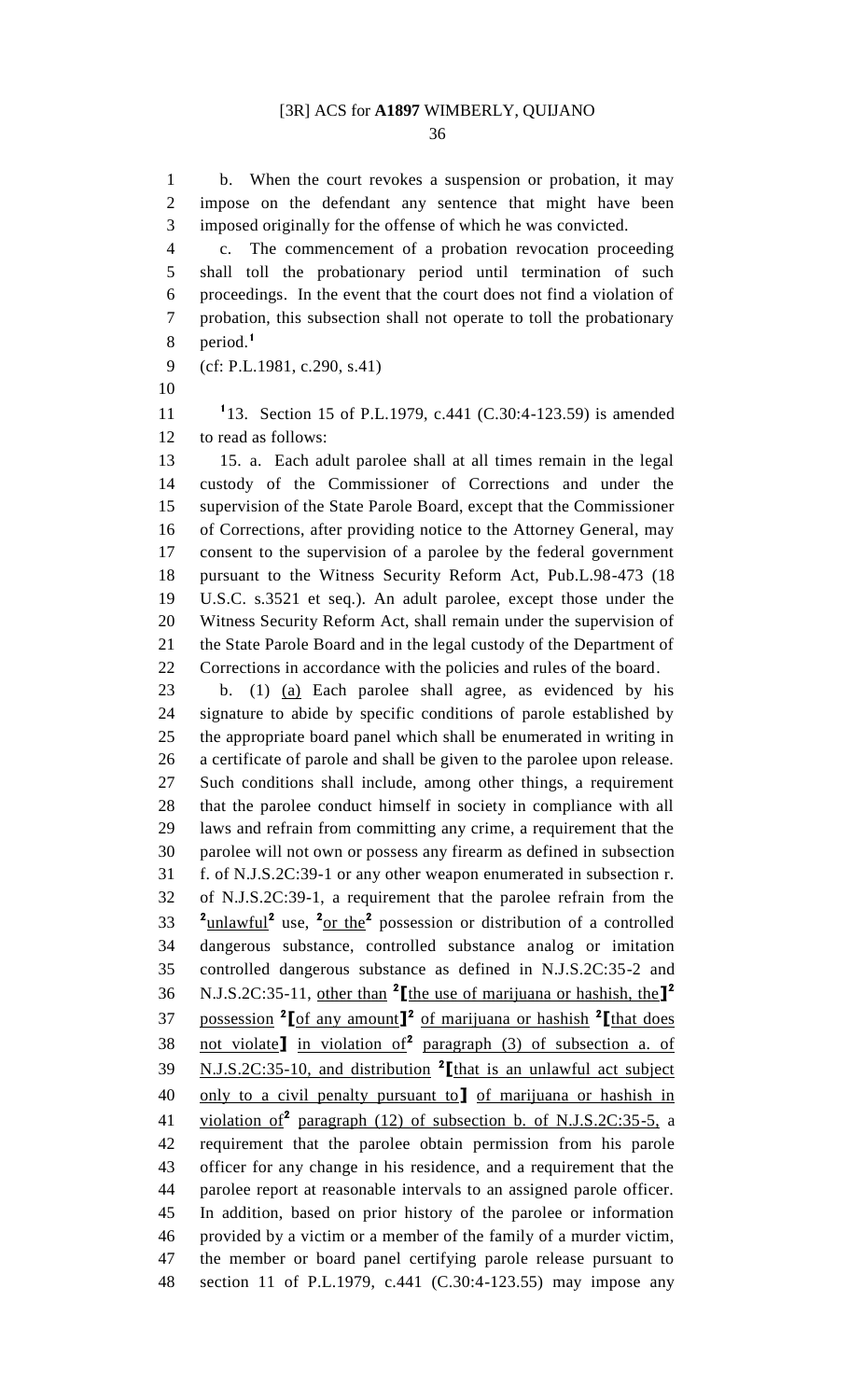other specific conditions of parole deemed reasonable in order to reduce the likelihood of recurrence of criminal or delinquent behavior, including a requirement that the parolee comply with the Internet access conditions set forth in paragraph (2) of this subsection. Such special conditions may include, among other things, a requirement that the parolee make full or partial restitution, the amount of which restitution shall be set by the sentencing court upon request of the board. In addition, the member or board panel certifying parole release may, giving due regard to a victim's request, impose a special condition that the parolee have no contact with the victim, which special condition may include, but need not be limited to, restraining the parolee from entering the victim's residence, place of employment, business or school, and from harassing or stalking the victim or victim's relatives in any way. Further, the member, board panel or board certifying parole release may impose a special condition that the person shall not own or possess an animal for an unlawful purpose or to interfere in the performance of duties by a parole officer.

 (b) The member or board panel certifying parole release shall not impose on any parolee any condition that would prohibit or 21 **restrict**  $^2$ **[**: (i) the commission of an unlawful act subject only to a 22 civil penalty for<sup>1</sup> manufacturing, distributing, or dispensing, or possessing or having under control with intent to manufacture, distribute, or dispense, marijuana or hashish in violation of paragraph (12) of subsection b. of N.J.S.2C:35-5, or **<sup>2</sup> [**possessing 26 any amount**]** possession<sup>2</sup> of marijuana or hashish <sup>2</sup>[that does not 27 violate<sup>]</sup> in violation of<sup>2</sup> paragraph (3) of subsection a. of 28 **N.J.S.2C:35-10** <sup>2</sup>[; or (ii) the presence of any cannabinoid 29 metabolites in any bodily fluids of the person<sup>1</sup><sup>2</sup>.

 (2) In addition, the member or board panel certifying parole release may impose on any person who has been convicted for the commission of a sex offense as defined in subsection b. of section 2 of P.L.1994, c.133 (C.2C:7-2), and who is required to register as provided in subsections c. and d. of section 2 of P.L.1994, c.133 (C.2C:7-2), or who has been convicted for a violation of N.J.S.2C:34-3 any of the following Internet access conditions:

 (a) Prohibit the person from accessing or using a computer or any other device with Internet capability without the prior written approval of the court, except the person may use a computer or any other device with Internet capability in connection with that person's employment or search for employment with the prior approval of the person's parole officer;

 (b) Require the person to submit to periodic unannounced examinations of the person's computer or any other device with Internet capability by a parole officer, law enforcement officer or assigned computer or information technology specialist, including the retrieval and copying of all data from the computer or device and any internal or external peripherals and removal of such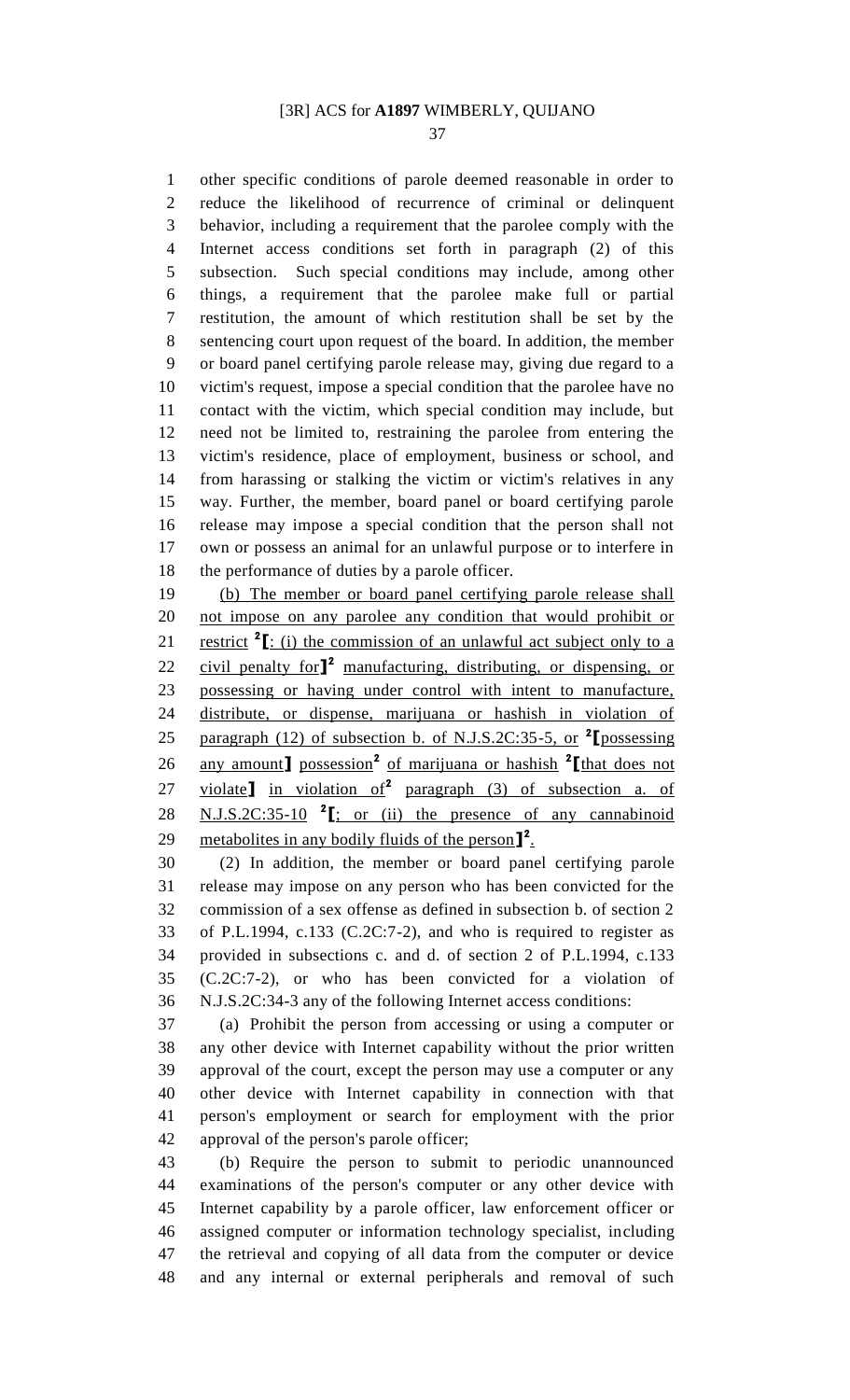information, equipment or device to conduct a more thorough inspection;

 (c) Require the person to submit to the installation on the person's computer or device with Internet capability, at the person's expense, one or more hardware or software systems to monitor the Internet use; and

 (d) Require the person to submit to any other appropriate restrictions concerning the person's use or access of a computer or any other device with Internet capability.

 c. The appropriate board panel may in writing relieve a parolee of any parole conditions, and may permit a parolee to reside outside the State pursuant to the provisions of the Uniform Act for Out-of- State Parolee Supervision (N.J.S.2A:168-14 et seq.) and, with the consent of the Commissioner of the Department of Corrections after providing notice to the Attorney General, the federal Witness Security Reform Act, if satisfied that the change will not result in a substantial likelihood that the parolee will commit an offense which would be a crime under the laws of this State. The appropriate board panel may revoke permission, except in the case of a parolee under the Witness Security Reform Act, or reinstate relieved parole conditions for any period of time during which a parolee is under its 22 jurisdiction.

 d. The appropriate board panel may parole an inmate to any residential facility funded in whole or in part by the State if the inmate would not otherwise be released pursuant to section 9 of P.L.1979, c.441 (C.30:4-123.53) without such placement. But if the residential facility provides treatment for mental illness or mental retardation, the board panel only may parole the inmate to the facility pursuant to the laws and admissions policies that otherwise govern the admission of persons to that facility, and the facility shall have the authority to discharge the inmate according to the laws and policies that otherwise govern the discharge of persons from the facility, on 10 days' prior notice to the board panel. The board panel shall acknowledge receipt of this notice in writing prior to the discharge. Upon receipt of the notice the board panel shall resume jurisdiction over the inmate.

 e. Parole officers shall provide assistance to the parolee in obtaining employment, education, or vocational training or in meeting other obligations to assure the parolee's compliance with meeting legal requirements related to sex offender notification, address changes and participation in rehabilitation programs as directed by the assigned parole officer.

f. (Deleted by amendment, P.L.2019, c.363)

 g. If the board has granted parole to any inmate from a State correctional facility and the court has imposed a fine on the inmate, the appropriate board panel shall release the inmate on condition that the parolee make specified fine payments to the State Parole Board. For violation of these conditions, or for violation of a special condition requiring restitution, parole may be revoked only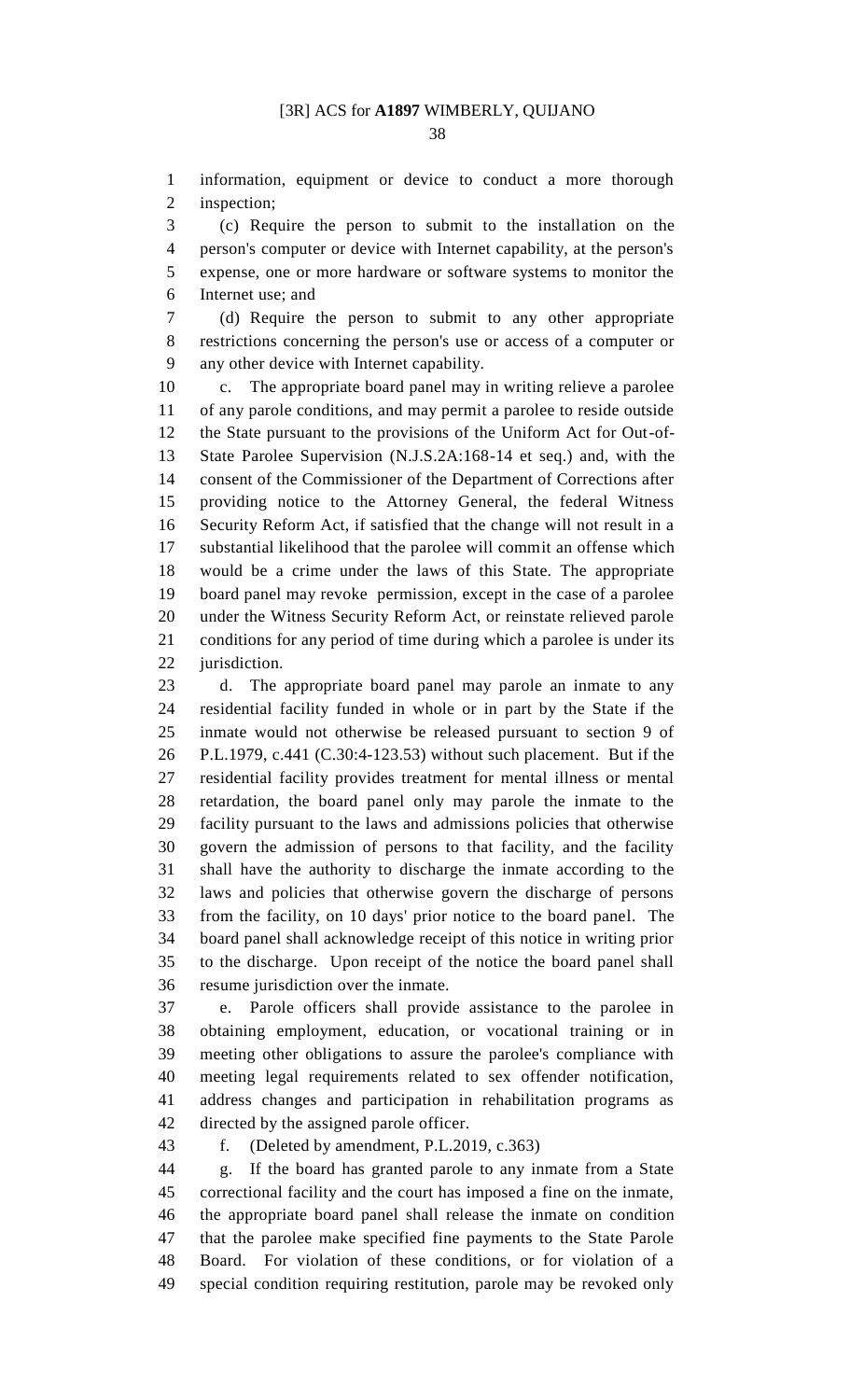for refusal or failure to make a good faith effort to make the payment. h. Upon collection of the fine the Department of Corrections shall forward it to the State Treasury.**<sup>1</sup>** (cf: P.L.2019, c.363, s.12) 14. Section 16 of P.L.1979, c.441 (C.30:4-123.60) is amended to read as follows: 16. a. Any parolee who violates a condition of parole may be subject to an order pursuant to section 17 of P.L.1979, c.441 (C.30:4-123.61) providing for one or more of the following: (1) **[**That**]** that he be required to conform to one or more additional conditions of parole; (2) **[**That**]** that he forfeit all or a part of commutation time credits granted pursuant to R.S.30:4-140. 16 An order as described in this subsection shall not be based on <sup>2</sup>[: 17 an unlawful act subject only to a civil penalty for  $\mathbf{I}^2$  manufacturing, distributing, or dispensing, or possessing or having under control with intent to manufacture, distribute, or dispense, marijuana or hashish in violation of paragraph (12) of subsection b. of 21 N.J.S.2C:35-5, or <sup>2</sup>[possessing any amount] possession<sup>2</sup> of marijuana or hashish **<sup>2</sup> [**that does not violate**]** in violation of**<sup>2</sup>** 23 paragraph (3) of subsection a. of N.J.S.2C:35-10<sup>2</sup>; or the presence of any cannabinoid metabolites in any bodily fluids, detected as a 25 result of the administration of a drug test or any other means  $\mathbf{I}^2$ . b. (1) Any parolee who has seriously or persistently violated the conditions of his parole, may have his parole revoked and may be returned to custody pursuant to sections 18 and 19 of P.L.1979, c.441 (C.30:4-123.62 and 30:4-123.63). The board shall be notified immediately upon the arrest or indictment of a parolee or upon the filing of charges that the parolee committed an act which, if committed by an adult, would constitute a crime. The board shall not revoke parole on the basis of new charges which have not resulted in a disposition at the trial level except that upon application by the prosecuting authority or the Director of the State Parole Board's Division of Parole or his designee, the chairman of the board or his designee may at any time detain the parolee and commence revocation proceedings pursuant to sections 18 and 19 of P.L.1979, c.441 (C.30:4-123.62 and 30:4-123.63) when the chairman determines that the new charges against the parolee are of a serious nature and it appears that the parolee otherwise poses a danger to the public safety. In such cases, a parolee shall be informed that, if he testifies at the revocation proceedings, his testimony and the evidence derived therefrom shall not be used against him in a subsequent criminal prosecution. (2) An action to revoke parole as described in this subsection 47 shall not be based on  $2\text{I}$ : (a) an unlawful act subject only to a civil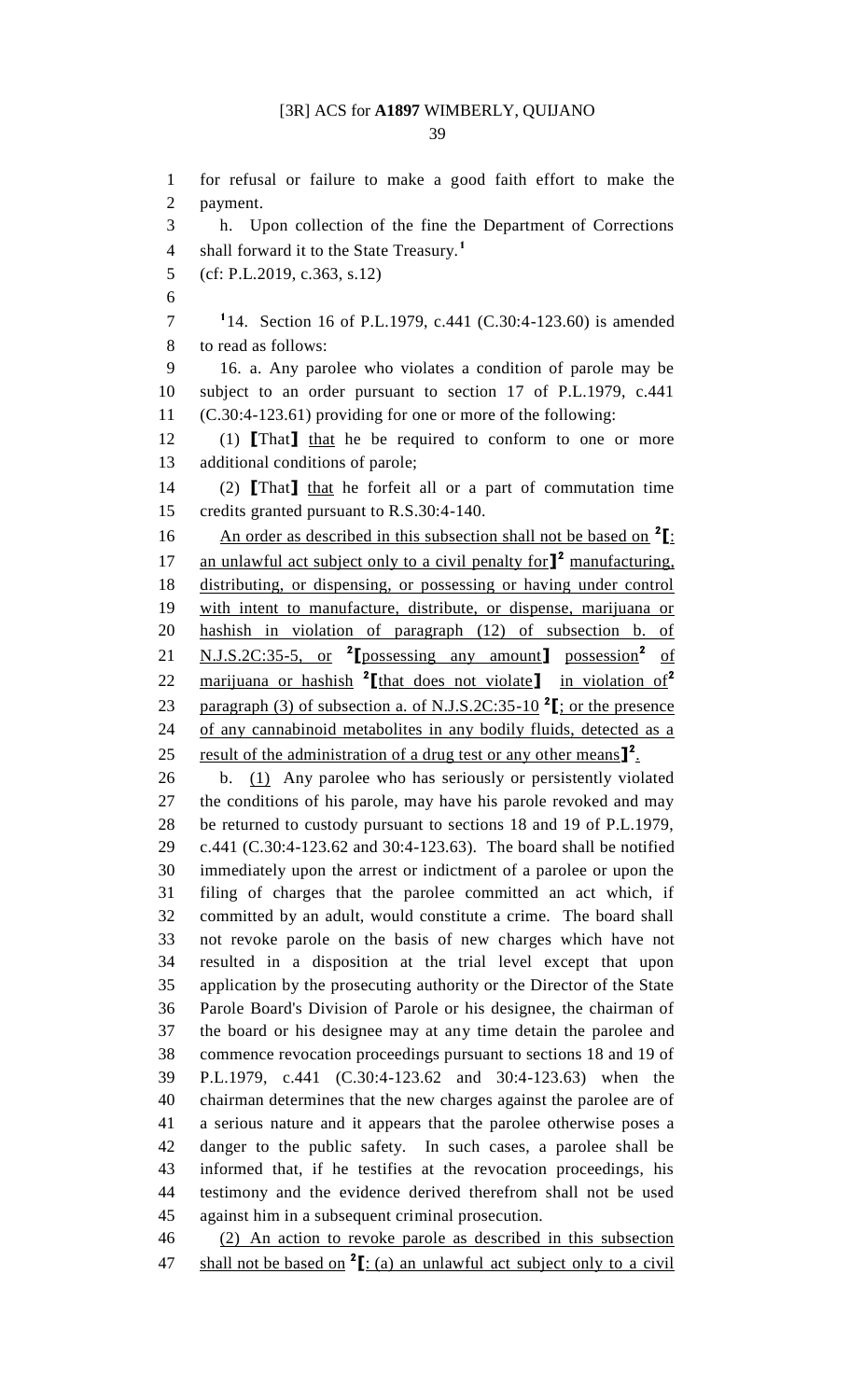1 penalty for<sup>1</sup> manufacturing, distributing, or dispensing, or possessing or having under control with intent to manufacture, distribute, or dispense, marijuana or hashish in violation of

paragraph (12) of subsection b. of N.J.S.2C:35-5, or **<sup>2</sup> [**possessing 5 any amount] possession<sup>2</sup> of marijuana or hashish <sup>2</sup>[that does not violate**]** in violation of**<sup>2</sup>** paragraph (3) of subsection a. of N.J.S.2C:35-10 **<sup>2</sup> [**; or (b) the presence of any cannabinoid metabolites in any bodily fluids, detected as a result of the administration of a drug test or any 10 other means<sup>1</sup><sup>2</sup>. c. The parole of any parolee who is convicted of a crime committed while on parole shall be revoked and the parolee shall be returned to custody unless the parolee demonstrates, by clear and convincing evidence at a hearing pursuant to section 19 of P.L.1979, c.441 (C.30:4-123.63), that good cause exists why the parolee should not be returned to confinement.**<sup>1</sup>** (cf: P.L.2019, c.363, s.13) **[**7.**]** 15.**<sup>1</sup>** (New section) a. An employer shall not be permitted 20 to  ${}^{2}$ **[**consider**]**  $\frac{2}{3}$  when making an employment decision,  ${}^{2}$ <u>rely</u> 21 solely on, or<sup>2</sup> require any applicant to disclose or reveal, or take any 22 adverse action against any applicant for employment <sup>2</sup>solely<sup>2</sup> on the basis of, any arrest, charge, conviction, or adjudication of 24 delinquency, <sup>2</sup> [or civil penalty or community service imposed in lieu of a civil penalty if the act was an unlawful act and not a crime 26 or offense, $\mathbf{J}^2$  for manufacturing, distributing, or dispensing, or possessing or having under control with intent to manufacture, distribute, or dispense, marijuana or hashish in violation of paragraph (11) of subsection b. of N.J.S.2C:35-5, or a lesser amount of marijuana or hashish in violation of paragraph (12) of subsection b. of that section, or a violation of either of those paragraphs and a violation of subsection a. of section 1 of P.L.1987, c.101 (C.2C:35- 7) or subsection a. of section 1 of P.L.1997, c.327 (C.2C:35-7.1) for distributing, dispensing, or possessing with intent to distribute or dispense, on or within 1,000 feet of any school property, or on or within 500 feet of the real property comprising a public housing facility, public park, or public building, or obtaining, possessing, using, being under the influence of, or failing to make lawful disposition of marijuana or hashish in violation of paragraph (3) or (4) of subsection a., or subsection b., or subsection c. of N.J.S.2C:35-10, or a violation involving marijuana or hashish as described herein and a violation of N.J.S.2C:36-2 for using or possessing with intent to use drug paraphernalia with that marijuana or hashish, or an arrest, charge, conviction, or adjudication of delinquency under the laws of another state or of the United States

46 of a crime  ${}^{2}$ [,] or  ${}^{2}$  offense,  ${}^{2}$ [or other unlawful act,]<sup>2</sup> which, if committed in this State, would be a violation of any of the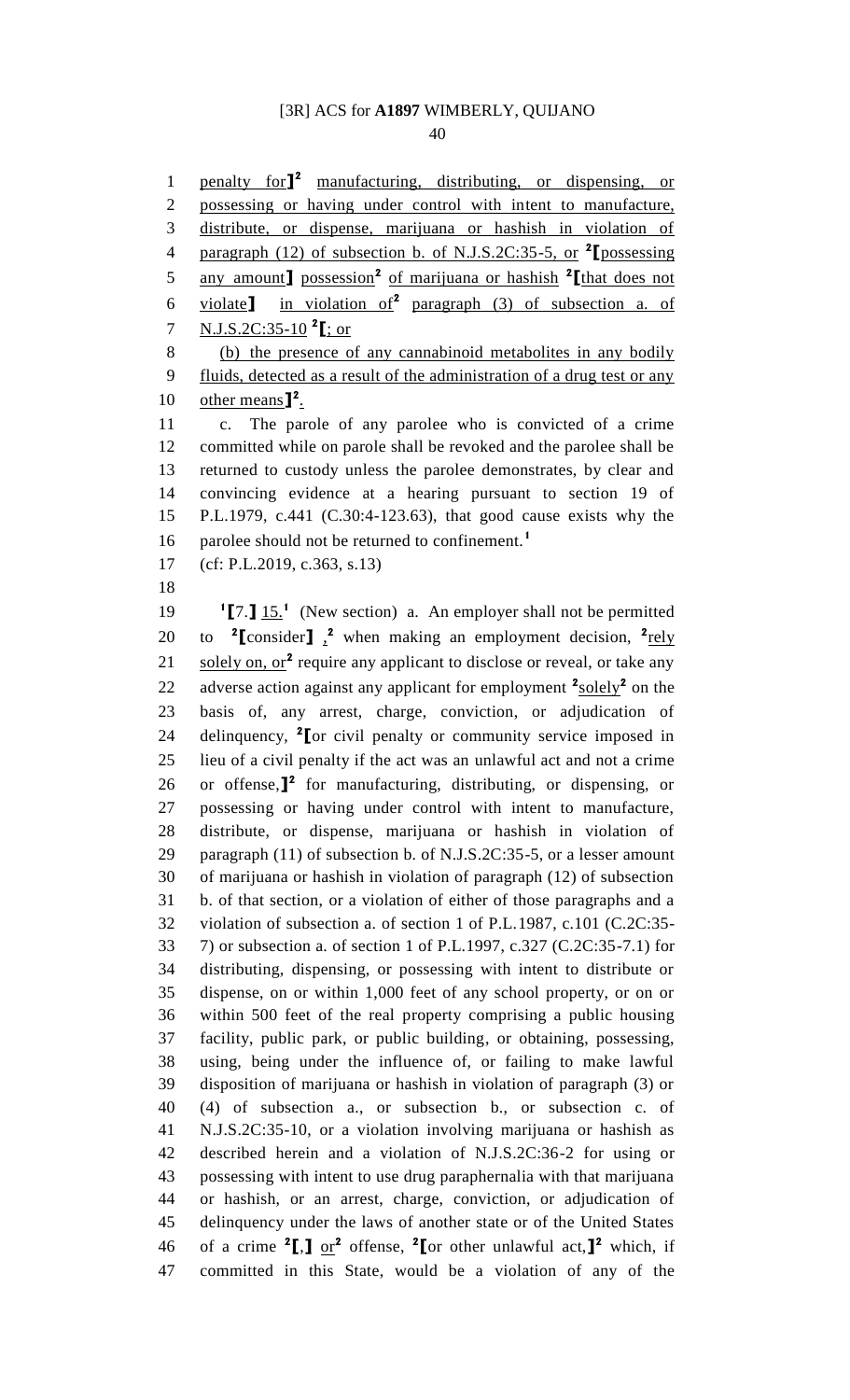aforementioned crimes  ${}^{2}$ [,] or affenses,  ${}^{2}$ [or unlawful acts,]<sup>2</sup> regardless of when any such arrest, charge, conviction, or adjudication of delinquency **<sup>2</sup> [**, or imposition of a civil penalty or 4 community service,<sup>1</sup><sup>2</sup> occurred, unless the employment sought or being considered is for a position in law enforcement, corrections, the judiciary, homeland security, or emergency management.

 b. Any employer who commits an act in violation of this section shall be liable for a civil penalty in an amount not to exceed \$1,000 for the first violation, \$5,000 for the second violation, and \$10,000 for each subsequent violation, which shall be collectible by the Commissioner of Labor and Workforce Development in a summary proceeding pursuant to the "Penalty Enforcement Law of 1999," P.L.1999, c.274 (C.2A:58-10 et seq.). The penalties set forth in this subsection shall be the sole remedy provided for violations of this section.

 c. Nothing set forth in this section shall be construed as creating or establishing a standard of care or duty for employers with respect to any other law. Evidence that an employer has violated, or is alleged to have violated, the provisions of this section, shall not be admissible in any legal proceeding with respect to any law or claim other than a proceeding to enforce the provisions of this section. Nothing set forth in this section shall be construed as creating, establishing, or authorizing a private cause of action by an aggrieved person against an employer who has violated, or is alleged to have violated, the provisions of this section.

 **[**8**]** 16.**<sup>1</sup>** (New section) a. A person that makes a mortgage loan in this State shall not discriminate against an applicant in accepting an application, granting, withholding, extending, modifying or renewing, or in the fixing of the rates, terms, conditions, or provisions of any mortgage loan based on an applicant's arrest, charge, conviction, or adjudication of delinquency, **<sup>2</sup> [**or civil penalty or community service imposed in lieu of a civil penalty if the act was an unlawful act and not a crime 36 or offense, $\mathbf{I}^2$  for manufacturing, distributing, or dispensing, or possessing or having under control with intent to manufacture, distribute, or dispense, marijuana or hashish in violation of paragraph (11) of subsection b. of N.J.S.2C:35-5, or a lesser amount of marijuana or hashish in violation of paragraph (12) of subsection b. of that section, or a violation of either of those paragraphs and a violation of subsection a. of section 1 of P.L.1987, c.101 (C.2C:35- 7) or subsection a. of section 1 of P.L.1997, c.327 (C.2C:35-7.1) for distributing, dispensing, or possessing with intent to distribute or dispense, on or within 1,000 feet of any school property, or on or within 500 feet of the real property comprising a public housing facility, public park, or public building, or obtaining, possessing, using, being under the influence of, or failing to make lawful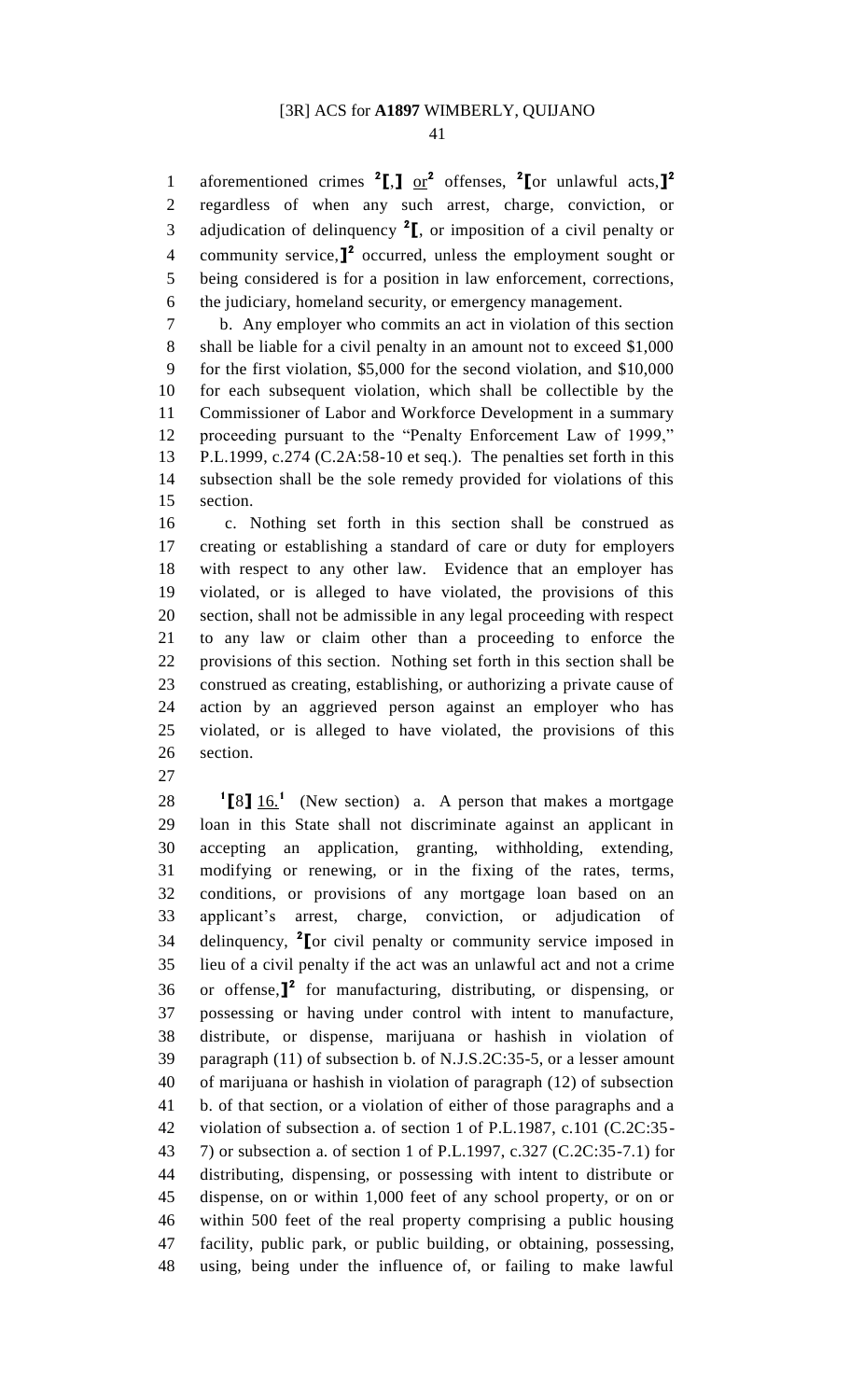disposition of marijuana or hashish in violation of paragraph (3) or (4) of subsection a., or subsection b., or subsection c. of N.J.S.2C:35-10, or a violation involving marijuana or hashish as described herein and a violation of N.J.S.2C:36-2 for using or possessing with intent to use drug paraphernalia with that marijuana or hashish, or an arrest, charge, conviction, or adjudication of delinquency under the laws of another state or of the United States 8 of a crime  $2[\cdot, \cdot]$  or offense,  $2[\cdot]$  or other unlawful act,  $]^2$  which, if committed in this State, would be a violation of any of the aforementioned crimes  ${}^{2}$ [,] or affenses,  ${}^{2}$ [or unlawful acts,]<sup>2</sup> regardless of when any such arrest, charge, conviction, or 12 adjudication of delinquency  $2\text{I}$ , or imposition of a civil penalty or 13 community service,<sup>1</sup><sup>2</sup> occurred.

 b. Any applicant who has been discriminated against as a result of a violation of this section may bring an action in New Jersey in a court of competent jurisdiction. Upon finding that a person is in violation of this section, the court may award actual damages, reasonable attorneys' fees, and court costs.

 c. The Commissioner of Banking and Insurance shall have the power to:

 (1) Make such investigations into any matter pertaining to this section, including the power to hold hearings and issue subpoenas to compel the attendance of witnesses and the production of evidence. In case of a failure of any person to comply with any subpoena, the Superior Court may issue an order requiring the attendance of such person and the giving of testimony or production of evidence. Any person failing to obey the court's order may be punished for contempt.

 (2) Order a person found to be in violation of this section to cease its unlawful practices, subject to review, hearing, and relief in the Superior Court. A person that continues to violate the provisions of this act after having been ordered by the commissioner to cease such practices shall be liable to a penalty of \$10,000 for each offense instead of the penalty for a continuous violation set forth in section 10 of P.L.1977, c.1 (C.17:16F- 10). This penalty may be collected in a summary proceeding pursuant to the "Penalty Enforcement Law of 1999," P.L.1999, c.274 (C.2A:58-10 et seq.). Except as set forth herein, the penalty provided by this section shall be in addition to and not in lieu of any other provision of law applicable upon a person's failure to comply with an order of the commissioner.

 **[**9.**]** 17. **1** (New section) a. A person alleging discrimination in public or private housing, real property, or a place of public accommodation, based on a prior arrest, charge, conviction, or adjudication of delinquency, **<sup>2</sup> [**or civil penalty or community service imposed in lieu of a civil penalty if the act was an unlawful 48 act and not a crime or offense,  $\mathbf{I}^2$  for manufacturing, distributing, or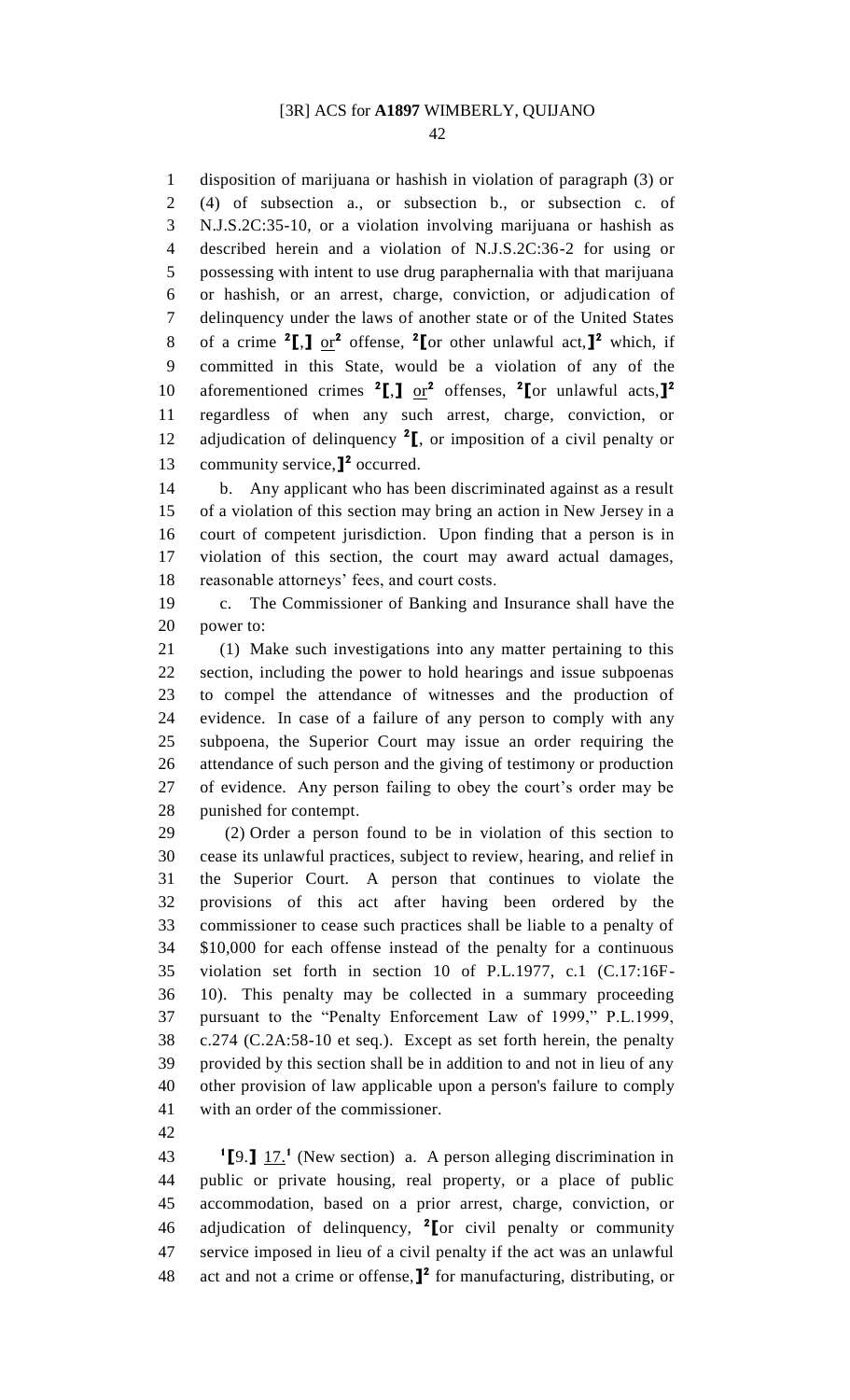dispensing, or possessing or having under control with intent to manufacture, distribute, or dispense, marijuana or hashish in violation of paragraph (11) of subsection b. of N.J.S.2C:35-5, or a lesser amount of marijuana or hashish in violation of paragraph (12) of subsection b. of that section, or a violation of either of those paragraphs and a violation of subsection a. of section 1 of P.L.1987, c.101 (C.2C:35-7) or subsection a. of section 1 of P.L.1997, c.327 (C.2C:35-7.1) for distributing, dispensing, or possessing with intent to distribute or dispense, on or within 1,000 feet of any school property, or on or within 500 feet of the real property comprising a public housing facility, public park, or public building, or obtaining, possessing, using, being under the influence of, or failing to make lawful disposition of marijuana or hashish in violation of paragraph (3) or (4) of subsection a., or subsection b., or subsection c. of N.J.S.2C:35-10, or a violation involving marijuana or hashish as described herein and a violation of N.J.S.2C:36-2 for using or possessing with intent to use drug paraphernalia with that marijuana or hashish, or an arrest, charge, conviction, or adjudication of delinquency under the laws of another state or of the United States 20 of a crime  ${}^{2}$ [,] or  ${}^{2}$  offense  ${}^{2}$ [, or other unlawful act,]<sup>2</sup> which, if committed in this State, would be a violation of any of the 22 aforementioned crimes  ${}^{2}$ [,] <u>or</u><sup>2</sup> offenses  ${}^{2}$ [, or unlawful acts]<sup>2</sup>, regardless of when any such arrest, charge, conviction, or 24 adjudication of delinquency  $2\mathbf{I}$ , or imposition of a civil penalty or 25 community service,  $\mathbf{I}^2$  occurred, may institute a civil action in the Superior Court for relief. All remedies available in common law tort actions shall be available to a prevailing plaintiff. The court may also order any or all of the following relief: (1) an assessment of a civil fine of not less than \$1,000 and not more than \$2,000 for the first violation of any of the provisions of this section, and not more than \$5,000 for each subsequent violation; (2) an injunction to restrain the continued violation of subsection a. of this section; (3) if the discrimination impacted the person's employment, and if applicable: (a) reinstatement of the person to the same position of employment or to a position equivalent to that which the person held prior to unlawful discharge or retaliatory action; (b) reinstatement of full fringe benefits and seniority rights; and (c) compensation for any lost wages, benefits and other

remuneration; and

(4) payment of reasonable costs and attorney's fees.

 b. An action brought under this section shall be commenced within one year of the date of the alleged violation.

 c. The private cause of action provided for in this section shall be the sole remedy for a violation of this section.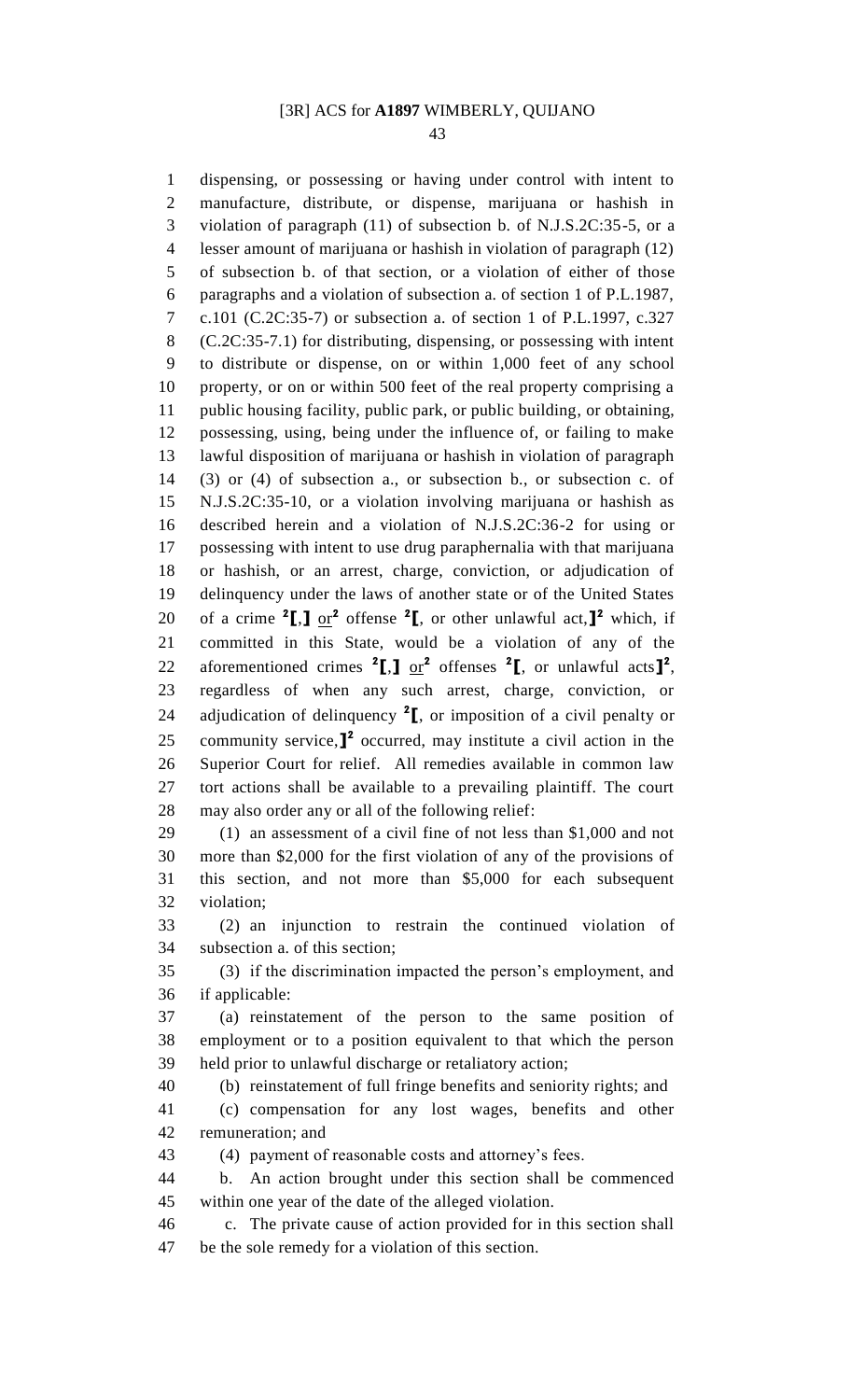$^{1}$ **[**10.**]**  $\frac{18.}{1}$ 1  $\text{I}[10.]\ \text{I}\ \text{I}\ \text{I}$  Section 1 of P.L.1995, c.23 (C.47:1A-1.1) is amended to read as follows:

 1. As used in P.L.1963, c.73 (C.47:1A-1 et seq.) as amended and supplemented:

 "Biotechnology" means any technique that uses living organisms, or parts of living organisms, to make or modify products, to improve plants or animals, or to develop micro- organisms for specific uses; including the industrial use of recombinant DNA, cell fusion, and novel bioprocessing techniques.

 "Custodian of a government record" or "custodian" means in the case of a municipality, the municipal clerk and in the case of any other public agency, the officer officially designated by formal action of that agency's director or governing body, as the case may be.

 "Government record" or "record" means any paper, written or printed book, document, drawing, map, plan, photograph, microfilm, data processed or image processed document, information stored or maintained electronically or by sound- recording or in a similar device, or any copy thereof, that has been made, maintained or kept on file in the course of his or its official business by any officer, commission, agency or authority of the State or of any political subdivision thereof, including subordinate boards thereof, or that has been received in the course of his or its official business by any such officer, commission, agency, or authority of the State or of any political subdivision thereof, including subordinate boards thereof. The terms shall not include inter-agency or intra-agency advisory, consultative, or deliberative material.

 A government record shall not include the following information which is deemed to be confidential for the purposes of P.L.1963, c.73 (C.47:1A-1 et seq.) as amended and supplemented:

 information received by a member of the Legislature from a constituent or information held by a member of the Legislature concerning a constituent, including but not limited to information in written form or contained in any e-mail or computer data base, or in any telephone record whatsoever, unless it is information the constituent is required by law to transmit;

 any memorandum, correspondence, notes, report or other communication prepared by, or for, the specific use of a member of the Legislature in the course of the member's official duties, except that this provision shall not apply to an otherwise publicly- accessible report which is required by law to be submitted to the Legislature or its members;

 any copy, reproduction or facsimile of any photograph, negative or print, including instant photographs and videotapes of the body, or any portion of the body, of a deceased person, taken by or for the medical examiner at the scene of death or in the course of a post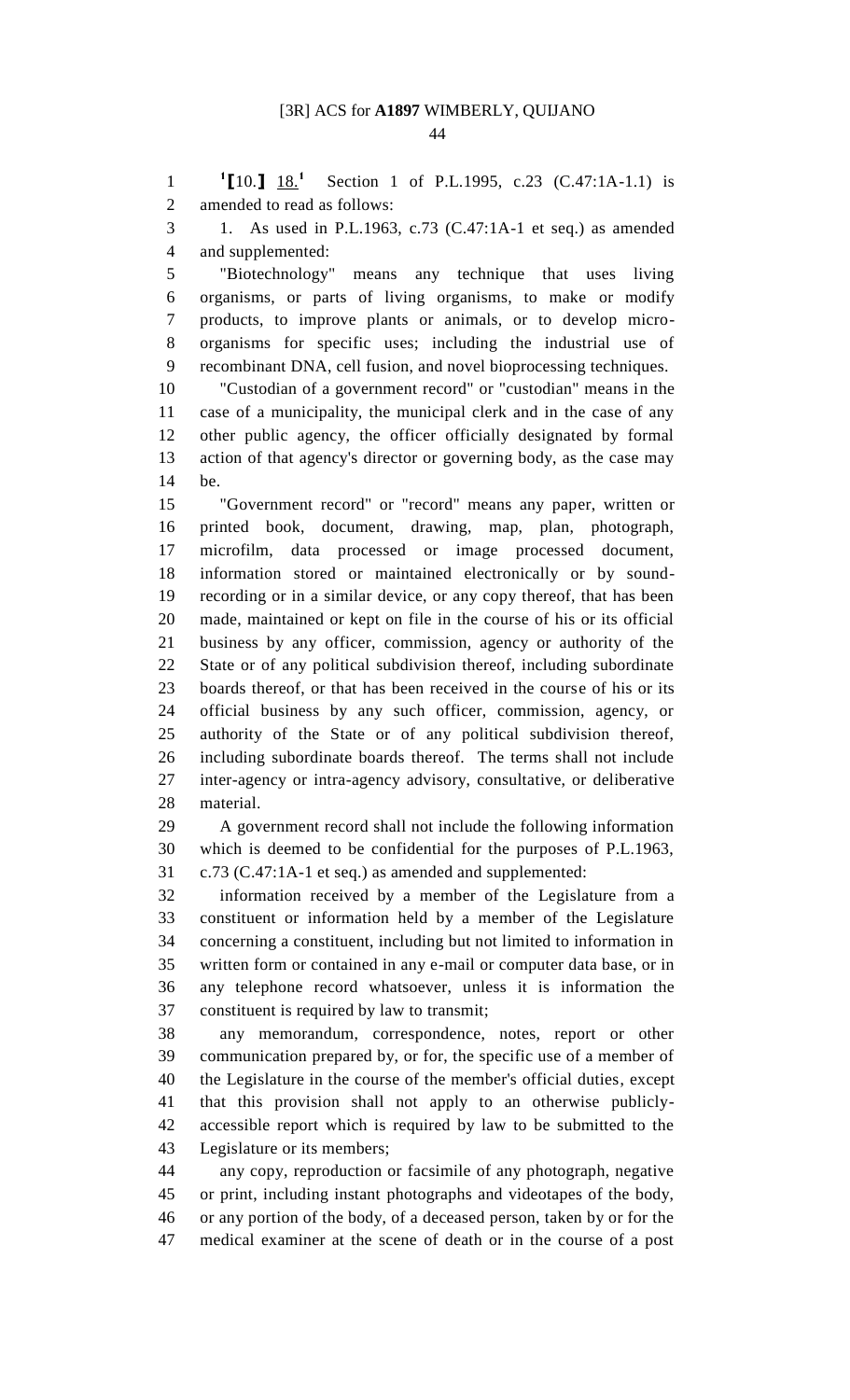mortem examination or autopsy made by or caused to be made by the medical examiner except: when used in a criminal action or proceeding in this State which relates to the death of that person, for the use as a court of this State permits, by order after good cause has been shown and after written notification of the request for the court order has been served at least five days before the order is made upon the county prosecutor for the county in which the post mortem examination or autopsy occurred, 10 for use in the field of forensic pathology or for use in medical or scientific education or research, or 12 for use by any law enforcement agency in this State or any other state or federal law enforcement agency; criminal investigatory records; the portion of any criminal record concerning a person's detection, apprehension, arrest, detention, trial or disposition for unlawful **<sup>1</sup> [**distribution of**]** manufacturing, distributing, or 18 dispensing<sup>1</sup>, or possessing or having under control with intent to 19 <sup>1</sup> manufacture,<sup>1</sup> distribute,<sup>1</sup> or dispense,<sup>1</sup> marijuana or hashish in 20 violation of paragraph (11) of subsection b. of N.J.S.2C:35-5, or a lesser amount of marijuana or hashish in violation of paragraph (12) of subsection b. of that section, or a violation of either of those paragraphs and a violation of subsection a. of section 1 of P.L.1987, c.101 (C.2C:35-7) or subsection a. of section 1 of P.L.1997, c.327 25 (C.2C:35-7.1) for distributing,  $\frac{1}{2}$  dispensing,  $\frac{1}{2}$  or possessing  $\frac{1}{2}$  or 26 having under control with intent to distribute <sup>1</sup> or dispense<sup>1</sup>, on or within 1,000 feet of any school property, or on or within 500 feet of the real property comprising a public housing facility, public park, or public building, or for obtaining, possessing, using, being under the influence of, or failing to make lawful disposition of marijuana or hashish in violation of paragraph (3) or (4) of subsection a., or subsection b., or subsection c. of N.J.S.2C:35-10, or for a violation of any of those provisions and a violation of N.J.S.2C:36-2 for using or possessing with intent to use drug paraphernalia with (the lthat<sup>1</sup> marijuana or hashish;  $2\text{S}$   $\text{S}$   $\text{S}$   $\text{S}$  and after the effective date of P.L. , c. (C. ) (pending before the Legislature as this bill), any record concerning a person's commission of an unlawful act of manufacturing, distributing, or dispensing, or possessing or having under control with intent to manufacture, distribute, or dispense, marijuana or hashish in violation of paragraph (12) of subsection b. of **N.J.S.2C:35-5, <sup>1</sup>** [or possessing marijuana or hashish in violation of 43 paragraph (4) of subsection a. of N.J.S.2C:35-10.<sup>1</sup> for which a civil penalty was imposed;**] 2** victims' records, except that a victim of a crime shall have access to the victim's own records; any written request by a crime victim for a record to which the

victim is entitled to access as provided in this section, including,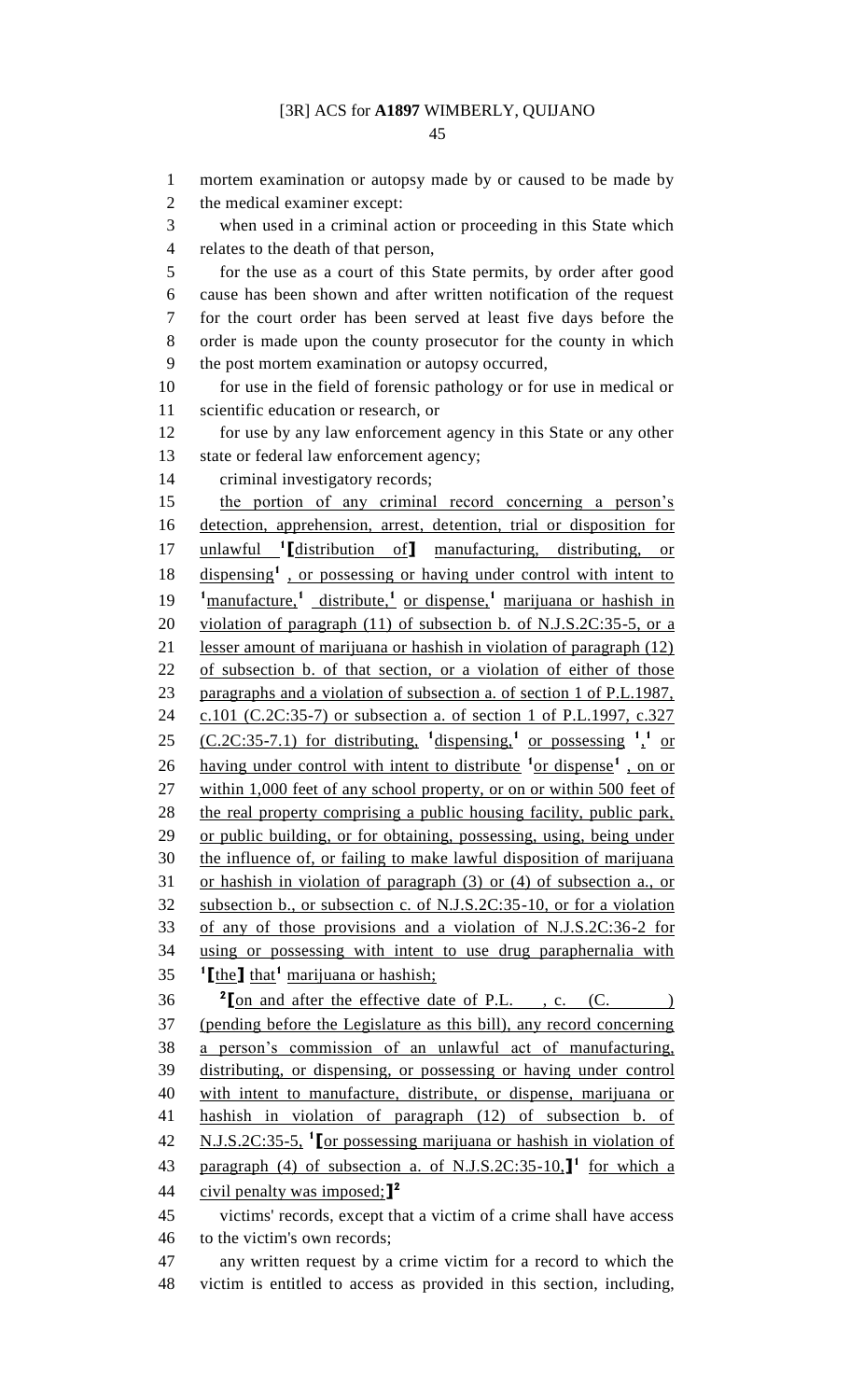but not limited to, any law enforcement agency report, domestic violence offense report, and temporary or permanent restraining order;

 personal firearms records, except for use by any person authorized by law to have access to these records or for use by any government agency, including any court or law enforcement agency, for purposes of the administration of justice;

 personal identifying information received by the Division of Fish and Wildlife in the Department of Environmental Protection in connection with the issuance of any license authorizing hunting with a firearm. For the purposes of this paragraph, personal identifying information shall include, but not be limited to, identity, name, address, social security number, telephone number, fax number, driver's license number, email address, or social media address of any applicant or licensee;

 trade secrets and proprietary commercial or financial information obtained from any source. For the purposes of this paragraph, trade secrets shall include data processing software obtained by a public body under a licensing agreement which prohibits its disclosure;

 any record within the attorney-client privilege. This paragraph shall not be construed as exempting from access attorney or consultant bills or invoices except that such bills or invoices may be redacted to remove any information protected by the attorney-client privilege;

 administrative or technical information regarding computer hardware, software and networks which, if disclosed, would jeopardize computer security;

 emergency or security information or procedures for any buildings or facility which, if disclosed, would jeopardize security of the building or facility or persons therein;

 security measures and surveillance techniques which, if disclosed, would create a risk to the safety of persons, property, electronic data or software;

 information which, if disclosed, would give an advantage to competitors or bidders;

 information generated by or on behalf of public employers or public employees in connection with any sexual harassment complaint filed with a public employer or with any grievance filed by or against an individual or in connection with collective negotiations, including documents and statements of strategy or negotiating position;

 information which is a communication between a public agency and its insurance carrier, administrative service organization or risk management office;

 information which is to be kept confidential pursuant to court order;

 any copy of form DD-214, NGB-22, or that form, issued by the United States Government, or any other certificate of honorable discharge, or copy thereof, from active service or the reserves of a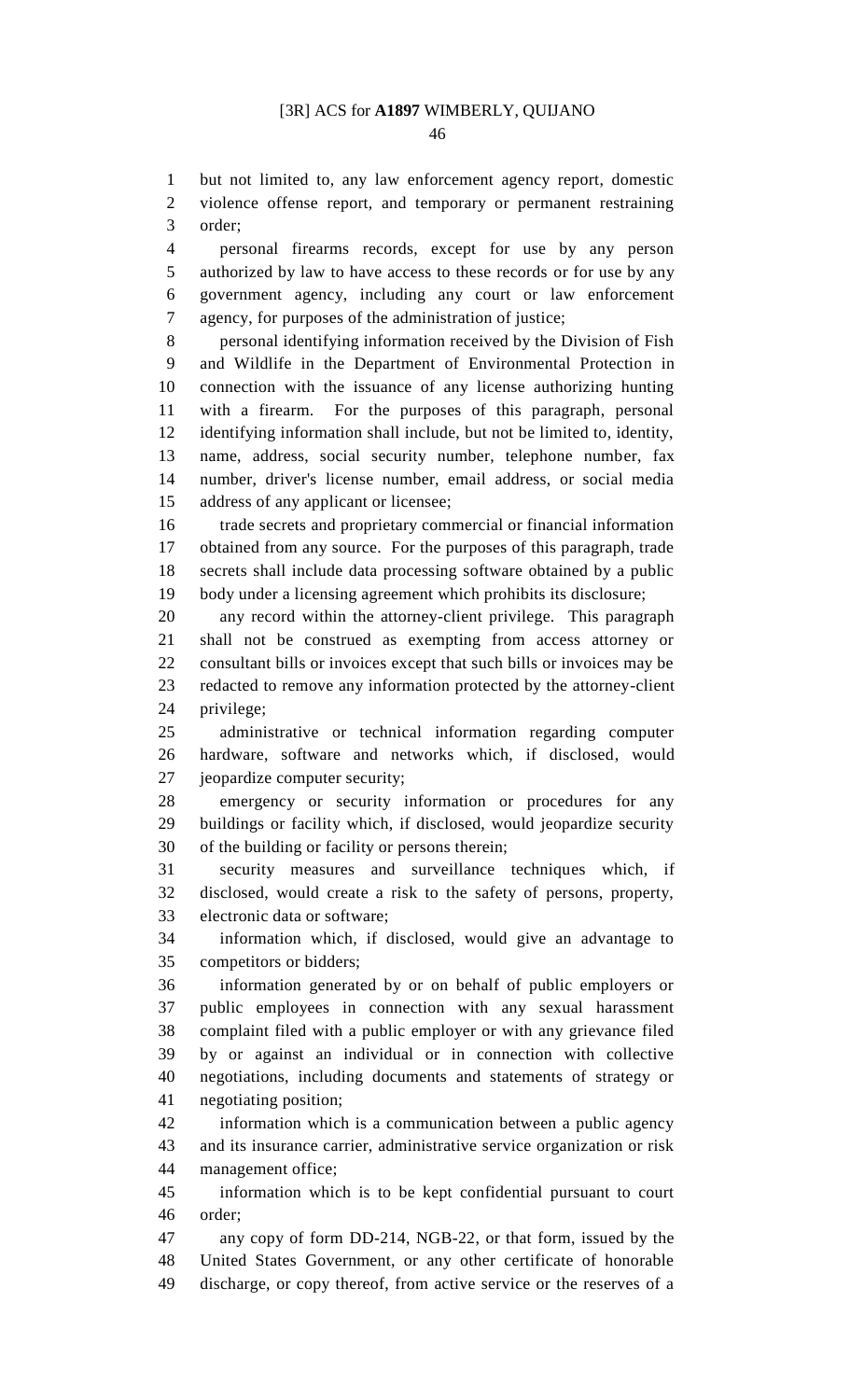branch of the Armed Forces of the United States, or from service in the organized militia of the State, that has been filed by an individual with a public agency, except that a veteran or the veteran's spouse or surviving spouse shall have access to the veteran's own records;

 any copy of an oath of allegiance, oath of office or any affirmation taken upon assuming the duties of any public office, or that oath or affirmation, taken by a current or former officer or employee in any public office or position in this State or in any county or municipality of this State, including members of the Legislative Branch, Executive Branch, Judicial Branch, and all law enforcement entities, except that the full name, title, and oath date of that person contained therein shall not be deemed confidential;

 that portion of any document which discloses the social security number, credit card number, unlisted telephone number or driver license number of any person; except for use by any government agency, including any court or law enforcement agency, in carrying out its functions, or any private person or entity acting on behalf thereof, or any private person or entity seeking to enforce payment of court-ordered child support; except with respect to the disclosure of driver information by the New Jersey Motor Vehicle Commission as permitted by section 2 of P.L.1997, c.188 (C.39:2- 3.4); and except that a social security number contained in a record required by law to be made, maintained or kept on file by a public agency shall be disclosed when access to the document or disclosure of that information is not otherwise prohibited by State or federal law, regulation or order or by State statute, resolution of either or both houses of the Legislature, Executive Order of the Governor, rule of court or regulation promulgated under the authority of any statute or executive order of the Governor;

 a list of persons identifying themselves as being in need of special assistance in the event of an emergency maintained by a municipality for public safety purposes pursuant to section 1 of P.L.2017, c.266 (C.40:48-2.67); and

 a list of persons identifying themselves as being in need of special assistance in the event of an emergency maintained by a county for public safety purposes pursuant to section 6 of P.L.2011, c.178 (C.App.A:9-43.13).

 A government record shall not include, with regard to any public institution of higher education, the following information which is deemed to be privileged and confidential:

 pedagogical, scholarly and/or academic research records and/or the specific details of any research project conducted under the auspices of a public higher education institution in New Jersey, including, but not limited to research, development information, testing procedures, or information regarding test participants, related to the development or testing of any pharmaceutical or pharmaceutical delivery system, except that a custodian may not deny inspection of a government record or part thereof that gives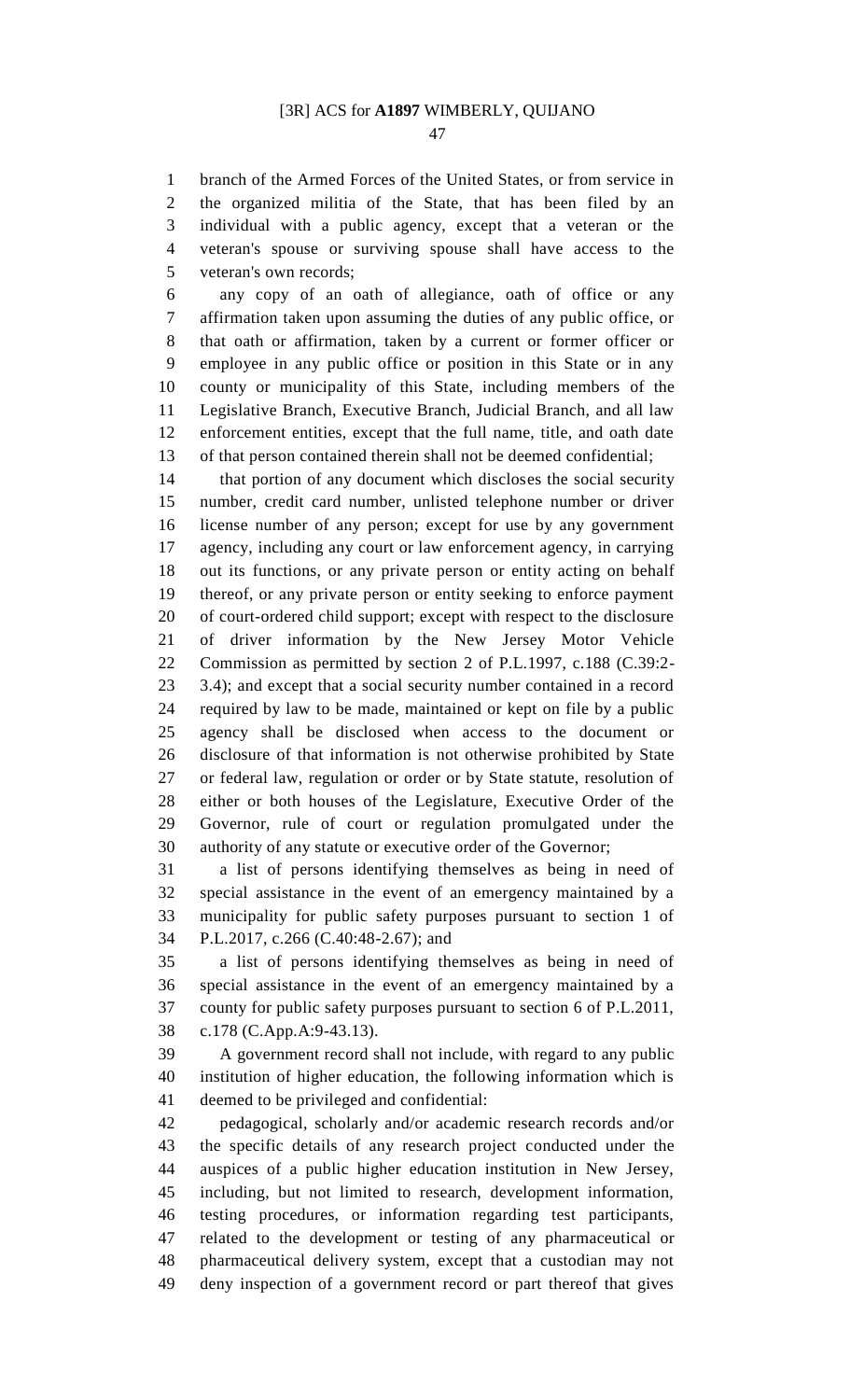the name, title, expenditures, source and amounts of funding and date when the final project summary of any research will be available;

 test questions, scoring keys and other examination data pertaining to the administration of an examination for employment or academic examination;

 records of pursuit of charitable contributions or records containing the identity of a donor of a gift if the donor requires non- disclosure of the donor's identity as a condition of making the gift provided that the donor has not received any benefits of or from the institution of higher education in connection with such gift other than a request for memorialization or dedication;

 valuable or rare collections of books and/or documents obtained by gift, grant, bequest or devise conditioned upon limited public access;

information contained on individual admission applications; and

 information concerning student records or grievance or disciplinary proceedings against a student to the extent disclosure would reveal the identity of the student.

 "Personal firearms record" means any information contained in a background investigation conducted by the chief of police, the county prosecutor, or the Superintendent of State Police, of any applicant for a permit to purchase a handgun, firearms identification card license, or firearms registration; any application for a permit to purchase a handgun, firearms identification card license, or firearms registration; any document reflecting the issuance or denial of a permit to purchase a handgun, firearms identification card license, or firearms registration; and any permit to purchase a handgun, firearms identification card license, or any firearms license, certification, certificate, form of register, or registration statement. For the purposes of this paragraph, information contained in a background investigation shall include, but not be limited to, identity, name, address, social security number, phone number, fax number, driver's license number, email address, social media address of any applicant, licensee, registrant or permit holder.

 "Public agency" or "agency" means any of the principal departments in the Executive Branch of State Government, and any division, board, bureau, office, commission or other instrumentality within or created by such department; the Legislature of the State and any office, board, bureau or commission within or created by the Legislative Branch; and any independent State authority, commission, instrumentality or agency. The terms also mean any political subdivision of the State or combination of political subdivisions, and any division, board, bureau, office, commission or other instrumentality within or created by a political subdivision of the State or combination of political subdivisions, and any independent authority, commission, instrumentality or agency created by a political subdivision or combination of political subdivisions.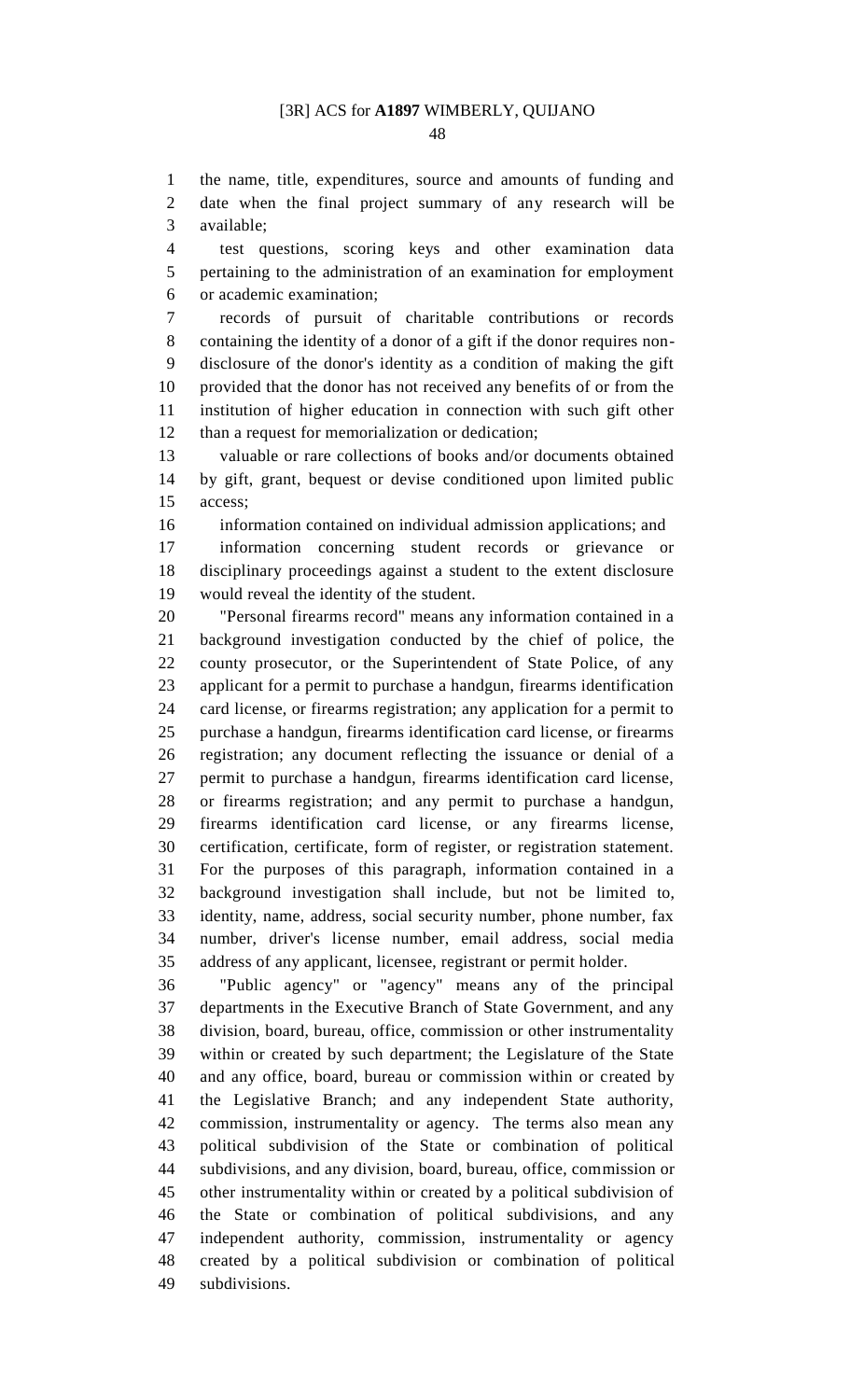"Law enforcement agency" means a public agency, or part thereof, determined by the Attorney General to have law enforcement responsibilities.

 "Constituent" means any State resident or other person communicating with a member of the Legislature.

 "Member of the Legislature" means any person elected or selected to serve in the New Jersey Senate or General Assembly.

 "Criminal investigatory record" means a record which is not required by law to be made, maintained or kept on file that is held by a law enforcement agency which pertains to any criminal investigation or related civil enforcement proceeding.

 "Victim's record" means an individually-identifiable file or document held by a victims' rights agency which pertains directly to a victim of a crime except that a victim of a crime shall have access to the victim's own records.

 "Victim of a crime" means a person who has suffered personal or psychological injury or death or incurs loss of or injury to personal or real property as a result of a crime, or if such a person is deceased or incapacitated, a member of that person's immediate family.

 "Victims' rights agency" means a public agency, or part thereof, the primary responsibility of which is providing services, including but not limited to food, shelter, or clothing, medical, psychiatric, psychological or legal services or referrals, information and referral services, counseling and support services, or financial services to victims of crimes, including victims of sexual assault, domestic violence, violent crime, child endangerment, child abuse or child neglect, and the Victims of Crime Compensation Board, established pursuant to P.L.1971, c.317 (C.52:4B-1 et seq.) and continued as the Victims of Crime Compensation Office pursuant to P.L.2007, c.95 (C.52:4B-3.2 et al.) and Reorganization Plan No. 001-2008.

(cf: P.L.2019, c.255, s.4)

 $\text{2}^2$   $\text{1}^1$  19. N.J.S.2C:52-30 is amended to read as follows:

 2C:52-30. Except as otherwise provided in this chapter, **[**any**]** a. Any person who reveals to another the existence of an arrest, conviction, unlawful act violation, or related legal proceeding with knowledge that the records and information pertaining thereto have been expunged or sealed is a disorderly person. Notwithstanding the provisions of **[**section**]** N.J.S.2C:43-3, the maximum fine which can be imposed for violation of this section is **[**\$200.00**]** \$2,000.

42 b. (1) Any person or entity regularly engaged in the business of collecting, assembling, evaluating or disseminating persons' records of occurrences or related legal proceedings described in subsection a. of this section for a fee shall regularly update the records to ensure accuracy, promptly delete a record that has been expunged or sealed, provide clients with the date collected and 48 explain to clients that records are valid only as of the date collected.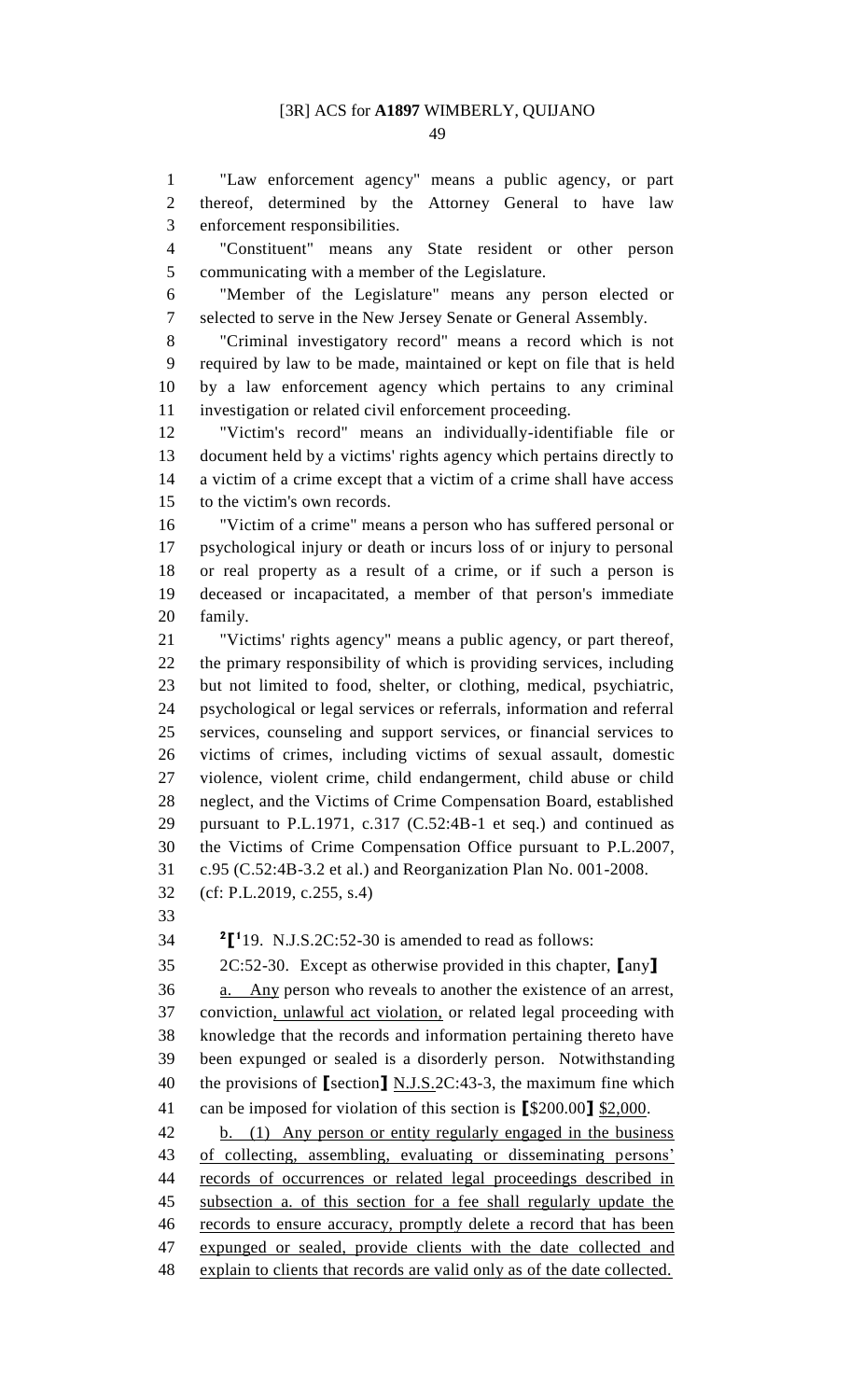(2) Any person or entity regularly engaged in the business of collecting, assembling, evaluating or disseminating records of occurrences or related legal proceedings described in subsection a. of this section for a fee, which disseminates a record that has been expunged or sealed and knows or should have known at the time of dissemination that the record has been expunged or sealed is liable to the person who is the subject of the record for damages totaling 8 \$5,000 or the actual damages caused by the violation, whichever is greater, plus costs and attorney fees.**<sup>1</sup>** (cf: N.J.S.2C:52-30)**] 2 [ 1** 20.**]** 19. **2** (New section) The Administrative Director of the Courts shall maintain and provide information to any person upon 14 request about the expungement process and legal services programs 15 Statewide and in each county which may be available to assist the person with an expedited expungement pursuant to section 5 of P.L.2019, c.269 (C.2C:52-5.1) or a "clean slate" expungement pursuant to section 7 of P.L.2019, c.269 (C.2C:52-5.3).**<sup>1</sup>**  ${}^{2}$  $[$ <sup>1</sup> $21$  $]$  $20$ <sup> $2$ </sup> (New section) a. (1) The Administrative Director of the Courts shall develop and maintain a multilingual public awareness campaign to promote awareness of the expungement process, including an expedited expungement pursuant to section 5 24 of P.L.2019, c.269 (C.2C:52-5.1) or a "clean slate" expungement pursuant to section 7 of P.L.2019, c.269 (C.2C:52-5.3), and the expungement e-filing system established pursuant to section 11 of P.L.2019, c.269 (C.2C:52-10.1), as well as information on State, local, non-profit and other private job training programs in consultation with the Department of Labor and Workforce Development, with a focus on assisting those persons eligible for the expedited expungement of their records pursuant to section 5 of P.L.2019, c.269 (C.2C:52-5.1) or a "clean slate" expungement pursuant to section 7 of P.L.2019, c.269 (C.2C:52-5.3), respectively. (2) The public awareness campaign shall, at a minimum, utilize electronic and print media, and shall make available electronically on an Internet website a petition form and a list of the supporting information necessary for an expungement, including an expedited or "clean slate" expungement pursuant to section 5 of P.L.2019, c.269 (C.2C:52-5.1) or section 7 of P.L.2019, c.269 41 (C.2C:52-5.3), respectively, using the expungement e-filing system 42 once established pursuant to section 11 of P.L.2019, c.269 (C.2C:52-10.1). (3) The petition and supporting information shall, at a minimum, be made available in English and Spanish. b. The Administrative Director of the Courts shall include in 47 the annual report on the activities of the Administrative Office of

the Courts, prepared pursuant to N.J.S.2A:12-5, information about